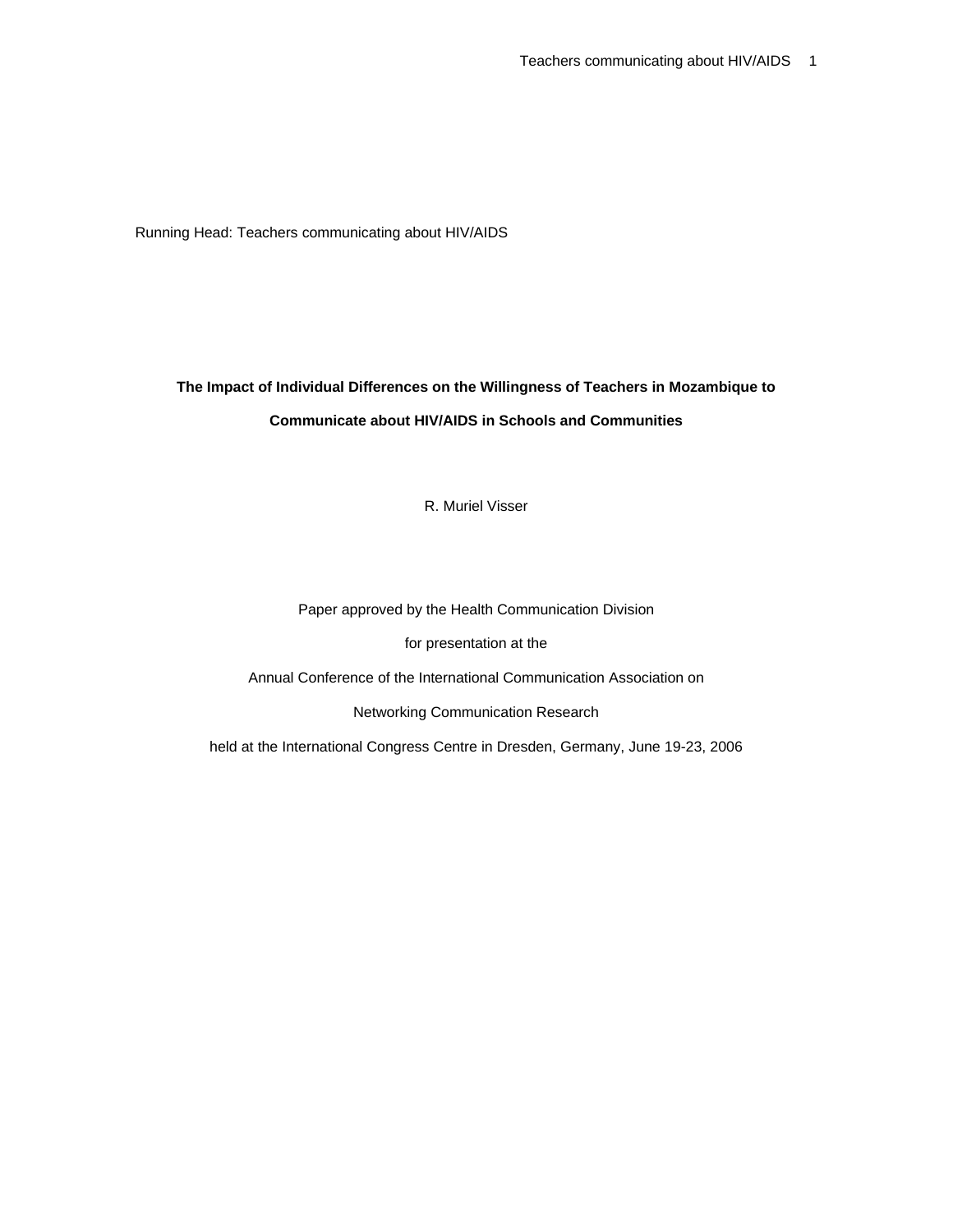# Abstract

The purpose of this study was to understand what factors contribute to teachers' willingness to communicate about HIV/AIDS in schools and community networks. The study sought to fill the gap in the research on teachers and HIV/AIDS which has been very limited and has typically focused on cataloguing teachers' knowledge and attitudes, but without relating them directly to practice. The data were collected in Mozambique by administering surveys to a stratified sample of 606 teachers. Multinomial logistic regression was used to analyze the data.

The study found that younger teachers, teachers who know someone who is sick/has died of HIV/AIDS, and upper primary school teachers are more likely to have talked about HIV/AIDS in the past in school and in the community, and are also more likely to do so in the future. With respect to talking about HIV/AIDS in schools specifically, the study further found that a high overall perception of personal risk and high knowledge of HIV/AIDS increases willingness to talk about the disease in school contexts. Finally, high perception of personal risk also influenced the likelihood that teachers acted as spokespersons on HIV/AIDS in communities, as did consistently use of condoms in sexual relations. . The study underscores the important role that teachers can potentially play in HIV/AIDS prevention provided that personal and contextual variables that influence teachers' willingness to communicate about HIV/AIDS are taken into account in policy and practice.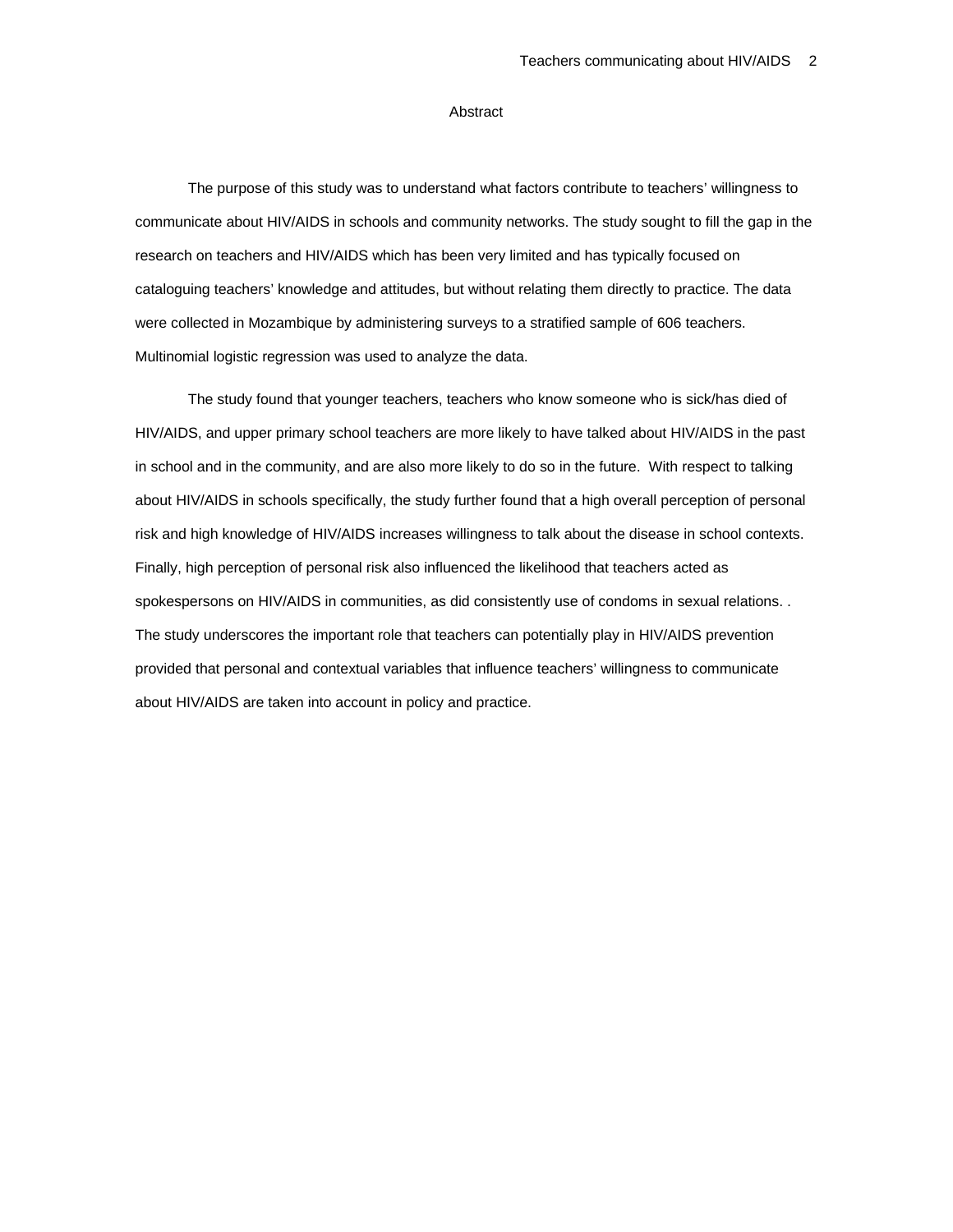#### Introduction

Seventy percent of all new HIV infections take place in Africa (UNAIDS, 2003). Over the past five to seven years the focus of HIV/AIDS prevention and mitigation efforts has shifted from approaches targeted at specific risk groups to multi-sectoral plans and strategies, which seek to involve a wide variety of government and non-governmental agencies (Coombe, 2002). The rationale for a multi-sectoral approach arises from the recognition that HIV/AIDS requires an integrated response to break the cycle of poverty and gender inequality that is at the center of its spread (UNESCO, 2002).

For various reasons, education and teachers in particular figure prominently in this new approach (Coombe, 2002; UNESCO 2002). A key argument is that children between the ages of 5 and 14 have the lowest HIV prevalence rate of all population age groups, since they did not get infected at birth and are generally not yet sexually active. This means that focusing on forming/changing the attitudes, skills and behavior of these children can have a potential pay-off. Children in this age group are still in the formative stages of their lives, which means that their health and social behavior can still be influenced (UNAIDS, 1997).

School-age children thus constitute the "window of hope" (World Bank, 2002) for many countries, and the education system provides a privileged opportunity for working with this age group since, in many of the countries, most children spend at least a few years of their lives in school. The focus on the education system also makes sense from a cost-benefit perspective. There is ample evidence that: "a good basic education ranks among the most effective – and cost-effective – means of HIV/AIDS prevention" (World Bank, 2002, p. xv), because there is a strong inverse relationship between vulnerability to diseases such as HIV, malaria and others, and level of education (Vandemoortele and Delamonica, 2000). Education is also necessary to combat the culture of silence, the stigmatization, and the discrimination that is associated with HIV/AIDS (UNESCO 2002). From a gender specific perspective, there is an additional benefit, since research has shown that girls who stay in school longer will start sexual activity later, and are more likely to require male partners to use condoms (World Bank, 2002).

The responsibility for promoting change through education falls on the shoulders of teachers. They are expected to contribute to prevention by providing knowledge, promoting attitude development and change, ensuring that children develop skills that will allow them to be competent and assertive in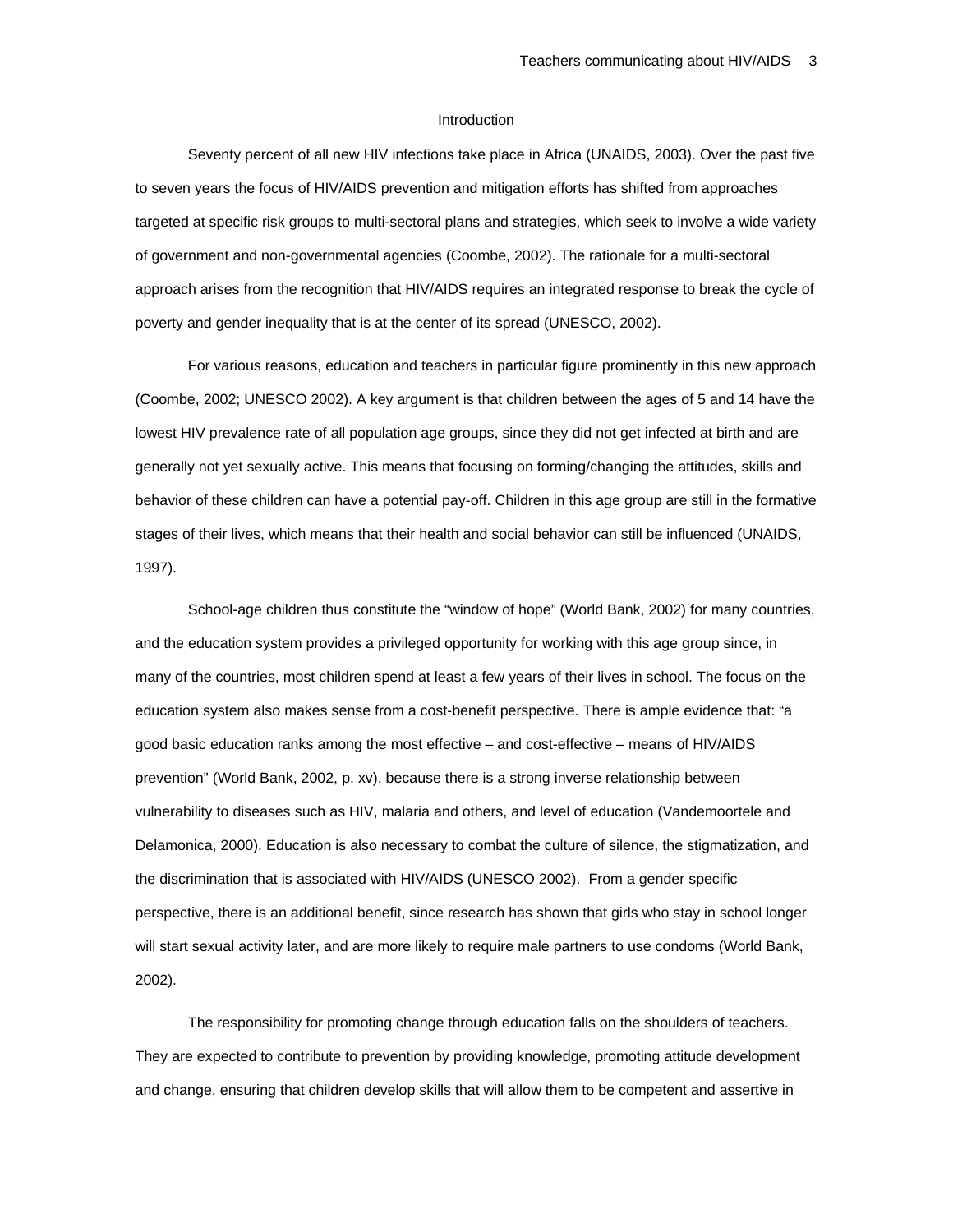managing relationships but also in life in general. Teachers are an important part of social networks and a reference for many young people (UNESCO, 2002).

The task for teachers is, however, daunting from various perspectives. Teachers often lack the curricular time and orientation to adequately address the issue within schools (Kelly, 2002). In addition, studies have also shown that most teachers routinely do not even get the information, training or support that they need (Malambo, 2000; Kelly, 2003; Action Aid 2003). Teachers often rely on rote learning (Kelly 2003; UNESCO 2002; Action Aid 2003) without ensuring that students have a true understanding of the factors that affect transmission of the disease and which still leaves them relatively unequipped to face the social, cultural, and economic factors and pressure that contribute to risk of infection . Most communities and societies do not agree with teaching children about HIV/AIDS since sex is a taboo topic that should not be discussed at any cost. Kelly notes that although educators are usually aware of the knowledge and information gap that exists between the home and the school, they are unable to make provisions for it (Kelly, 2003). At the same time, the nature of the disease is such that open discussion is tremendously important (Kelly, 2003; Macintyre, Brown, Sosler, 2001) since it is the silence about the disease and its effects that facilitates its spread and leads to stigmatization. Education about HIV/AIDS should therefore not be seen as an "optional extra ... (but as) …a matter of life and death" (Kelly, 2002, p. 11).

An additional complicating factor is that teachers are feeling the strain of the pandemic too and are being disproportionately affected by it. Because teachers are highly mobile they are more vulnerable to becoming infected themselves (Coombe & Kelly, 2001).

Yet, governments in many of the affected countries generally continue to ignore or fail to address the need to provide teachers with support (Coombe, 2002) even though there is evidence that such training can contribute to better understanding and more positive attitudes toward that disease by teachers (Chifunyse, Benoy, Mukiibi, 2002). So, as Coombe (2002) notes: "it is assumed that teachers will be at the HIV/AIDS battlefront, but they are generally unarmed" (2002, p.30). However, the key role that has been assigned to teachers makes it important to establish what factors influence their effectiveness as communicators about HIV/AIDS. This study seeks to identify some of those factors by focusing specifically at communication by teachers in schools and communities.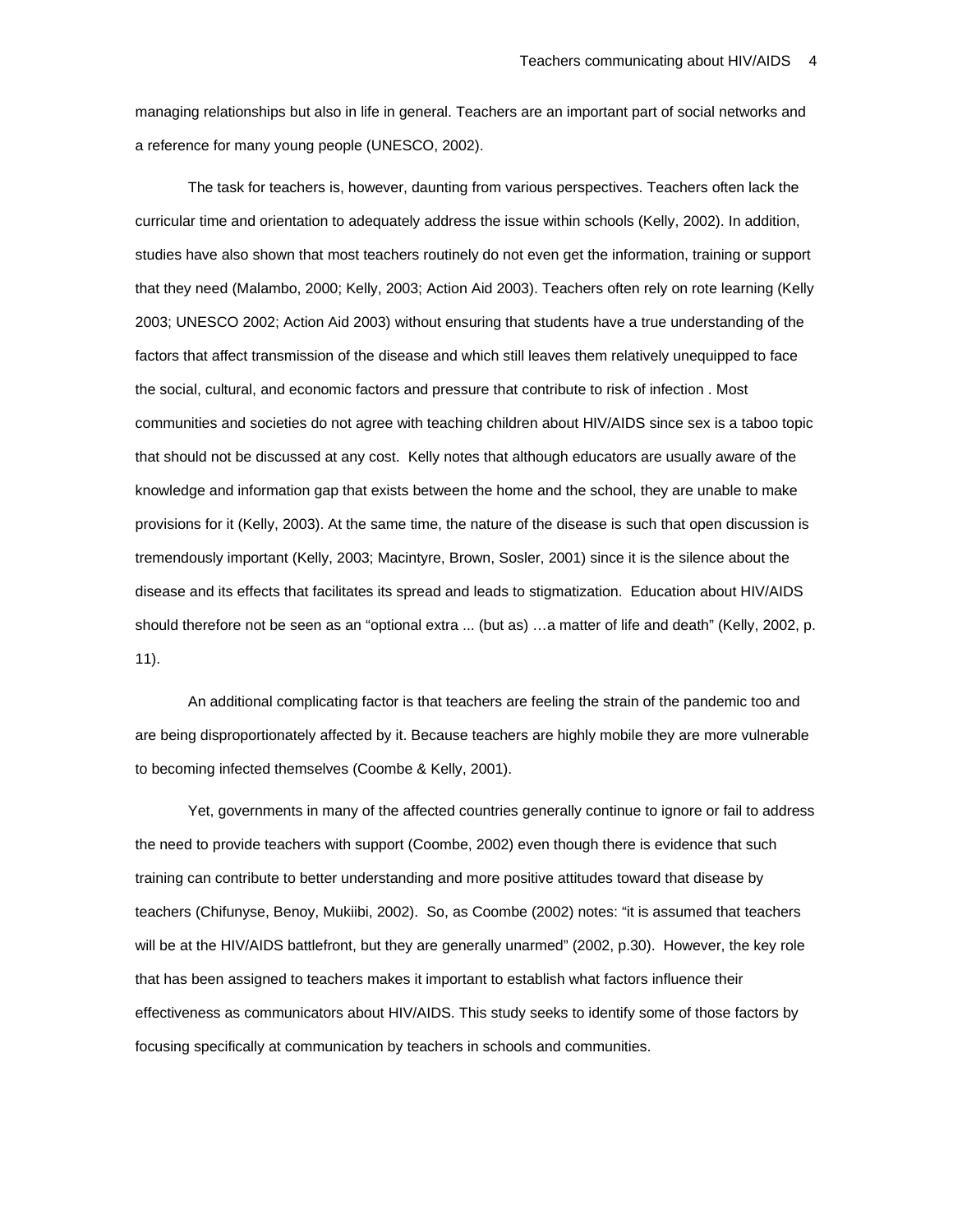#### Literature review

Most of the research on HIV/AIDS education in schools has focused on assessing the change in the target group (i.e. the children in the schools) in terms of knowledge, attitudes, and intended or actual behavior (cf. Horizons, 2001; Venier, Ross & Akande, 1997; Nwokocha & Nwakoby, 2002; Brook, 1999, Sikand, Fisher & Friedman, 1996, Davis, Noel, Chan & Wing, 1998; Mkumba & Edwards, 1992). Far fewer studies have specifically and systematically examined: i) teachers' knowledge, attitudes and behavior with regard to HIV/AIDS education; 2) how teachers are juggling this complicated task of contributing towards the fight against HIV and AIDS in their schools and communities; and 3) how they are perceiving the impact of the disease (or how the disease will have an impact on them). As is noted in a recent report by Action Aid: "very limited research has been devoted to the implementation of HIV/AIDS in the classroom" (2003, p. 31), and most of what is known about what happens in school is based on anecdotal evidence (Kelly, 2000). There appears to be an implicit assumption that once teachers are given the right training and support (curriculum and materials), they will necessarily become effective vehicles for contributing to promoting the envisioned change in the "window of hope" target group.

Yet there is evidence from the limited research that has looked at teachers in the context of HIV/AIDS that the picture is much more complex and that there are indeed factors that influence teachers' capacity and willingness to address this disease. Thus a study of science teacher's intentions to teach about HIV/AIDS in the United States (Lin & Wilson, 1998) found that teachers' attitudes toward teaching about HIV/AIDS was the most significant of various factors examined in predicting intentions to approach this subject with their students (other important predictors were teachers' knowledge of HIV/AIDS, more positive attitudes towards teaching about HIV/AIDS, less negative social influence from principals and other managers, and availability of resources). A qualitative study in India (Verma, Sureender, and Guruswamy, 1997) which examined children and teachers' perceptions of AIDS and sex found a similar relationship between science teachers and less inhibition in talking about HIV and AIDS. Two separate qualitative studies by Chiwela and Mwape (1999) and Molambwe (2000) of Zambian teachers and HIV/AIDS also clearly reveal that beliefs and attitudes play a key role. Their research showed that some teachers believe that young people who are exposed to sexual information will be more likely to engage in sexually permissive behavior later on in life and that these teachers thus argued against providing this information. A study in Massachusetts, United States, found a direct relationship between teachers' knowledge of HIV/AIDS and positive or supportive attitudes toward HIV, and also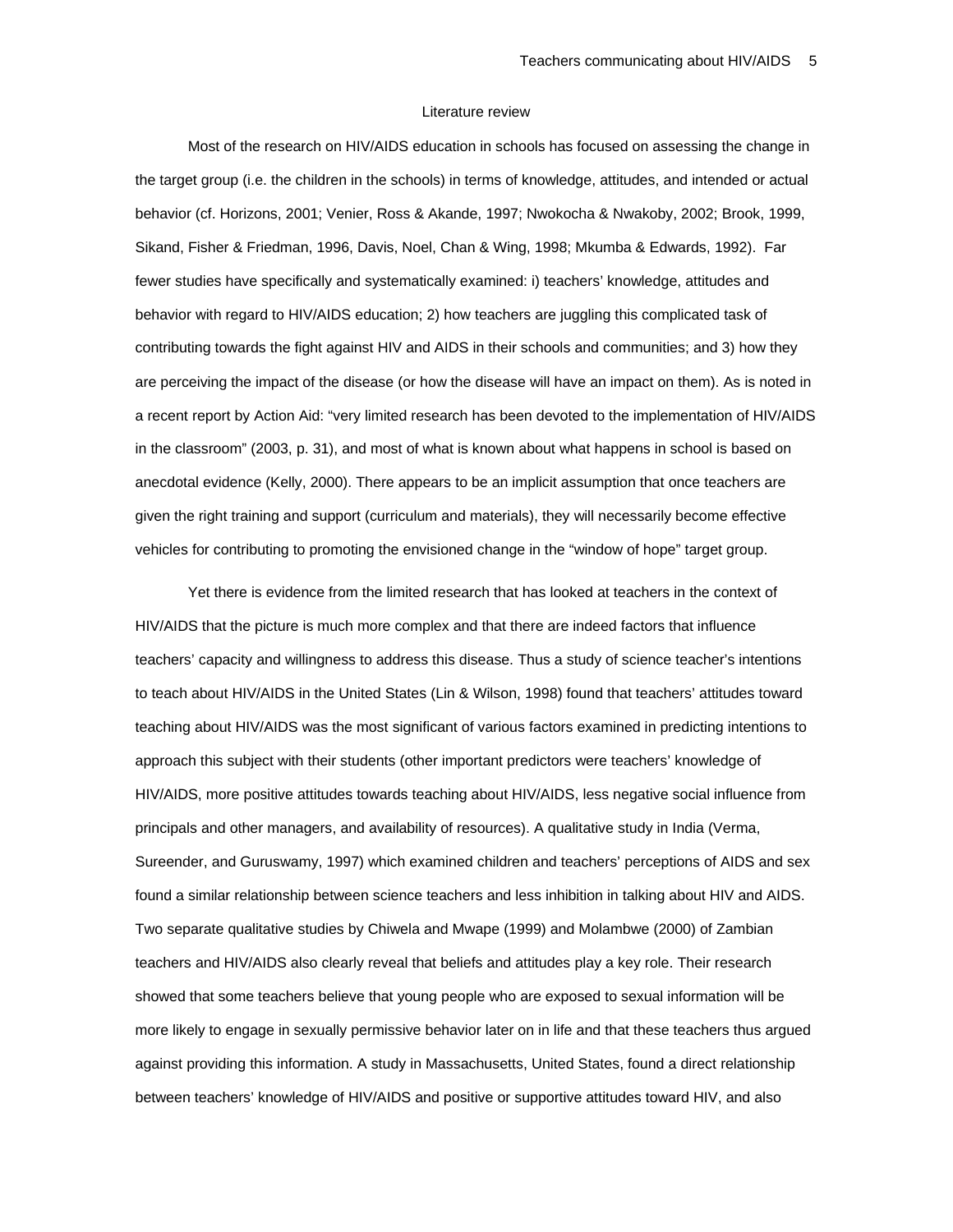found that female teachers hold more positive attitudes toward teaching about HIV/AIDS than male teachers (Dawson et al., 2001). A recent study by Action Aid (2003) sheds further light on the difficulties of communicating about HIV/AIDS in schools in Kenya and India. This study established that many teachers engage in selective teaching of HIV/AIDS topics, leaving out sensitive and sexually explicit material and presenting the content in an overly-scientific manner. Selective teaching appeared to be a particular problem in rural areas with teachers were "teaching some lessons on HIV, but exercising their own judgment in which messages should be taught or not" (p. 32). The report highlights as possible reasons for this situation external factors (such as lack of training, lack of confidence and responsibility, gender issues, low priority in the curriculum to these lessons, and the wider crises in education). Issues specific to teachers individual characteristics (beliefs, knowledge, etc.) were not examined. The study concludes that this selective/abstract teaching is contributing to the perception that HIV/AIDS is linked to immorality and perpetuating the belief that HIV/AIDS is about "them, not us" (Action Aid, 2003, p.7).

These findings collectively provide a snapshot of the stumbling blocks which teachers both in the developed and developing world are facing. At the same time the fact that so few studies have specifically focused on teachers points to a discrepancy between the level of responsibility that is being given to teachers and the amount of research that is being devoted to teachers as key players in the fight against HIV and AIDS. The studies also highlight that there has been little consideration of how individual difference variables may impact on teachers' approach to dealing with this pandemic. HIV/AIDS related studies of other population groups however, have shown that these do play a key role. Thus a consistent link that has been found in studies between the *level of knowledge of HIV/AIDS* and sexual behavior. People with a higher level of knowledge are more likely to abstain from high-risk sexual activity and to consistently use a condom (Magnani, 2002, Volk 2001). A second important dimension appears to be the link between level of sexual activity and school attendance plus knowledge of HIV. Those who attended school to a later age are more likely to initiate sex later and to use a condom than those who dropped out (Mangnani, 2002, Global Coalition for Education, 2005). There is also some evidence that the level of direct individual confrontation with the disease may be important. The results of a study by Simon-Meyer and Odallo (2002), in South Africa, highlighted the importance of involving people with HIV/AIDS in creating awareness in the workplace since it makes others more willing to discuss the problem. Similarly, Macintyre et al. (2001) found that *knowing someone who died of AIDS* was consistently associated with lower levels of denial and a more consistent pattern of condom use among men in three African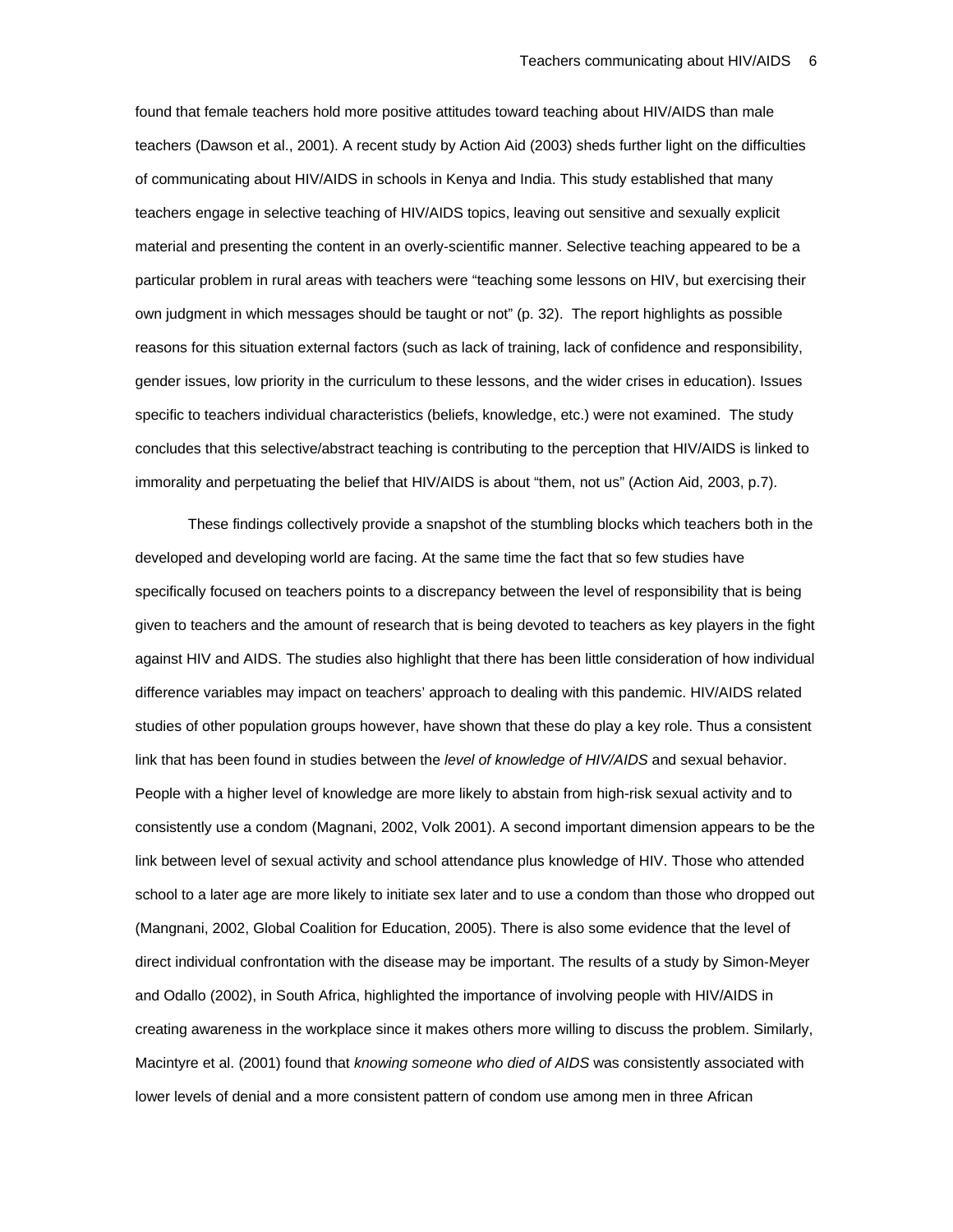countries. A study of Israeli adolescents, on the other hand, found that high levels of denial and low perception of personal relevance were associated with irregular condom use by adolescents (Ben-Zur, Breznitz, Wardi, & Blerzon, 2000). There is also some support also for a relationship between *fatalism* and HIV/AIDS attitude and knowledge variables and subsequent behavior. This link has not been very consistently studied, and should be seen as an open area for further research, but the limited studies done in this field do indicate that that fatalism can be strongly associated with negative attitudes towards the disease and with negative perceptions of other groups such as people living with HIV/AIDS (Ramirez, Crano, Quist, Burgoon, Alvaro and Grandpre, 2002). *Mass media exposure* has also been linked to behavioral intent and behavior (Karlyn, 2001; MacIntyre et al. 2001). MacIntyre et al. in their study of condom use among men in Uganda, Kenya and Zambia, found that men in Kenya and Uganda who listened to the radio on a daily basis were significantly more likely to report behavior change than those who did not listen (this relationship was not significant, however, for Zambia). Karlyn (2001) found a similar relationship in a study of radio exposure in Mozambique.

#### Purpose and Hypotheses

Collectively these studies indicate that a number of individual difference variables impact on behavior and behavioral intent in various dimensions of HIV/AIDS. This study seeks to build on those findings and to identify to what extent individual factors may contribute to teachers' willingness to communicate about HIV/AIDS and has the following three hypotheses:

**Hypothesis 1:** Younger teachers and female teachers will be more willing to communicate about HIV/AIDS in school and community settings.

**Hypothesis 2:** Controlling for age and sex, teachers with a high level of personal experience with HIV/AIDS and a high level of knowledge about the disease will be more willing to communicate about HIV/AIDS in school and community settings.

**Hypothesis 3:** Controlling for age and sex, teachers with a personal conviction that they can do more to address the threat of HIV/AIDS and teachers who consistently protect themselves against HIV/AIDS will be more willing to communicate about HIV/AIDS in school and community settings.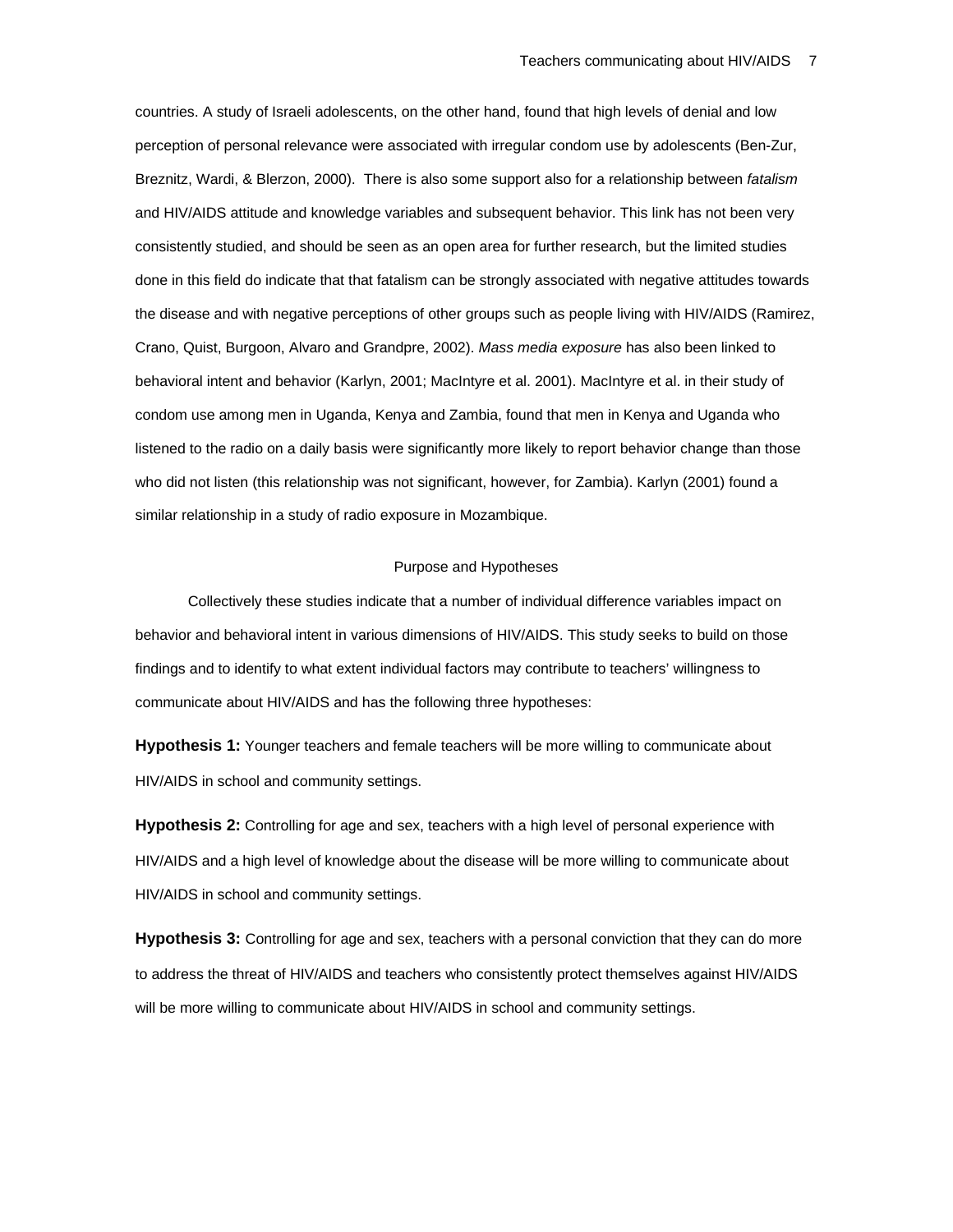**Hypothesis 4:** Controlling for age and sex, teachers lecturing in upper primary (Grades 6 and 7) and secondary (Grades 8 through 12) will be more willing to communicate about HIV/AIDS in school and community settings than teachers in lower primary (Grades 1 through 5).

#### *Predicted and Predictor Variables*

 $\overline{a}$ 

During the focus groups conducted in the pilot phase of the study it became clear that the predicted variable could refer to both past and future behavior in schools and in communities. Thus for the purpose of this study the predicted variable was defined as *teachers' willingness to communicate about HIV/AIDS in the educational context (school and community)*. This predicted variable was operationalized to refer to the extent to which teachers have in the past month, or intend in the coming month, to address HIV/AIDS in the educational context. In operationalizing "willingness to communicate about HIV/AIDS" teachers were asked: a) how often they intended to talk about HIV/AIDS with their students in the coming four weeks; and b) how often in the last four weeks (on a scale covering "Never", "One time", "Two times", "Three times", "Four times" and "Five times or more") they had talked about HIV/AIDS "before class", "during class", "informally in school", "informally in the community", and "during mobilization/awareness activities in the community". These predictor measures were all component indices for which alpha reliabilities are not relevant. The item to total correlations between the items on the past school behavior ranged from 0.34 to 0.41 and on the items for past community behavior from 0.30 to 0.38.

For data analysis, teachers' responses concerning future intent to communicate about HIV/AIDS were collapsed into a measure with three levels – labeled "future behavior – three levels" - contrasting teachers who responded "never" (and who were given the designation of "no behavior"), with those who indicated they would communicate between one and three times (labeled as having "limited<sup>1</sup> behavioral consistency") and with those who indicated they would communicate four or more times (labeled "high behavioral consistency").

Two other measures were created concerning past behavior in school and in the community respectively. With respect to community behavior respondents were coded as exhibiting "no behavior"

 $1$  Limited behavior in this case can imply different situations. It may mean that a respondent scores relatively high on one of the items that measures the behavior but very low on one or more other items. It may also mean a moderate level of behavior on the different items. In view of this "limited behavior" can also be interpreted as mixed behavior.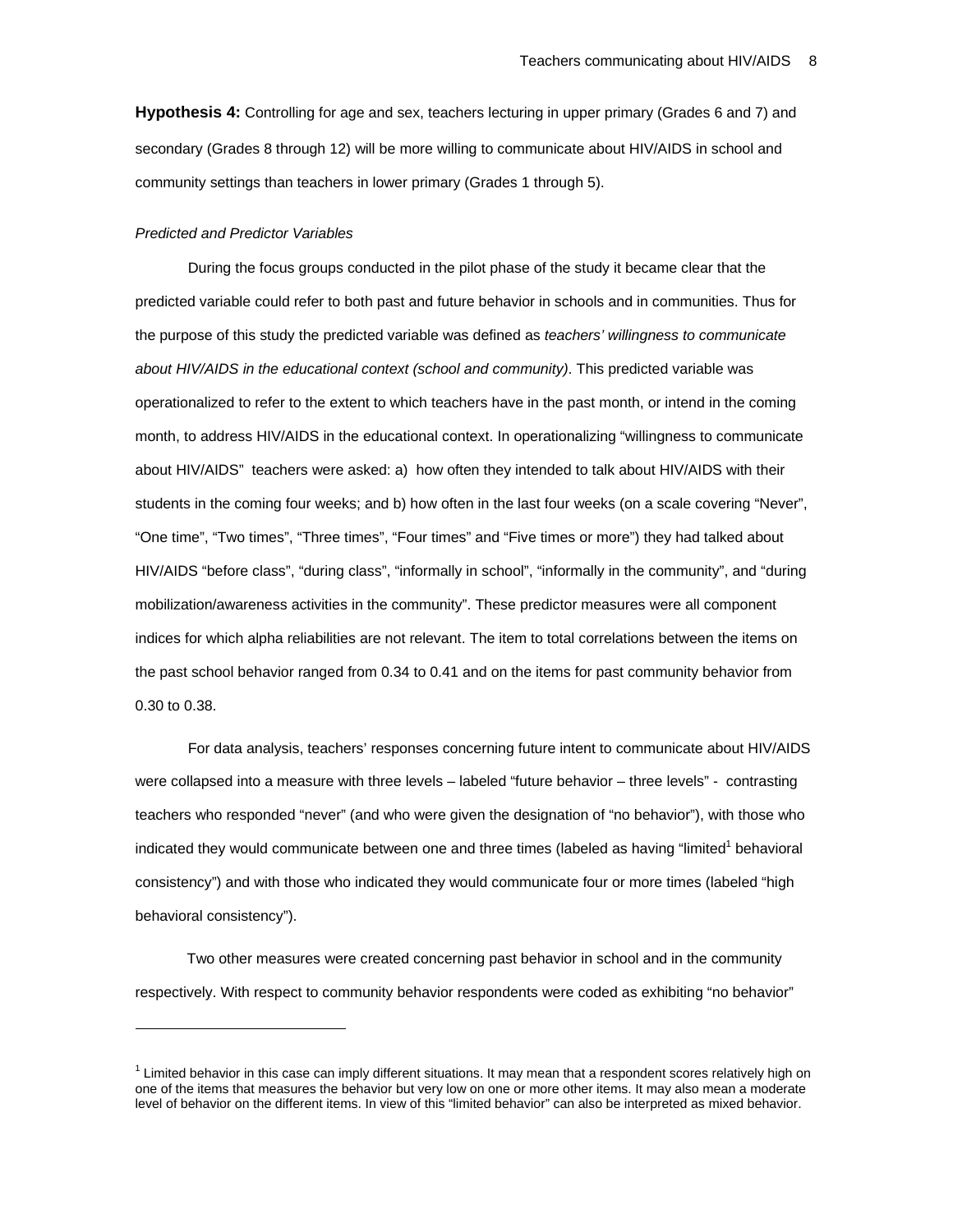when they responded that they had not talked on one or on both behaviors (informally or at awareness campaigns). The category of "limited behavioral consistency" was assigned to teachers who indicated having talked one or two times on both or either type of occasion. Finally, "high behavioral consistency" with regard to past community behavior if s/he indicated having talked about HIV/AIDS three or more times either "informally in the community" or "during mobilization/awareness activities in the community". A similar procedure was used for school behavior as can be seen from the summary table below.

| Variable/behavior                            | "No behavior"                                                                                            | "Limited behavioral<br>consistency"                                                                                                                 | "High behavioral consistency"                                                                                                                          |
|----------------------------------------------|----------------------------------------------------------------------------------------------------------|-----------------------------------------------------------------------------------------------------------------------------------------------------|--------------------------------------------------------------------------------------------------------------------------------------------------------|
| Future behavior -<br>three levels            | "Zero" intention to<br>talk about HIV/AIDS<br>in the coming four<br>weeks                                | Intention to talk between one<br>and three times in the next<br>four weeks                                                                          | Intention to talk four or more<br>times in the next four weeks                                                                                         |
| Past community<br>behavior - three<br>levels | Did not talk<br>informally in the<br>community or at<br>awareness<br>campaigns in the<br>past four weeks | Talked one or two times<br>informally in the community or<br>during mobilization/awareness<br>activities in the community in<br>the past four weeks | Talked three or more times<br>informally in the community or<br>during mobilization/awareness<br>activities in the community in<br>the past four weeks |
| Past social<br>behavior - three<br>levels    | Did not talk in class<br>or informally or<br>before class in the<br>past four weeks                      | Talked one or two times<br>informally in school or before<br>class and one time in class in<br>the past four weeks                                  | Talked three or more times<br>informally in school or before<br>class and two or more times in<br>class in the past four weeks                         |

|  |  | Table 1: Operationalization the Predictor Measures |  |  |  |
|--|--|----------------------------------------------------|--|--|--|
|--|--|----------------------------------------------------|--|--|--|

The predicted measures were age, sex, personal experience with HIV/AIDS, knowledge, condom use and personal risk. For age (mean age: 30.91, standard deviation: 8.89) three age groups were created - 16 through 24, 25 through 35 and 36 and over (mean age: 30.91, standard deviation: 8.89). A single question asked teachers to indicate their sex as being either "male" or "female.

For personal experience with HIV/AIDS a more discriminating measure than has been used in other studies of personal behavior (c.f. Macintyre, Brown, & Sosler, 2001) where a single question asking whether respondents new someone who was sick or had died of HIV/AIDS was used. A set of five questions was developed to measure this variable by asking respondents to indicate whether they: (a) "personally know someone who has died of AIDS"; (b) "have any sick family members living in the same house"; (c) "have any family that has died of AIDS"; (d) "have one or more friends who are either HIV positive or may have died of AIDS"; and (e) know one or more teachers who are HIV positive or have died of AIDS. The response set for these items was (1) "yes", and (2) "no". The responses were summed to create an overall component index of personal experience with HIV/AIDS (range of response was from 0 to 4, with a mean of 0.92 and a standard deviation of 1.02). Based on summed responses, teachers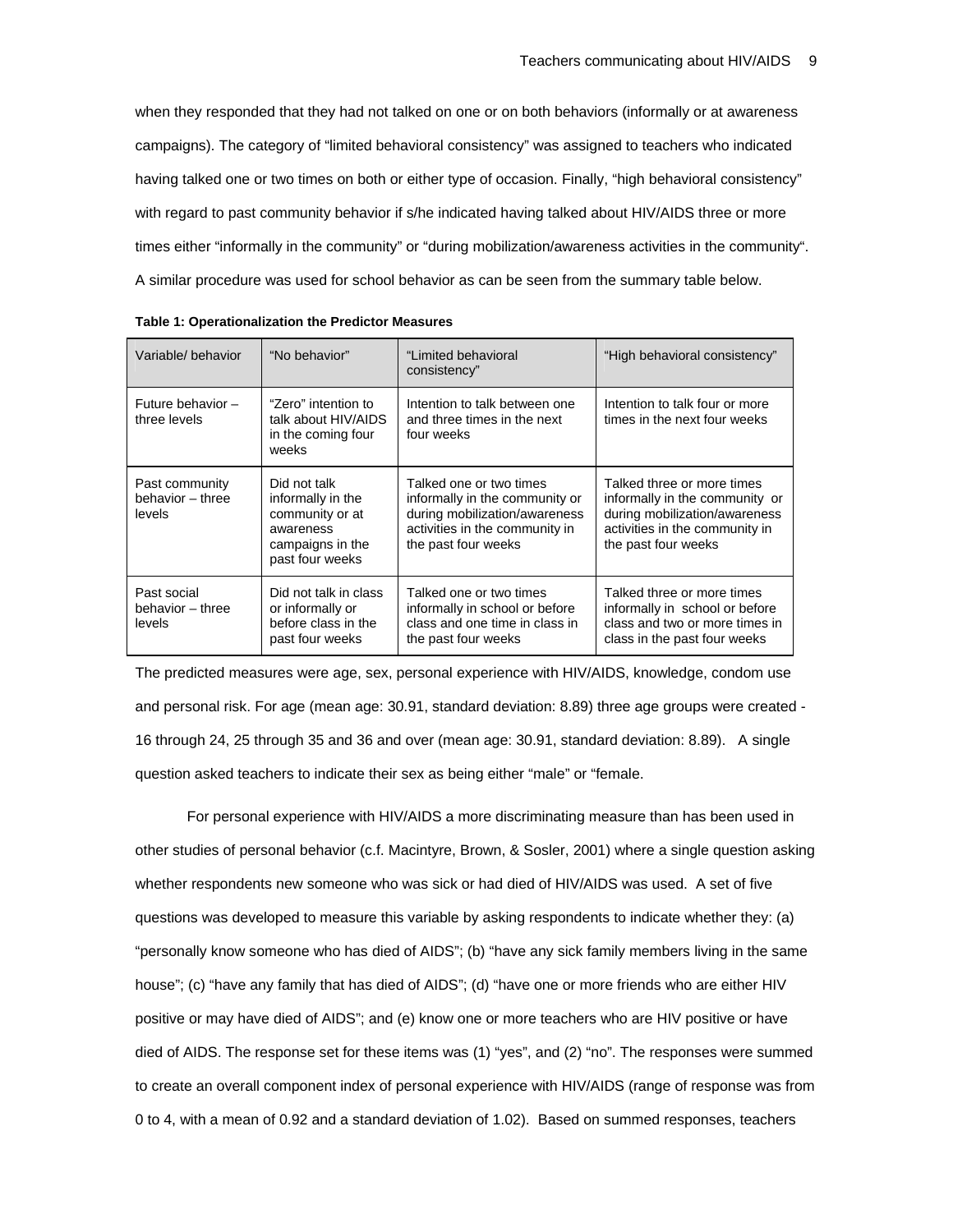were subsequently categorized into three groups of reflecting those that knew no person who was sick or had died of HIV/AIDS (labeled as "no experience"), those that knew one person who was either sick or had died (labeled "some experience"), and those who knew two or more people who were sick or had died of HIV/AIDS (labeled "substantial experience").

Items for HIV/AIDS knowledge were developed by translating, pilot testing and shortening Koch & Singers' (1998) HIV-Knowledge and Attitude Scale for Teachers, from a 35 item scale to a 10-item scale. In addition, four items reflecting local myths and misconceptions – which were generated from focus groups during the pilot phase – were also included. These local misconceptions were associated with condoms (i.e. that condoms contain various diseases and that condoms spread HIV/AIDS), with the belief that it is possible to identify whether a person has HIV/AIDS simply by looking at them, and the belief that HIV/AIDS can be transmitted by sneezing and coughing. All items were tested and found to be reliable measures during the pilot phase of the study (alpha reliability 0.7). The responses resulted in a summed index with a minimum score of zero and a maximum score of 14. Using percentiles three knowledge groups of equal size were created for the purpose of subsequent statistical analysis. In this manner, the first group included those 33.3% of the respondents who scored lowest on the HIV/AIDS knowledge scale and who were coded as having a "relatively low level of knowledge". The second group (including 33.3% of the respondents in the middle range of the knowledge scale) was coded as having a "moderate level of knowledge". Finally, the highest group included the 33.3% of the respondents who scored highest on the knowledge scale and who were labeled as having a "high level of knowledge".

Personal conviction about HIV/AIDS referred to whether teachers expressed the belief that it is possible to do more to protect themselves against HIV/AIDS. A single question was formulated asking teachers to indicate their level of agreement with the following statement: "I believe that I personally could do more to reduce my chances of being contaminated by HIV?" The response set to this question was: (1) "strongly agree"; (2) "agree"; (3) "not sure", (4) "disagree", (5) "strongly disagree".

Personal conviction about HIV/AIDS referred to whether teachers expressed the belief that it is possible to do more to protect themselves against HIV/AIDS. A single question was formulated asking teachers to indicate their level of agreement with the following statement: "I believe that I personally could do more to reduce my chances of being contaminated by HIV?" The response set to this question was: (1)"strongly agree"; (2)"agree"; (3)"not sure", (4)"disagree", (5)"strongly disagree". For the purpose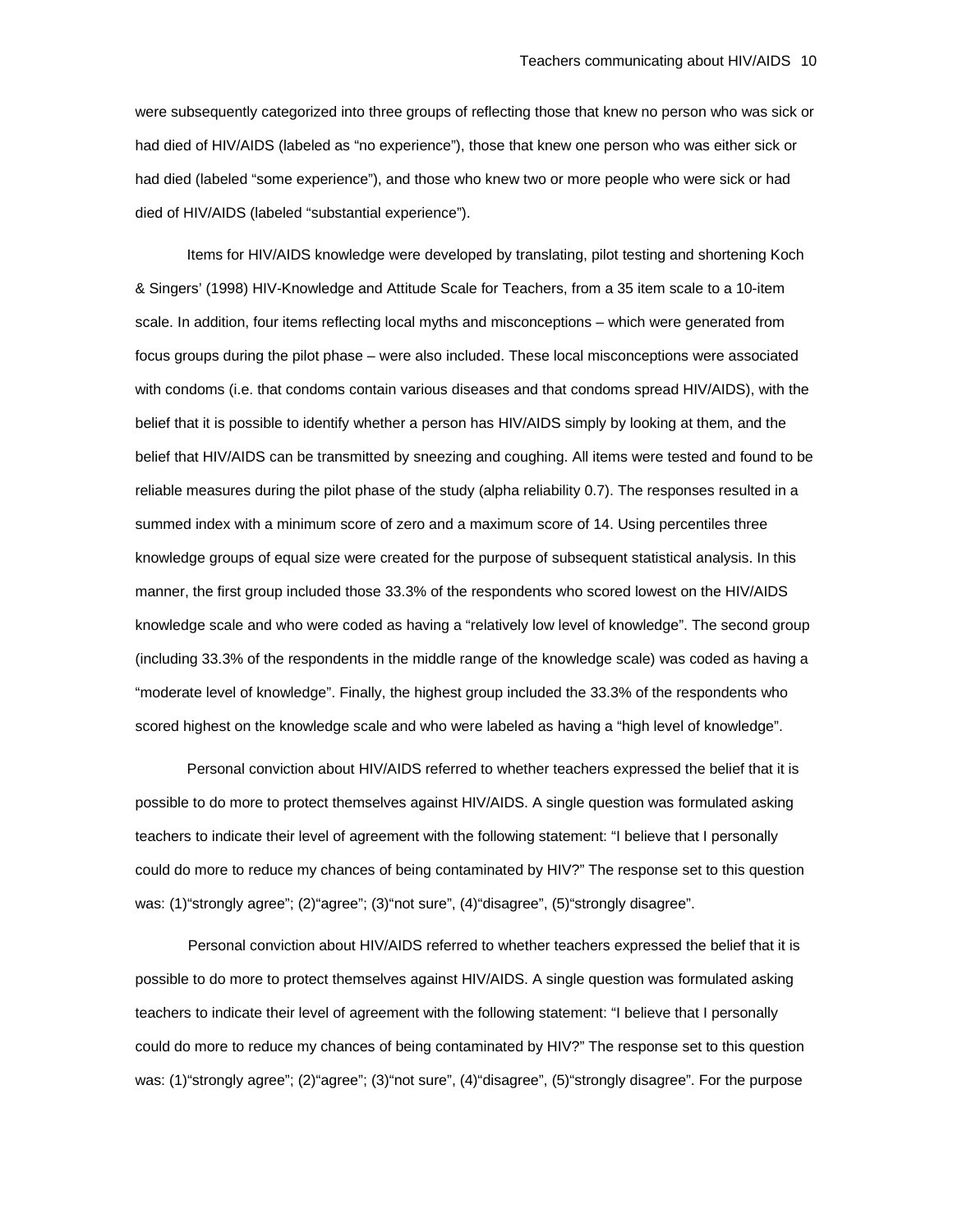of analysis the responses on this question were collapsed to contrast respondents who responded "strongly agree" and "agree" with those in the other three categories.

Personal approach to HIV/AIDS was interpreted as referring to the respondent's use of preventive means to avoid being contaminated by the HIV virus. Since transmission via sexual intercourse is by far the most important form of contamination in Africa a single question was formulated asking teachers to indicate their current use of condoms (with responses of: (1)"always"; (2)"frequently but not always"; (3)"sometimes depending on the situation", (4)"never", (5)"I don't need to because I trust my partner", and (6)"I am abstaining from having sex"). For the purpose of analysis the responses on this question were collapsed to contrast respondents who always use condoms with the remaining categories. In this manner two categories were obtained, corresponding to "always users" and "variable level of condom use". Respondents who reported they were abstaining were coded as system missing<sup>2</sup>.

One question was formulated to ask teachers what level they taught. The following response options were available on this question,: "don't teach" (for the future teachers), "EP1" (Grades 1 to 5 known as lower primary level), "EP2" (Grades 6 and 7 known as upper primary level), "ESG (Grades 8 to 12 known as secondary level) and "other level, please specify". For the purpose of data analysis, three groups were created by recoding the "other" category as missing, and keeping EP1 and EP2 and ESG as three distinct categories $^3$ .

#### Methodology

Data were collected by administering a questionnaire to primary and secondary school teachers. All data were collected in the Southern Province of Gaza, in Mozambique. Participating schools were selected through a process of cluster sampling. Schools in Mozambique are divided into Zones of Pedagogical Influence (*Zonas de Influência Pedagógica* or ZIPs) with each ZIP comprising between 4-6 schools. Using this principle, in each district three ZIPs were randomly selected (districts have between 8 and 15 ZIPs) and all of the teachers in each ZIP were requested to participate in the study by filling out the questionnaire. Because ZIPs are different sizes, between 18 and 50 teachers participated from each

 $\overline{a}$ 

 $<sup>2</sup>$  During the data collection it became clear that some of the respondents who indicated they were abstaining from</sup> sex were in fact nuns. Given the small number teachers in this category, and the fact that some teachers who were nuns, it was subsequently decided to eliminate this category from the data analysis.

 $3$  The rationale for this classification relates back to the hypothesis which states that teachers in the lower primary grades will have a lower level of willingness to communicate about HIV/AIDS in the educational context that teachers in upper primary and secondary. It is commonly thought that teachers in the lower grades will not discuss HIV/AIDS because the children are too young.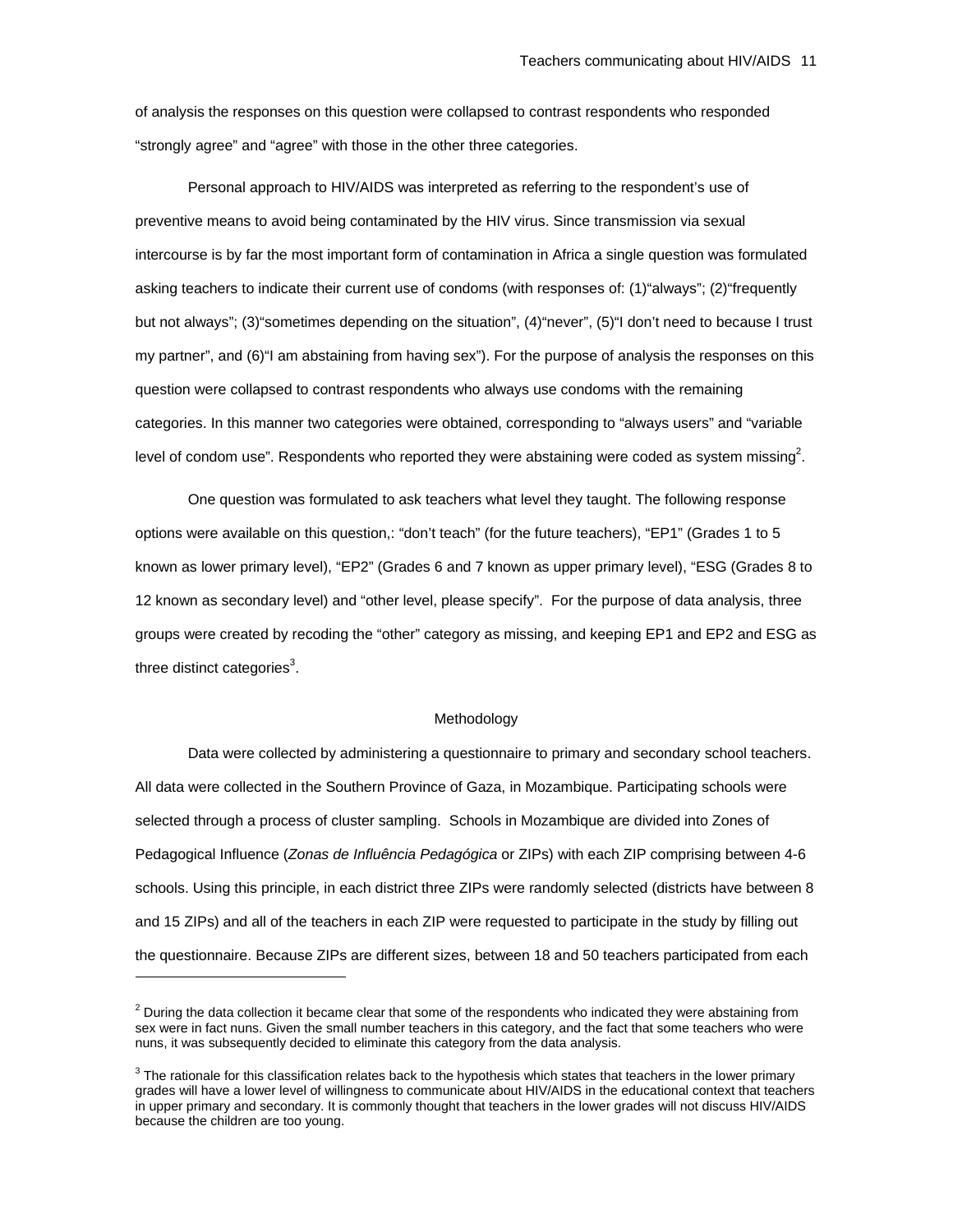of the ZIPs. Of the 441 primary and secondary school teachers who were selected through the process of cluster sampling, 406 participated completed the survey (corresponding to a response rate of 92%). An additional 210 primary and secondary school teachers were randomly selected from the teacher training college of Inhamissa in the provincial capital, Xai-Xai (which has students from all over the province). Sampling using a list of students and a table of random numbers was used to select participants from the teacher training college. The response rate at this location was 95% (equivalent to 200 teachers).

Primary and secondary school teachers in the five participating districts were asked to convene in groups at previously selected locations. Sessions took place in primary or secondary school classrooms where teachers/students were seated at school benches either individually or in pairs. Participation in the data collection was voluntary and no specific monetary incentive for participation was given. Subjects were told that the study aimed at gaining an understanding of factors that influence teachers' willingness to communicate about HIV/AIDS in the educational setting and that their answers would be kept strictly confidential. Subjects were then asked to sign a consent form which was kept separate from the questionnaire, and to return this at the start of the session. Participants were told that they could withdraw from participation at any time without any penalty or consequence.

### Data Analysis

Multinomial logistic regression was used to examine the relationship between the proposed predictors and the past and future communication behavior of teachers with respect to HIV/AIDS. Multinomial logistic regression is used frequently in health and health related research and is similar to binary logistic regression but allows for the existence of a predicted measure with more than two levels of response, which was the case for all present analysis. Similar to other regression techniques multinomial regression makes it possible to consider multiple predictor variables simultaneously. Multinomial logistic regression breaks the regression up into a series of binary regressions and compares each group to a baseline group. One advantage of multinomial regression is that it does not require the assumptions associated with many other tests (such as normality and homogeneity of variance) to be met. It is therefore particularly suited to the present situation where the data are highly skewed and have mixed reliability levels. The technique does assume, however, the existence of well populated tables, an adequate sample size, the absence of significant outliers, and independence of observations, all of which were met in the present study.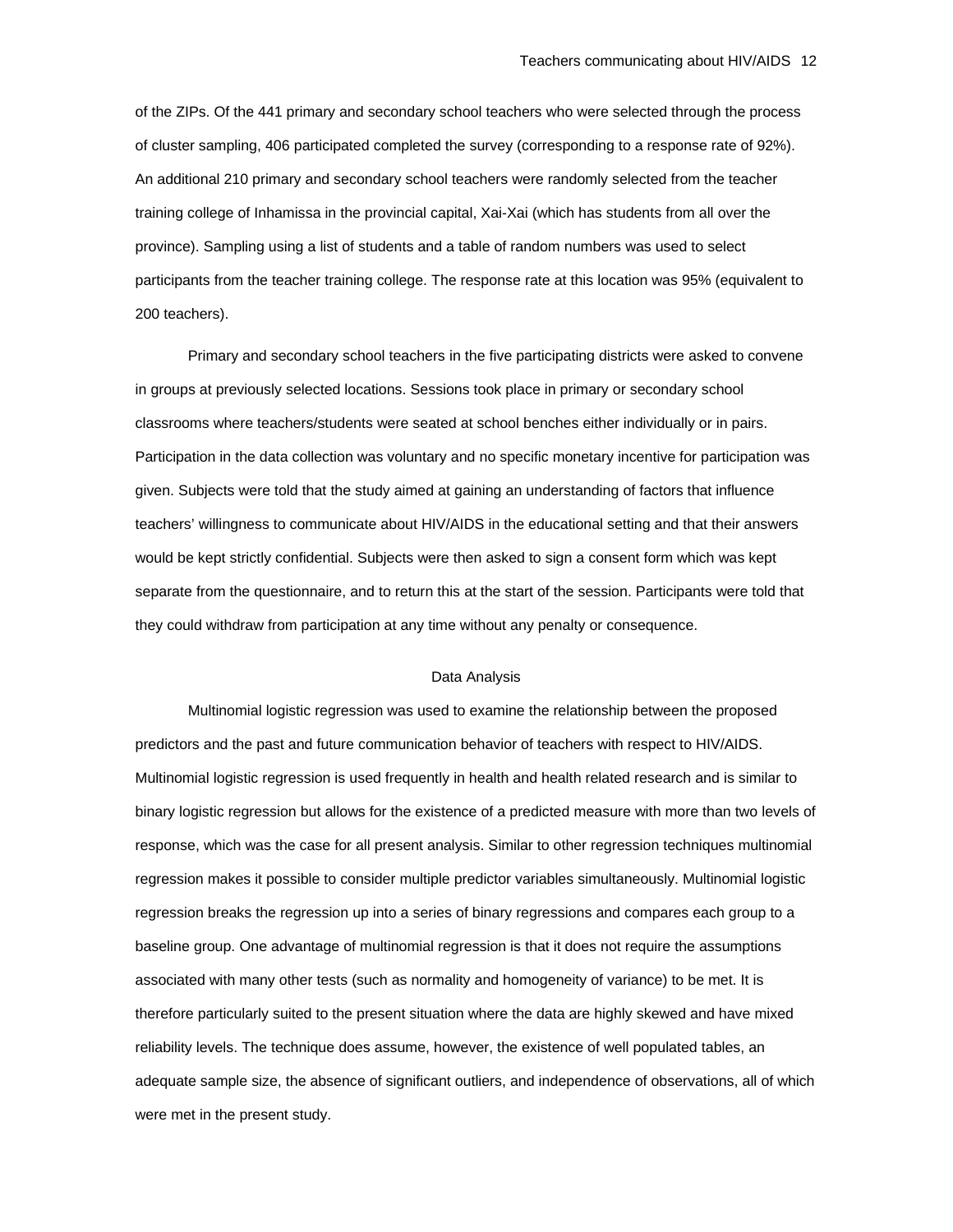For the purpose of conducting the regression each predictor measure was recoded into three levels based on percentile values. Respondents in the first group were considered to be "relatively low" on the measure, respondents in the second groups were considered to be "relatively moderate" and respondents in the last category were classified as "relatively high". The data was ordinal in nature with low unstandardized utility, with mixed reliability, and highly skewed. Various attempts were made at transformations but the data were not responsive.

In all hypothesis tests, the reference category for the dependent variables was "no behavior". For each of the three predictor measures the analyses consider the contrast between "no behavior", "limited behavioral consistency", and "high behavioral consistency". Therefore, the results of three multinomial regressions are discussed for each of the hypotheses in this study. For each multinomial regression odds ratios (with the accompanying p-values, standard error and confidence intervals) of the relationship are reported. Odds ratios indicate for each relationship how much more likely it is that a particular characteristic/trait is present among one group of people as compared to the baseline group.

#### **Results**

#### *Characteristics of the Respondents*

 $\overline{a}$ 

A total of 606 current or future primary and secondary school teachers for Grades one through twelve<sup>4</sup> in the province of Gaza in southern Mozambique participated in this study. Of this total 46.8% (corresponding to 271 teachers) were female. Teachers ranged in age from a very young 16 years to 57 years of age. Just over one third of the teachers (35.5%) came from urban areas, a quarter (24.9%) from semi-urban areas, and the remaining teachers were residing in rural areas.

The large majority of teachers (415 in total or 68.8%) who participated in the study were primary school teachers with the responsibility of lecturing Grades one through seven. An additional 109 teachers (a further 18%) were still in the process of completing their professional training as primary school teachers. The remaining teachers (13.2%) were secondary school teachers lecturing Grades 8 through 12.

Well over one third of the teachers (39.8%) had no professional qualifications, in other words, they were recruited straight out of school to become teachers without receiving a formal teacher training

<sup>4</sup> The education system in Mozambique consists of grades 1-5 (known as Ensino Primário 1), 6 and 7 (Ensino Primário 2), grades 8-10 (Ensino Secundário Geral), grades 11-12 (Ensino Pré-Universitário), and university degrees (Bachelors and Masters Level).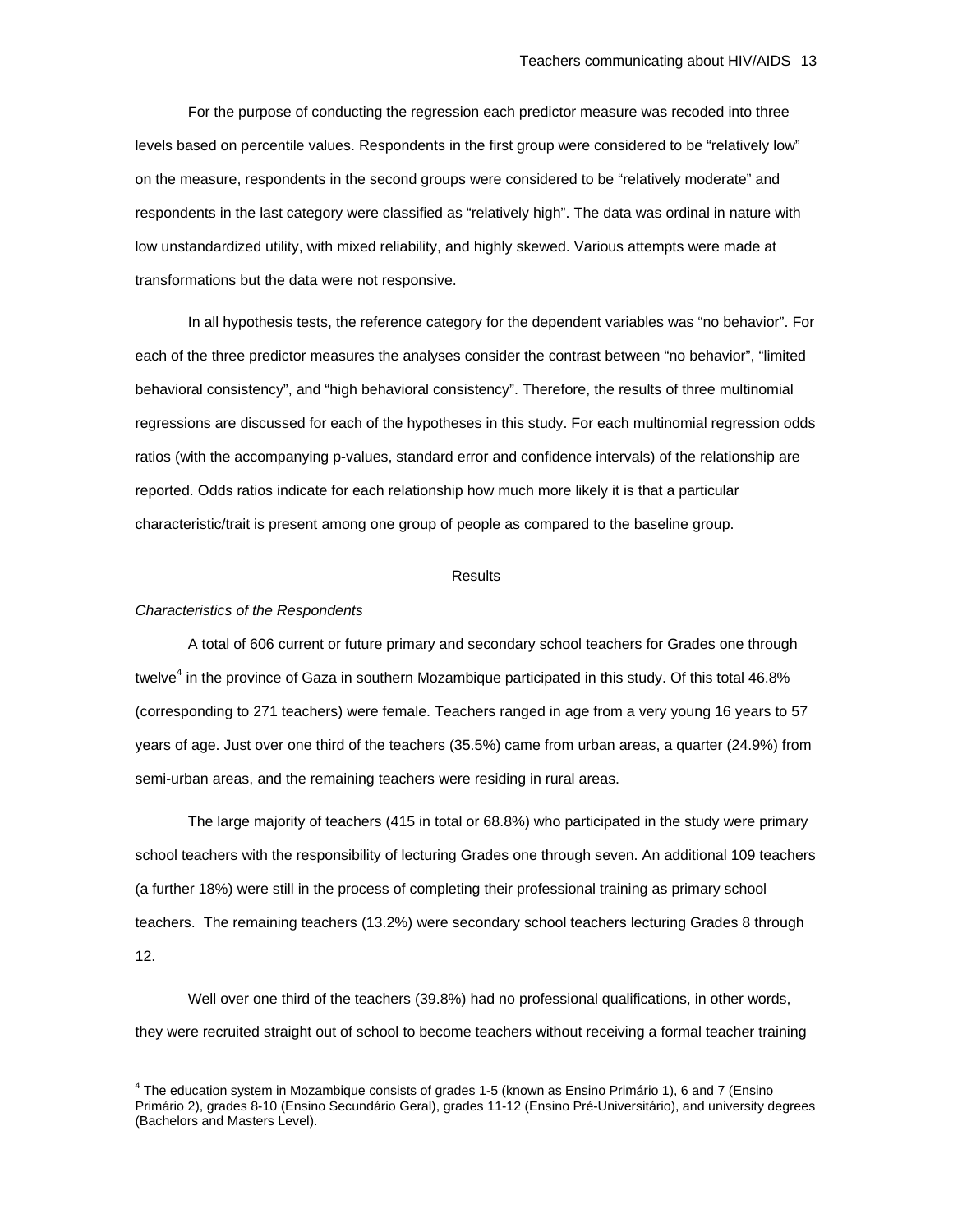degree or were still completing their degree at the time the study took place. Just over one quarter (25.9%) had completed seventh Grade and had done three years of teacher training at a teacher training college. 51 teachers (8.7%) held the equivalent of higher education degrees. The remaining teachers had academic qualifications ranging from Grade 7 to Grade 10 with between one to two years of professional training.

Teaching experience varied greatly among the teachers. Approximately one third of the teachers (33.8%) had very little professional experience, i.e. two years or less. A further one third had between 3 and 8 years of experience, and the remaining teachers had anywhere between 9 and 37 years of teaching experience.

In terms of HIV/AIDS training, less than one third (28.1%) reported receiving some form of HIV training in the past two years. The reported duration of these HIV/AIDS courses ranged from several hours to a week. Reported participation in HIV/AIDS courses was markedly lower among future and current primary school teachers (25.7% and 26.6% respectively) than for the group of secondary school teachers (38.9%).

#### *Hypothesis 1: Using Sex and Age to Predict Willingness to Communicate about HIV/AIDS*

The first hypothesis argued that younger teachers and female teachers would be more willing to address HIV/AIDS than their older and male counterparts, based on preliminary indications from the focus group discussions in the pilot phase of the study, and on indications from studies in the United States that female teachers had a more positive attitude toward discussing HIV/AIDS (c.f. Dawson et al., 2001). Teachers were asked to indicate how many times they intended to talk about HIV/AIDS in the coming month, and how many times they had done so in the past month for various behaviors related to talking about HIV/AIDS in school and in the community. The results for the multinomial regression analyses are presented below for future intentions, past school behavior, and past community behavior, contrasting those teachers that have high consistent intentions and those that have limited intentions with those that have no intentions.

The analysis found that for teachers **future intentions** (table 2a) the overall model is statistically significant (log likelihood 54.740,  $X^2$  = 30.315, df = 6, p  $\leq$  0.001). When contrasting high behavioral intent with no behavior, teachers in the youngest age group are 4.5 times (95% C. I., ORs = 2.4 -8.2, p **<**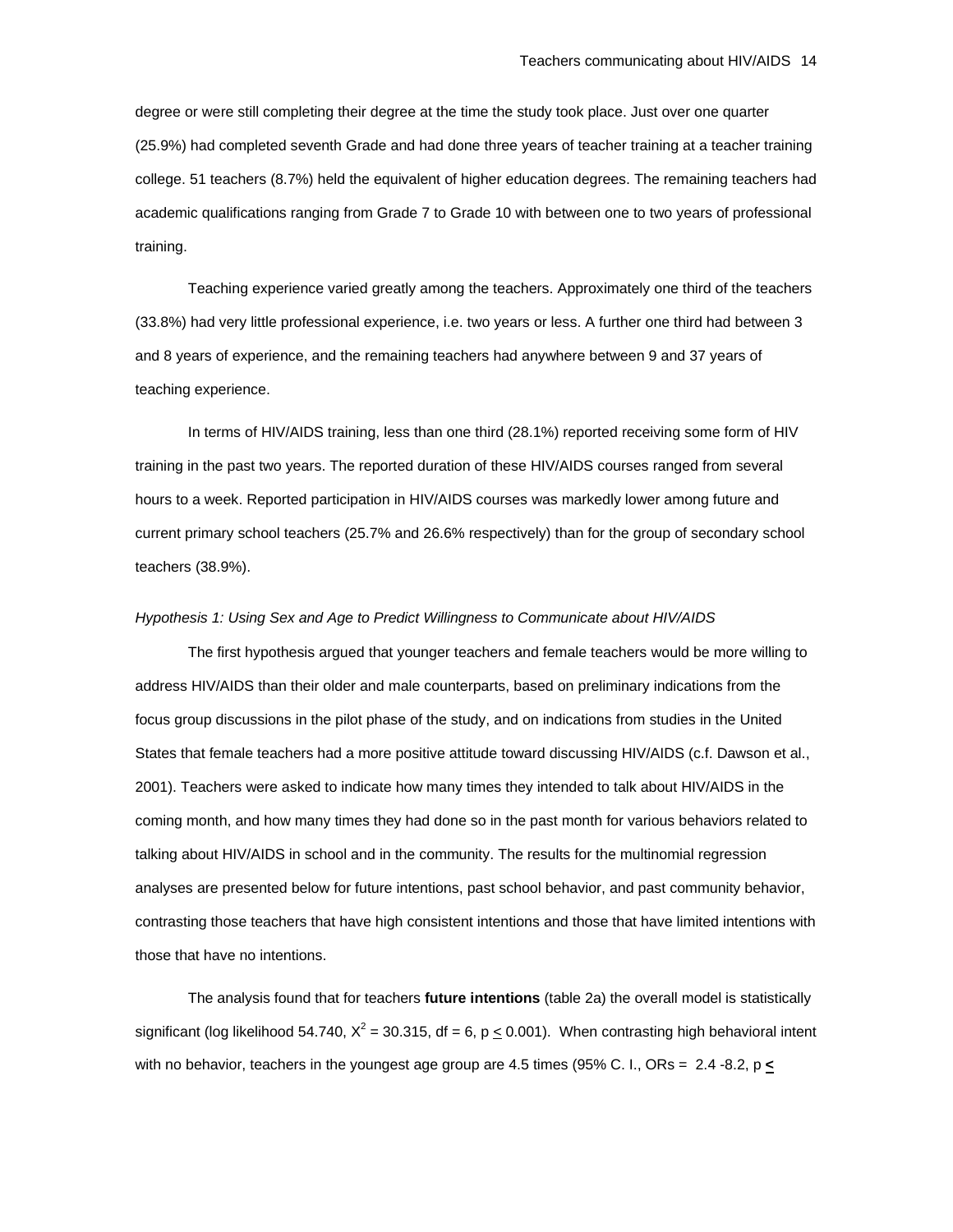0.001) more likely, and teachers in the second age group are 2.6 times more likely (95% C. I., ORs = 1.6

 $-4.3$ ,  $p \le 0.001$ ) to have high consistent intentions to talk about HIV/AIDS.

|  |  |  | Table 2a: MLR Analysis: Using Sex and Age to Predict Teachers' Future Intentions to Talk About HIV/AIDS |
|--|--|--|---------------------------------------------------------------------------------------------------------|
|  |  |  |                                                                                                         |

| Model          | -2 Log Likelihood | Chi-Square | df | Sig. |
|----------------|-------------------|------------|----|------|
| Intercept Only | 85.055            |            |    |      |
| Final          | 54.740            | 30.315     |    | ***  |

a.  $*$  p  $\lt=$  0.05,  $**$  p  $\lt=$  0.01,  $***$  p  $\lt=$  0.001

| Intention (3 Levels) to<br>Talk About HIV/AIDS in |                  |             | Sig.    |        | 95% Confidence Interval for<br>Exp(B) |             |
|---------------------------------------------------|------------------|-------------|---------|--------|---------------------------------------|-------------|
| the Coming Month                                  |                  | df          | 1-tail  | Exp(B) | Lower Bound                           | Upper Bound |
| High consistent intentions                        | Intercept        |             |         |        |                                       |             |
|                                                   | Female           | 1           |         | .999   | .638                                  | 1.566       |
|                                                   | Male             | $\mathbf 0$ |         |        |                                       |             |
|                                                   | Age 25 and under |             | ***     | 4.534  | 2.495                                 | 8.241       |
|                                                   | Age 26 - 35      | 1           | ***     | 2.589  | 1.555                                 | 4.311       |
|                                                   | Age over 35      | 0           |         |        |                                       |             |
| Limited intentions                                | Intercept        | 1           |         |        |                                       |             |
|                                                   | Female           | 1           |         | 1.035  | .645                                  | 1.662       |
|                                                   | Male             | $\mathbf 0$ |         |        |                                       |             |
|                                                   | Age 25 and under |             | ***     | 2.924  | 1.562                                 | 5.473       |
|                                                   | Age 26 - 35      | 1           | $\star$ | 1.768  | 1.037                                 | 3.013       |
|                                                   | Age over 35      | $\mathbf 0$ |         |        |                                       |             |

a. The reference category is: No, do not intend to talk

Similarly, age is also a statistically significant predictor when comparing those with limited intentions with those that do not intend to talk about HIV/AIDS. These odds ratios are however smaller. Contrary to what was hypothesized sex was not a statistically significant predictor of future intentions.

The second type of behavior examined was **past behavior in schools** (table 2b). Teachers were asked to indicate whether they had talked about HIV/AIDS in the classroom, before class with their students, and on other informal occasions in school in the past month. The overall model using sex and age to predict past behavior in school is statistically significant (log likelihood 53.789,  $X^2$  = 17.935, df = 6,  $p \le 0.01$ , respectively). When contrasting teachers with high consistent past school behavior with those who declared they had not talked about HIV/AIDS in school, teachers 25 and under are 2.7 times ( $p \le$ 0.001: 95% C. I., ORs = 1.6 – 4.7) more likely to have talked about HIV/AIDS. Age is also a statistically significant predictor when comparing those with limited past school behavior with those that did not talk about HIV/AIDS in school but the odds ratios are smaller. Again, respondents' sex is not a statistically significant predictor of talking about HIV/AIDS in the school.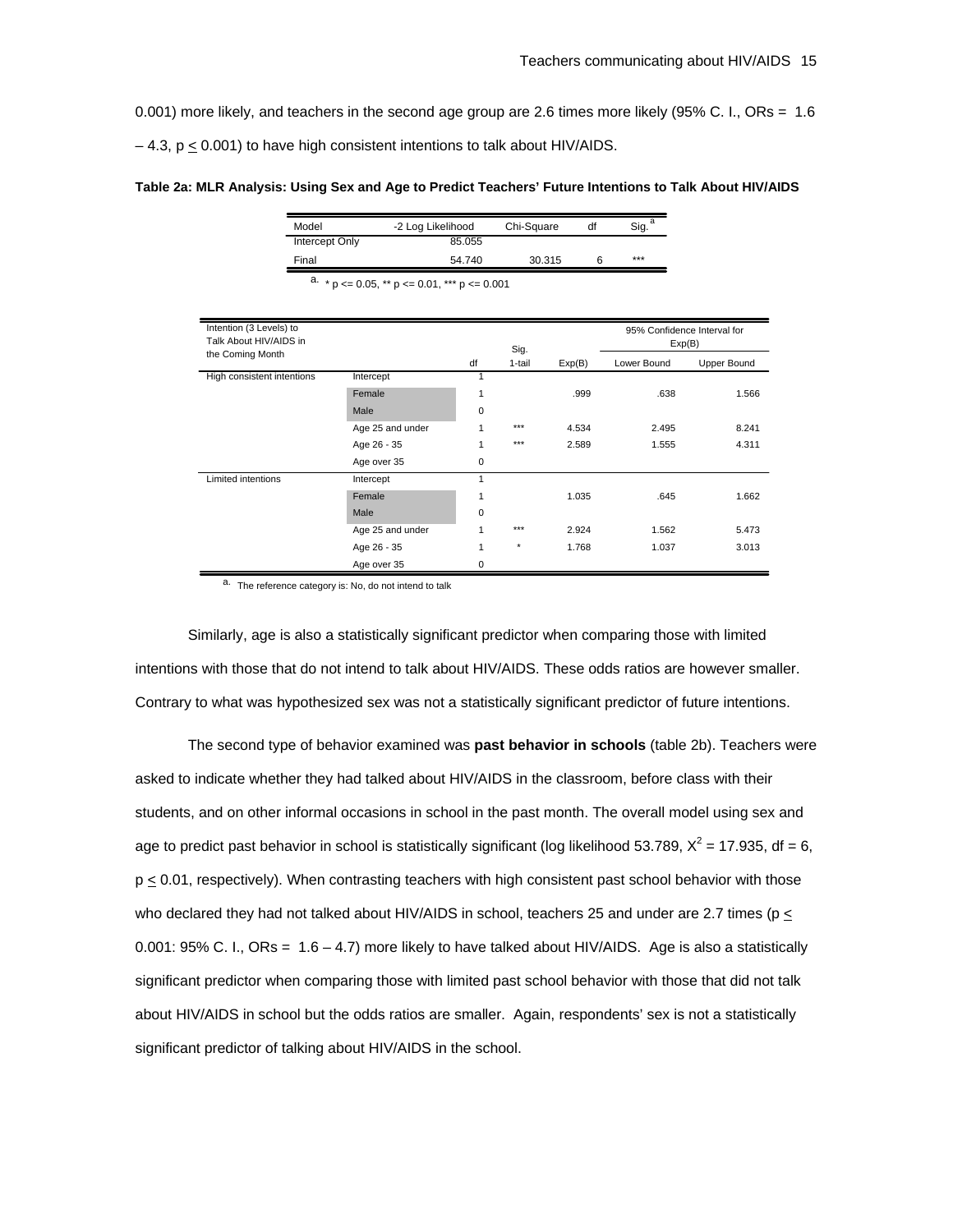**Table 2b: Multinomial Logistic Regression Analysis: Using Sex and Age to Predict Teachers' Talking About HIV/AIDS in School in the Past Month** 

| Model                 | -2 Log Likelihood | Chi-Square | df | Sig. |
|-----------------------|-------------------|------------|----|------|
| <b>Intercept Only</b> | 71.725            |            |    |      |
| Final                 | 53.789            | 17.935     |    | **   |

a.  $* p \le 0.05$ ,  $** p \le 0.01$ ,  $*** p \le 0.001$ 

| Talked about HIV/AIDS<br>in School in Past Month |                  |    | Sig.   |        | 95% Confidence Interval for<br>Exp(B) |                    |
|--------------------------------------------------|------------------|----|--------|--------|---------------------------------------|--------------------|
| (3 Levels)                                       |                  | df | 1-tail | Exp(B) | Lower Bound                           | <b>Upper Bound</b> |
| High consistent behavior                         | Intercept        |    |        |        |                                       |                    |
|                                                  | Female           | 1  |        | .938   | .592                                  | 1.485              |
|                                                  | Male             | 0  |        |        |                                       |                    |
|                                                  | Age 25 and under | 1  | ***    | 2.673  | 1.517                                 | 4.710              |
|                                                  | Age 26 - 35      | 1  |        | 1.148  | .668                                  | 1.976              |
|                                                  | Age over 35      | 0  |        |        |                                       |                    |
| Limited behavior                                 | Intercept        |    |        |        |                                       |                    |
|                                                  | Female           | 1  |        | 1.311  | .843                                  | 2.038              |
|                                                  | Male             | 0  |        |        |                                       |                    |
|                                                  | Age 25 and under |    | $**$   | 2.199  | 1.242                                 | 3.893              |
|                                                  | Age 26 - 35      | 1  |        | 1.314  | .787                                  | 2.193              |
|                                                  | Age over 35      | 0  |        |        |                                       |                    |

a. The reference category is: No, did not talk about HIV/AIDS

**Talking about HIV/AIDS in the community** (table 2c) in the past month was the third predicted measure in this study. Teachers were asked to indicate how many times in the past month they had talked about HIV/AIDS informally in the community and at community awareness raising events. The overall model is statistically significant (log likelihood 58.421,  $X^2$  = 18.551, df = 6, p  $\leq$  0.01) and the pattern is similar to that found for the earlier predicted variables. Thus comparing teachers with high consistent behavior against those with no behavior in the community, teachers in the two youngest age groups are 2.6 (p < 0.01:  $95\%$  C. I., ORs = 1.4 – 5.0) and 2.1 times (p < 0.01:  $95\%$  C. I., ORs = 1.2 – 3.9) more likely, respectively, to have talked about HIV/AIDS in the community. Once again, respondents' sex is not a significant predictor of past community behavior about HIV/AIDS.

In summary, the first hypothesis was partially supported. For this hypothesis the results highlight the consistent importance of age (controlling for sex) as a predictor of willingness to talk about HIV/AIDS, with younger teachers being more willing to talk about HIV/AIDS across all three behaviors. Sex (controlling for age), on the other hand, was not a predictor of any of the three behaviors. This finding is contrary to the hypothesis that female teachers (Dawson et al., 2001) would have a more positive attitude than male teachers to communicate about HIV/AIDS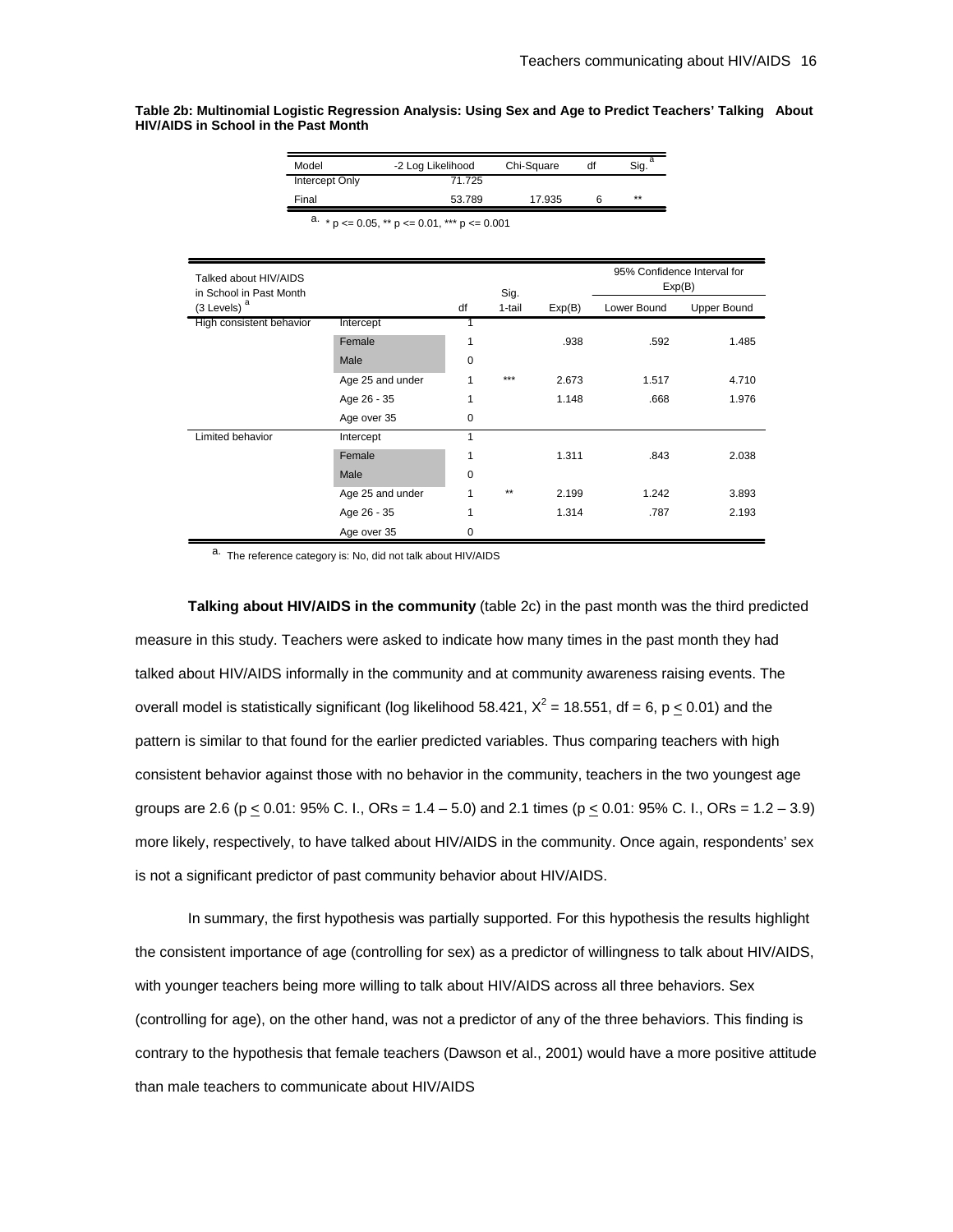**Table 2c: MLR Analysis: Using Sex and Age to Predict Teachers' Talking About HIV/AIDS in Community in the Past Month**

| Model                 | -2 Log Likelihood | Chi-Square | df | Sig. |
|-----------------------|-------------------|------------|----|------|
| <b>Intercept Only</b> | 76.972            |            |    |      |
| Final                 | 58.421            | 18.551     | 6  | **   |

a.  $* p \le 0.05$ ,  $** p \le 0.01$ ,  $*** p \le 0.001$ 

| Talked about HIV/AIDS                         |                  |    |                |        | 95% Confidence Interval for<br>Exp(B) |                    |
|-----------------------------------------------|------------------|----|----------------|--------|---------------------------------------|--------------------|
| in Community in Past<br>a<br>Month (3 Levels) |                  | df | Sig.<br>1-tail | Exp(B) | Lower Bound                           | <b>Upper Bound</b> |
| High consistent behavior                      | Intercept        | 1  |                |        |                                       |                    |
|                                               | Female           | 1  | *              | .548   | .329                                  | .912               |
|                                               | Male             | 0  |                |        |                                       |                    |
|                                               | Age 25 and under | 1  | $**$           | 2.632  | 1.381                                 | 5.019              |
|                                               | Age 26 - 35      | 1  | $**$           | 2.151  | 1.181                                 | 3.920              |
|                                               | Age over 35      | 0  |                |        |                                       |                    |
| Limited behavior                              | Intercept        | 1  |                |        |                                       |                    |
|                                               | Female           | 1  |                | 1.014  | .658                                  | 1.564              |
|                                               | Male             | 0  |                |        |                                       |                    |
|                                               | Age 25 and under | 1  | $\star$        | 1.719  | 1.001                                 | 2.952              |
|                                               | Age 26 - 35      | 1  |                | 1.097  | .661                                  | 1.820              |
|                                               | Age over 35      | 0  |                |        |                                       |                    |

a. The reference category is: No, did not talk about HIV/AIDS

# *Hypothesis 2: Using Personal Experience and Knowledge to Predict Willingness to Communicate about HIV/AIDS*

Hypothesis 2 contended that teachers with a high level of knowledge of HIV/AIDS and teachers who had a close personal experience with the disease would be more willing to talk about HIV/AIDS. Teachers' knowledge levels were determined on the basis of their score on a HIV/AIDS knowledge scale. In addition, teachers' personal experience with HIV/AIDS was determined on the basis of the number of people (family, friends, and colleagues) that they reported knowing who were either sick or had died of HIV/AIDS. Tables 3a, 3b and 3c for the statistical analysis of this hypothesis can be found in Annex 2.

The model using personal experience and knowledge to predict **teachers' future intentions** (table 3a in Annex 2) to talk about HIV/AIDS was statistically significant (log likelihood 307.518,  $X^2 =$ 67.580, df  $= 14$ ,  $p < 0.001$ ). Controlling for age, sex and knowledge of HIV/AIDS, when contrasting those who intended to talk about HIV/AIDS with those who had no intention teachers who have substantial experience with HIV/AIDS, and those that have moderate experience are more likely to intend to talk about HIV/AIDS - 4.6 times ( $p < 0.001$ : 95% C. I., ORs = 2.6 – 8.4) for teachers with substantial experience and 2.2 times ( $p < 0.01$ : 95% C. I., ORs =  $1.2 - 3.8$ ) for those with moderate experience. Similarly personal experience – although with smaller odds ratios - is also a statistically significant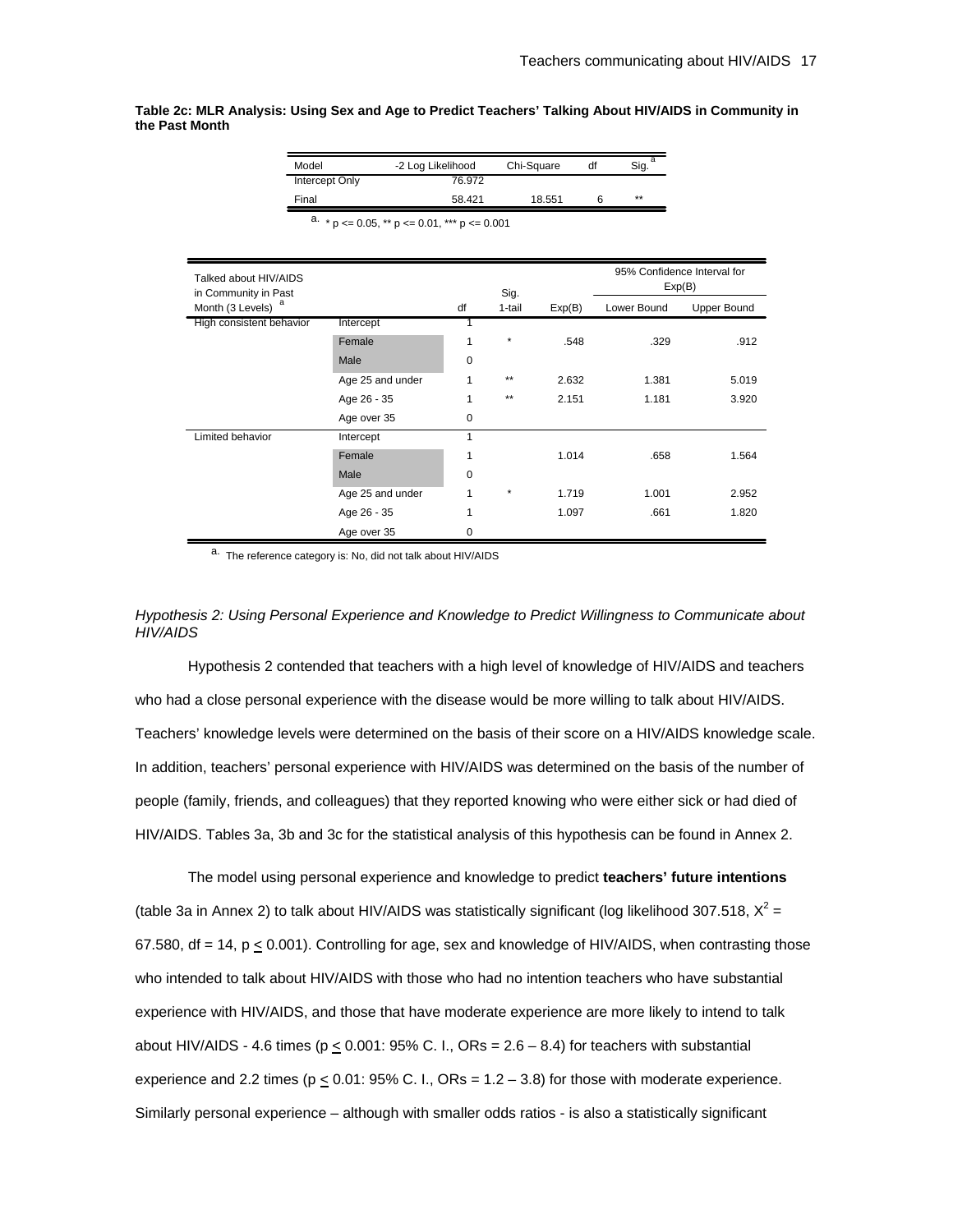predictor when comparing teachers with limited intentions with those who do not intend to talk about HIV/AIDS. Contrary to what was hypothesized, knowledge of HIV/AIDS failed to emerge as a statistically significant predictor of intention to talk about HIV/AIDS in the coming month.

For **past behavior in schools** the overall model was also statistically significant (log likelihood 294.567,  $X^2 = 39.190$ , df = 14, p  $\leq$  0.001, respectively). When comparing teachers with high consistent behavior in school with those who had not talked about HIV/AIDS (table 3b, Annex 2), teachers with substantial personal experience are 2.2 times ( $p \le 0.01$ : 95% C. I., ORs = 1.2 – 3.8) more likely to demonstrate high consistent behavior than those with no personal experience. Similarly personal experience is also a statistically significant predictor when comparing those with limited behavior with those who did not talk about HIV/AIDS in schools. This odds ratio was, however, notably smaller.

HIV/AIDS knowledge, on the other hand, is a statistically significant predictor only when comparing teachers with high consistent behavior with those who have not talked about HIV/AIDS in schools. Thus teachers with a high level of knowledge of HIV/AIDS and those with an intermediate level of knowledge of HIV/AIDS are 2.3 (p < 0.01: 95% C. I., ORs = 1.2 – 4.3) and 2.2 times (p < 0.01: 95% C. I., ORs = 1.2 – 4.0) more likely, respectively, to have talked about HIV/AIDS in school in the past month than teachers with a low knowledge level (controlling for age, sex and personal experience).

Finally, with respect to past **community behavior** (table 3c, Annex 2), the overall model using knowledge and personal experience to predict community behavior, and controlling for age and sex, is also statistically significant (log likelihood 294.663,  $X^2 = 35.351$ , df = 14, p  $\leq$  0.001). Comparing teachers with high consistent behavior with those who did not talk about HIV/AIDS in the community, teachers with substantial personal experience are 2.5 times ( $p \le 0.001$ : 95% C. I., ORs = 1.4-4.6,) more likely to talk about HIV/AIDS in the community than those without personal experience. Contrary to what was hypothesized, knowledge of HIV/AIDS is not a predictor of community behavior.

In summary, hypothesis 2, using personal experience with HIV/AIDS and knowledge of HIV/AIDS to predict willingness to communicate about HIV/AIDS was partially supported. Controlling for age, sex, and knowledge of HIV/AIDS, substantial personal experience of HIV/AIDS (defined as knowing two or more people who are sick/have died of HIV/AIDS) is shown to be a strong and consistent predictor across all three behaviors. Moderate personal experience with HIV/AIDS (defined as knowing one person who is sick/has died of HIV/AIDS) emerges as a predictor only of teachers' future intentions to discuss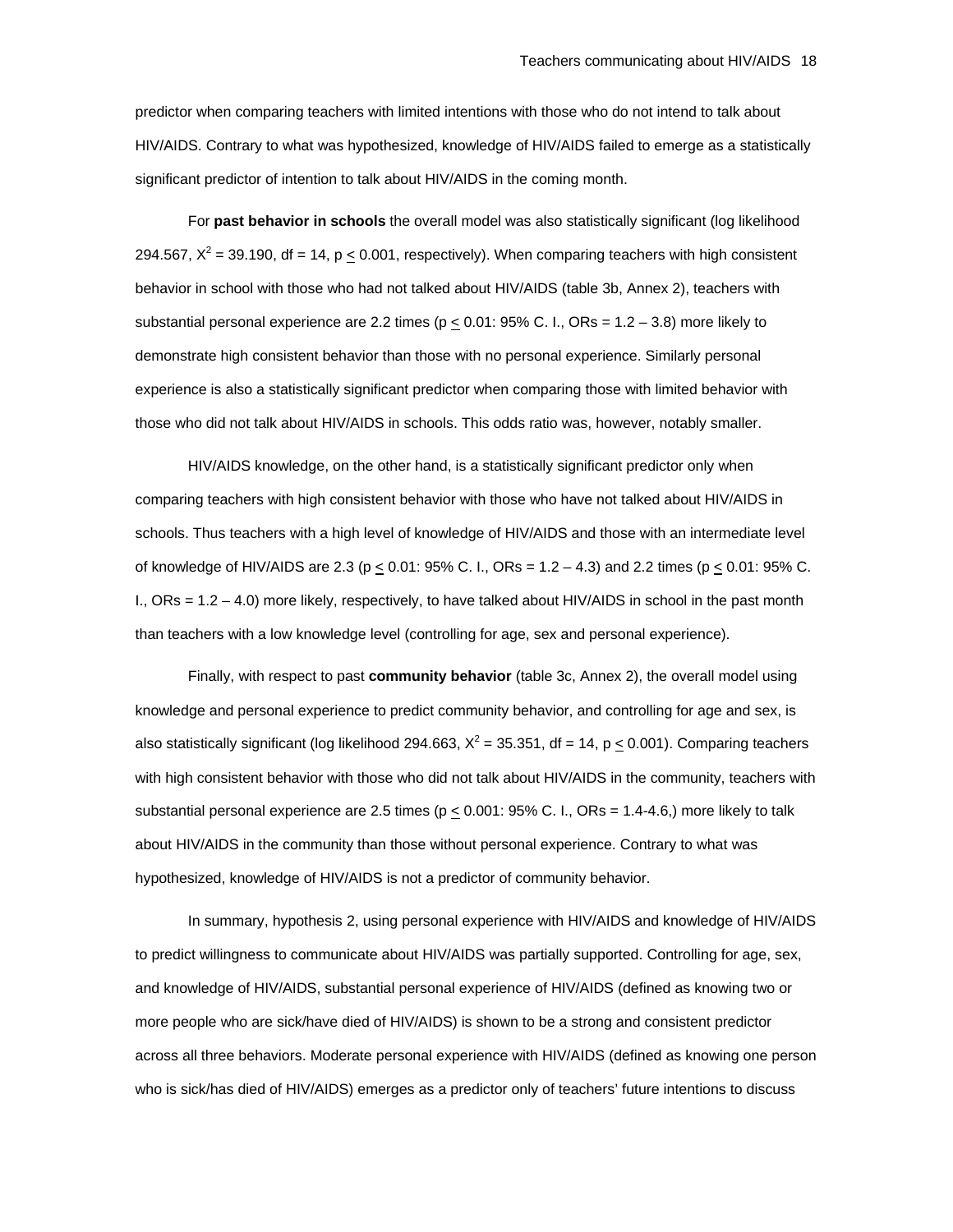HIV/AIDS in the coming month. Controlling for the other three variables in the model, knowledge of HIV/AIDS was statistically significant only in predicting a consistently high behavior of talking about HIV/AIDS in schools in the last month.

# *Hypothesis 3: Using Condom Use and Perception of Personal Risk to Predict Willingness to Communicate about HIV/AIDS*

The expectation in this study was that those teachers who regularly used condoms and those that with a high perception of personal risk of becoming infected with HIV/AIDS would be more willing to address HIV/AIDS in the broad educational context (school and community) across all three types of behavior. Teachers were asked to report how often they used condoms and only those teachers who always use condoms were categorized as "always users". In addition, teachers' perception of personal risk was measured by asking them whether they believed that they could do more to prevent themselves from becoming infected with HIV/AIDS. Tables 4a, 4b and 4c in Annex 2 provide results of the analysis.

The overall model for **future intentions** (table 4a, Annex 2) is statistically significant (log likelihood 163.277,  $X^2$  = 36.943, df = 10, p  $\leq$  0.001). However, neither condoms use (controlling for age, sex, and personal risk) nor personal risk (controlling for the other three variables in the model) are statistically significant predictors of future intentions to talk about HIV/AIDS. In other words, the model's statistical significance was entirely the result of the influence of age on future intention, and not of the two variables under consideration in this hypothesis (table not shown).

The same analysis was done to examine the potential impact of condom use and personal risk (controlling for age and sex) on **teachers' behavior in school over the past month** (table 4b, Annex 2). The overall model of past school behavior was statistically significant here too (log likelihood 167.635,  $X^2$  $= 22.574$ , df = 10, p  $\leq 0.05$ ). Thus when comparing teachers with high consistent behavior in school with those who exhibited no behavior, and controlling for the three other variables in the model, teachers who believe they can do more to reduce personal risk are 1.7 times ( $p \le 0.05$ : 95% C. I., ORs = 1.0 - 2.8) more likely to have talked about HIV/AIDS in school in the past month than those who do not believe they need to address their personal risk. Contrary to what was hypothesized, however, condom use was not a statistically significant predictor of past school behavior of talking about HIV/AIDS.

For **past behavior in communities** (table 4c, Annex 2), the overall model using condoms use and risk perception (controlling for age and sex) to predict community behavior is statistically significant (log likelihood 172.618,  $X^2 = 28.463$ , df = 10, p  $\leq$  0.01). Thus when contrasting teachers with high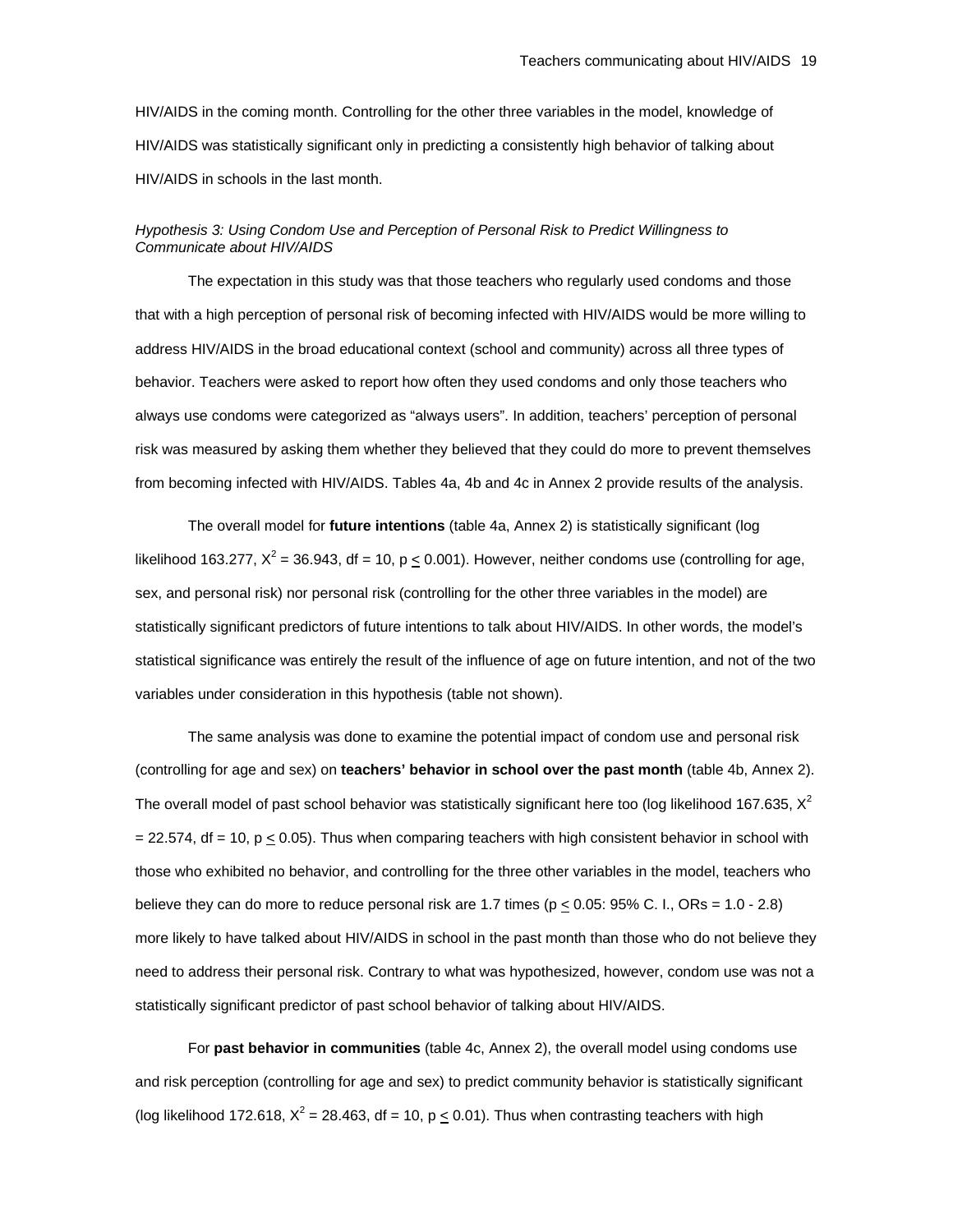consistent community behavior with those who did not talk about HIV/AIDS in the community (Table 11f), teachers who consistently use a condom are 1.7 times ( $p \le 0.05$ : 95% C. I., ORs = 1.0 – 2.6) more likely to have talked about HIV/AIDS in the community in the past month than those who used condoms irregularly or never. Condom use – albeit with lower odds ratios - was also a statistically significant predictor when comparing teachers with limited intentions with those that do not intend to talk about HIV/AIDS.

As was hypothesized, assessment of personal risk is also a statistically significant predictor. Thus when comparing teachers with high community behavior to those who did not talk about HIV/AIDS in the community (controlling for the other variables in the model), teachers who believe they can do more to reduce their risk are 1.7 times ( $p \le 0.05$ : 95% C. I., ORs = 1.0 – 3.0) more likely to have high consistent intentions than teachers who don't believe they need to address personal risk.

In summary, the hypothesis that condom use and perception of personal risk would influence willingness to communicate about HIV/AIDS in the broad educational setting (school and community) was partially supported. With respect to community behavior (and controlling for the other variables in the model) teachers who declared always using a condom, and teachers who believed they could do more to reduce their personal risk, are consistently more likely to have talked about HIV/AIDS in the community in the past month than those who sometimes/never use a condom and did not believe they were at risk. With respect to school behavior it is the perception of personal risk rather than condom use that is the determining factor for past school behavior. Controlling for age, sex and condom use, teachers who declared that they believe they can do more to reduce their personal risk of becoming infected with HIV/AIDS are more likely to have talked about HIV/AIDS in school than those who declared they do not need to do more. No relationship was found between the two predictor variables (condom use and perception of risk) and future intentions to talk about HIV/AIDS.

#### *Hypothesis 4: Using Level Taught to Predict Willingness to Communicate about HIV/AIDS*

This study hypothesized that those teachers who are teaching Grades 6 through 12 (upper primary and secondary level) would be more willing to communicate about HIV/AIDS in their educational setting than lower primary school teachers. Tables for this analysis (tables 5a, 5b, 5c) are in Annex 2.

The overall models for all three types of behavior – future intentions, past behavior in schools, and past behavior in communities – were all statistically significant (log likelihood 128.592,  $X^2$  = 29.063,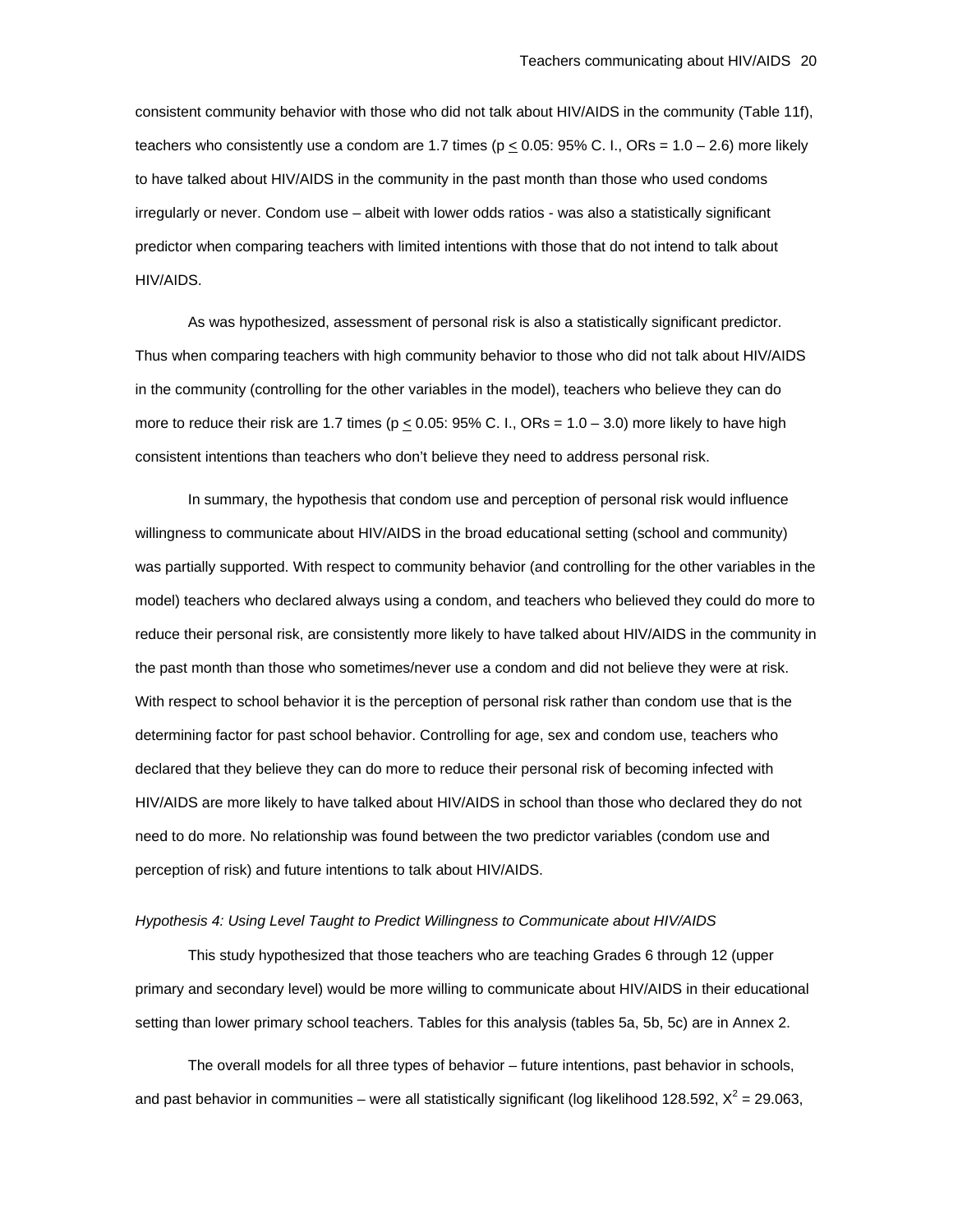df = 10, p  $\leq$  0.001 for future intentions, likelihood 120.068,  $X^2$  = 28.034, df = 10, p < 0.01 for past school behavior and log likelihood 131.197,  $X2 = 21.198$ , df=10,  $p \le 0.05$  for past community behavior). Thus, when comparing teachers with high consistent intentions with those that have no intention of talking about HIV/AIDS (and controlling for age and sex), teachers working at upper primary level are more likely to intend to talk about HIV/AIDS in the future and to have done so in past school and community settings than their colleagues in lower primary. The ratios were 1.9 times ( $p \le 0.05$ : 95% C. I., ORs = 1.0 – 3.7), 2.1 times ( $p \le 0.05$ : 95% C. I., ORs = 1.1 – 3.8), and 1.8 times ( $p < 0.05$ : 95% C. I., ORs = 1.0 – 3.5), respectively. However, contrary to what was expected, no relationship was found between the three behaviors and teachers lecturing at secondary level. In other words at secondary level teachers are not more likely to intend to talk about HIV/AIDS or to have done so in the past in school and community behavior than their colleagues in lower primary education.

#### **Discussion**

Teachers are expected to play a major role in fighting the impact of HIV/AIDS and in preventing the spread of this disease. Yet, studies on HIV/AIDS and teachers have given only marginal consideration to the factors that may influence teachers' willingness to communicate about HIV/AIDS with their students. The few studies that exist have focused exclusively on teachers' behavioral intent in the classroom. This study demonstrates that individual differences among teachers influence their willingness to communicate about HIV/AIDS. Thus first hypothesis argued that younger teachers and female teachers would be more willing to address HIV/AIDS across all three behaviors (future intention, past behavior in school and past behavior in the community) than their older and male counterparts. This hypothesis was fully supported for age, which was a consistent and important predictor of willingness to talk about HIV/AIDS across all three behaviors. Sex, on the other hand, was not a predictor of any of the behaviors. This finding was contrary to the hypothesis that females would be more likely than males to be willing to address HIV/AIDS.

None of the studies on teachers and HIV/AIDS that were identified in the context of this work examined the possible impact of age on teachers' willingness to communicate about HIV/AIDS. The strong and consistent link between age and willingness to communicate about HIV/AIDS that was identified in the course of this study suggests that future research should certainly take into account this demographic variable. Furthermore, it should be noted that this study examined willingness to communicate about HIV/AIDS only in terms of frequency of past and future behaviors. It is possible that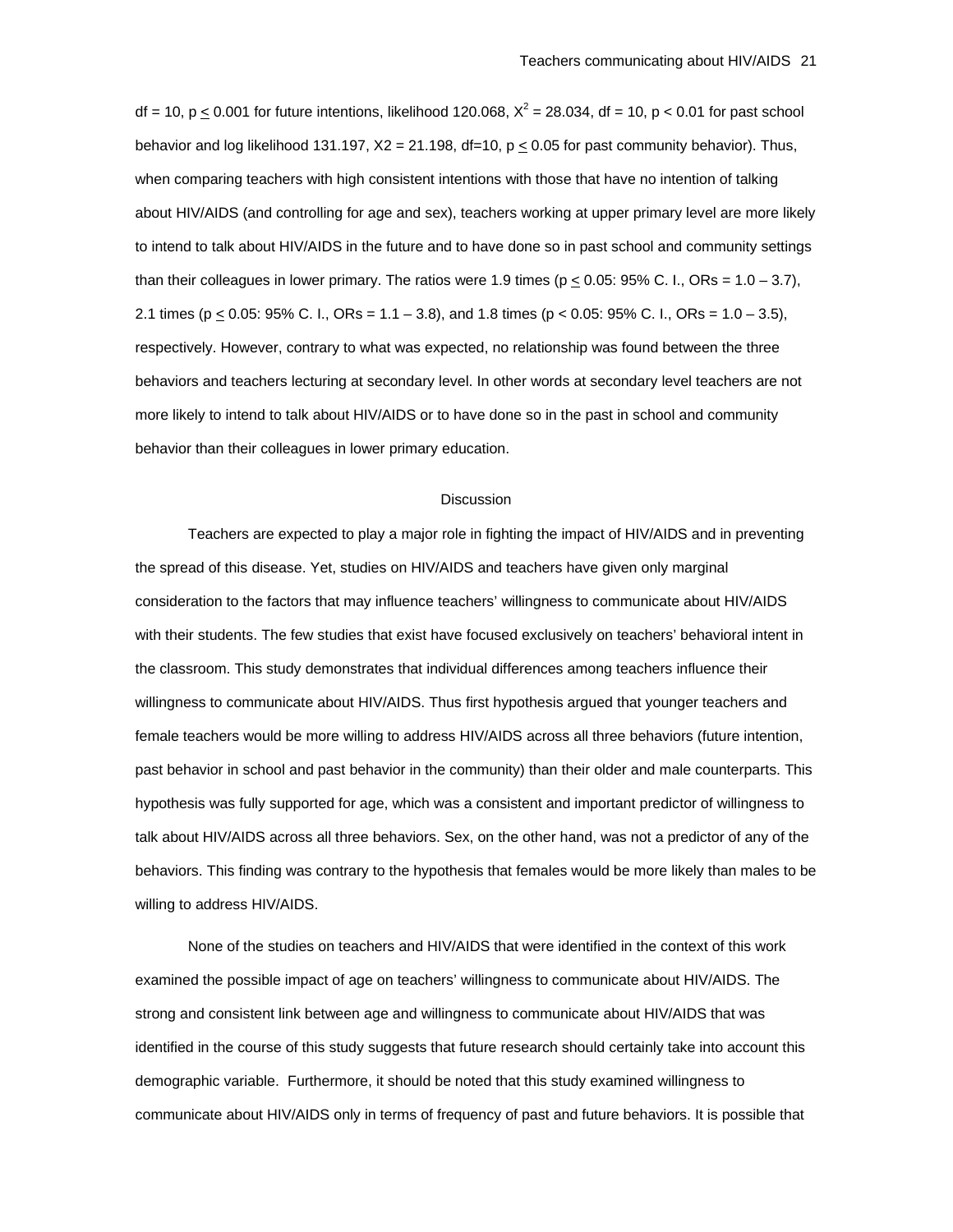age not only impacts on the frequency of future and past discussions with students, but that it also impacts on the topics that teachers are willing to discuss. Thus in addition to including age as a predictor variable, it is important that future research considers the possible relationship between age and the specific topics that are discussed with students.

A final point with regard to age is that evidence from the personal interviews with teachers during the pilot phase of the study suggests that younger teachers may, by virtue of the fact that they have grown up in a different era (an era during which HIV/AIDS became a reality, and during which mass communication campaigns became much more pervasive and obvious) not only be more willing to address HIV/AIDS in general, but may also be more receptive to discussing certain difficult and sensitive topics. Given that HIV/AIDS is affecting particularly the younger age-group it is also possible that younger teachers have more personal experience with HIV/AIDS than older teachers do and that this impacts on their willingness to talk about HIV/AIDS. This suggests that the specific factors that are associated with different age groups should be carefully examined so lessons can be drawn for future interventions. If younger teachers are more willing to address HIV/AIDS and if these teachers are also more likely to discuss certain sensitive topics (this still needs to be verified through further research) then this may have implications for the placement of teachers in schools, and for the training and support programs that are put in place.

Hypothesis 2 contended that teachers with a high level of knowledge of HIV/AIDS and teachers who had a close personal experience with the disease would be more willing to talk about HIV/AIDS. This hypothesis was fully supported for the link between personal experience and willingness to communicate about HIV/AIDS. Controlling for age, sex, and knowledge of HIV/AIDS, substantial personal experience of HIV/AIDS (defined as knowing two or more people who are sick/have died of HIV/AIDS) was shown to be a strong and consistent predictor across all three behaviors. Moderate personal experience with HIV/AIDS (defined as knowing one person who is sick/has died of HIV/AIDS) emerged as a predictor only of teachers' future intentions to discuss HIV/AIDS in the coming month.

Partial support was found for the link between the second variable in this hypothesis - knowledge of HIV/AIDS - and willingness to communicate about the disease in the broad educational context. Knowledge of HIV/AIDS was found to be statistically significant only in predicting a consistently high behavior of talking about HIV/AIDS in schools in the last month and was not a determining factor in either of the other two predicted behaviors (future intentions to talk about HIV/AIDS and community behavior).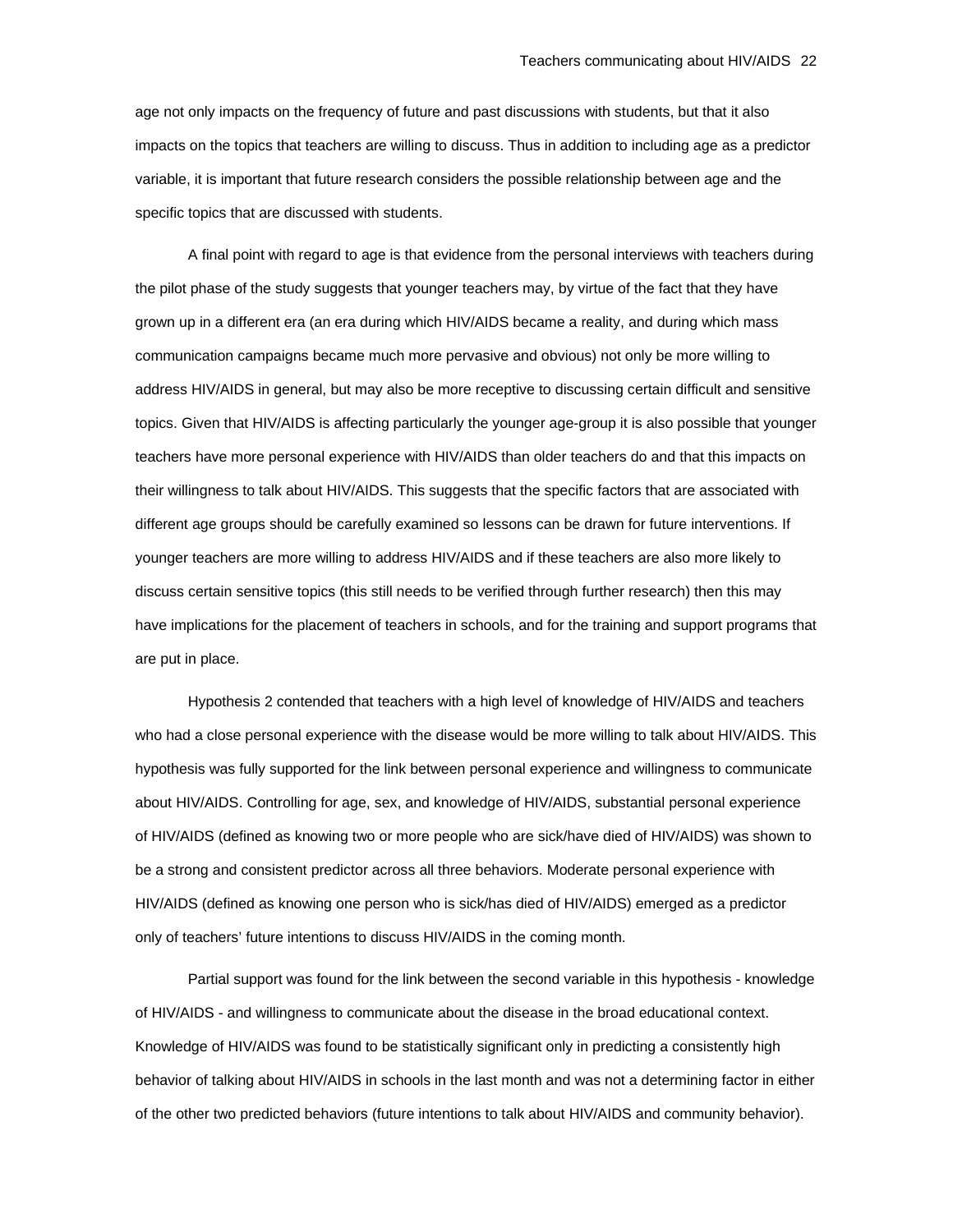In the HIV/AIDS literature it is only very recently that researchers have started examining the link between personal experience with the disease and HIV/AIDS related behavior. The few studies that have examined this relationship have found a consistent and strong link between knowing someone who is sick/has died of HIV/AIDS and behavior change, although the exact relationship between these two variables remains somewhat unclear. For example Macintyre et al. (2001) found that knowing someone who had died of AIDS was strongly related to sexual behavior change among men in Uganda and Zambia, and to a lesser extent among men in Kenya. In a similar earlier study in Uganda, Ntozi and Kirunga (1997) found that the number of HIV patients and AIDS deaths known to a person is significantly related to change in sexual behavior. However, the study did not examine to what extent such changes in behavior persist over time.

As far as teachers are concerned, no previous studies have looked at whether personal experience with HIV/AIDS may impact on teachers' willingness to talk about HIV/AIDS. This study makes a contribution to the field by providing strong support for such a link. This suggests that future studies should probe deeper and not only look at the relationship between these two variables, but specifically at the mechanism that is behind this relationship. Of particular interest would be to establish whether the nature of the relationship with the person who is sick/dies also impacts on teachers' behavior. As McIntyre et al. (2001) note, there are two possible avenues for people who are confronted with the impact of HIV/AIDS. One is that it reinforces their perceptions of fatalism and conviction that little can be done. The other is that it reinforces the engagement with the fight against HIV/AIDS. The reader will recall that in this study the measure of personal experience with HIV/AIDS consisted of a composite of four variables relating to whether the respondents had family living with them who were sick, had family who had died of HIV/AIDS, had friends who were sick/had died of HIV/AIDS, and/or knew a teacher who was sick or had died of HIV/AIDS. It may therefore be relevant for future studies to look not just at the composite impact of knowing someone who is HIV positive or who has died of AIDS, but also at the relationship to this particular person, and to gain understanding into the process by which personal experience influences behavior.

The strong relationship between personal experience and willingness to communicate about HIV/AIDS suggests that from a policy and practice perspective it is vital to find ways to break the culture of silence that surrounds the disease. If teachers (and other people in communities) do not share their personal experience, then the reality of the disease will continue to remain elusive to many. None of the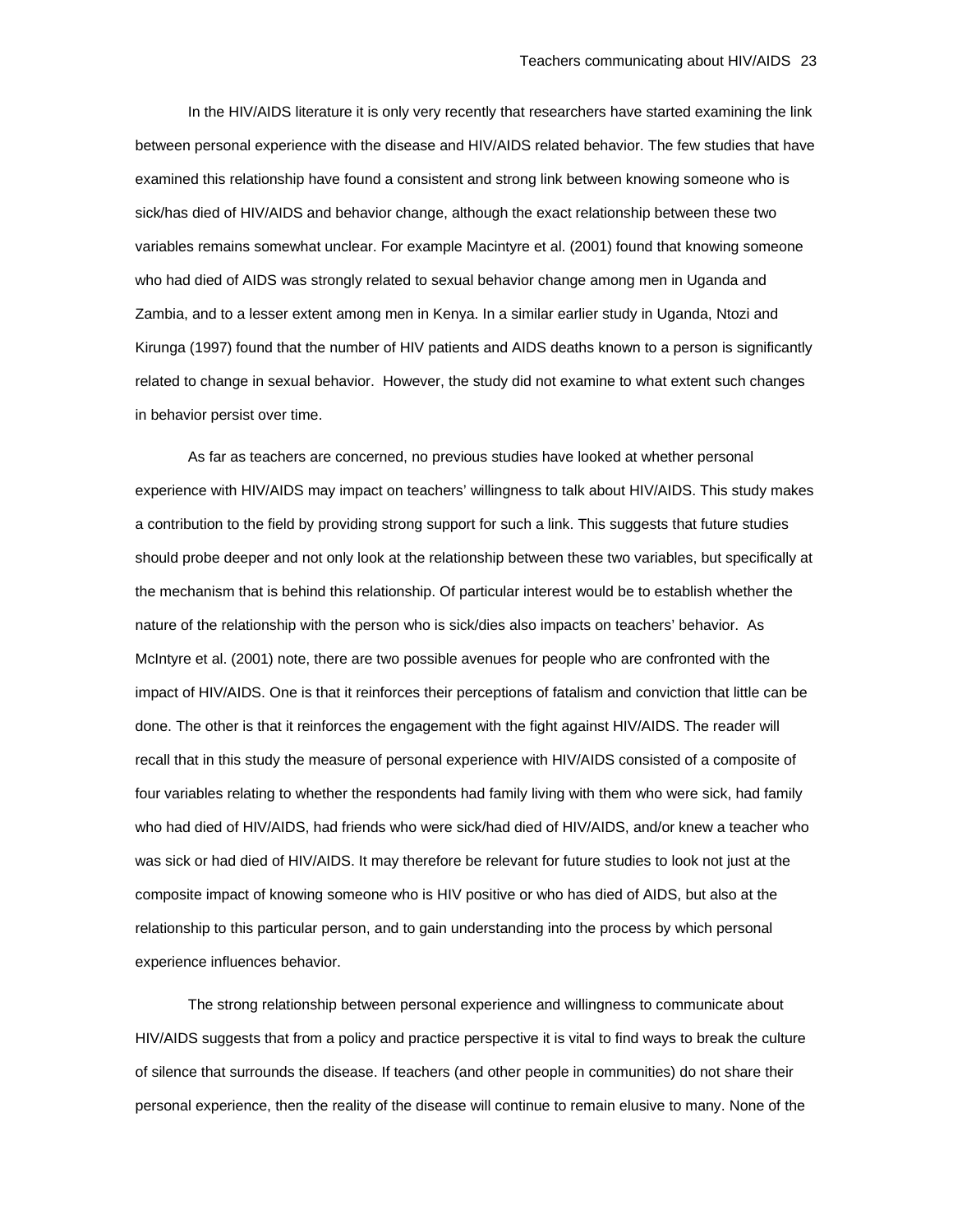teachers who participated in this study were willing to disclose their HIV status, and there are no known examples in Mozambique (according to the various education officials who were contacted in the course of this study at national and provincial level) of teachers who have come forward to disclose their status. From a policy perspective the results of the present study suggest that concerted efforts should be made to encourage teachers to share their personal experience with others (teachers, students, other members of the community) so that the visibility of the disease is enhanced and to provide an enabling environment that makes it possible for HIV positive teachers to disclose their status, if they should wish to do so. Other key areas of activity include: a) using examples of teachers personal experience to produce educational/awareness materials that can be used in training and in communication campaigns; b) capitalize on teachers who have personal experience by ensuring that they are given responsibilities related to HIV/AIDS education; and c) ensuring that a more substantial involvement of teachers who have personal experience with HIV/AIDS goes hand in hand with any support they may need, since these teachers may need help in coping with their experiences and in finding effective ways to channel their commitment to addressing HIV/AIDS.

With regard to the second variable in this hypothesis (HIV/AIDS knowledge), the results from prior studies are mixed. As McIntyre et al. (2001) note, "attempts to link knowledge levels with consistent, long-term behavior change have largely failed, and most authorities would agree that knowledge of HIV transmission is a necessary, but not sufficient, factor to determine behavior change" (p. 163). HIV/AIDS knowledge has been linked to other HIV/AIDS related behaviors such as condom use (Valk & Koopman, 2001) with people being more likely to use condoms the more knowledge they have of HIV/AIDS. Lin and Wilson (1998) found that secondary school teachers with high intentions to talk about HIV/AIDS also had higher knowledge levels. The results of this study mirror the findings above regarding HIV knowledge for behavior in school. Teachers with high knowledge levels were more likely to engage in high consistent school behavior.

The findings of this study indicate, as other studies have also done, that the relationship between knowledge of HIV/AIDS and behavior is not necessarily a direct one. This does not mean that the importance of knowledge should be ignored. Given that higher knowledge levels are associated with high consistent talking in schools in this study, and given that this is an important behavior, all efforts should be made to ensure that teachers have good levels of knowledge. Thus, regardless of whether knowledge itself influences teachers' willingness to communicate about HIV/AIDS, the concern remains that if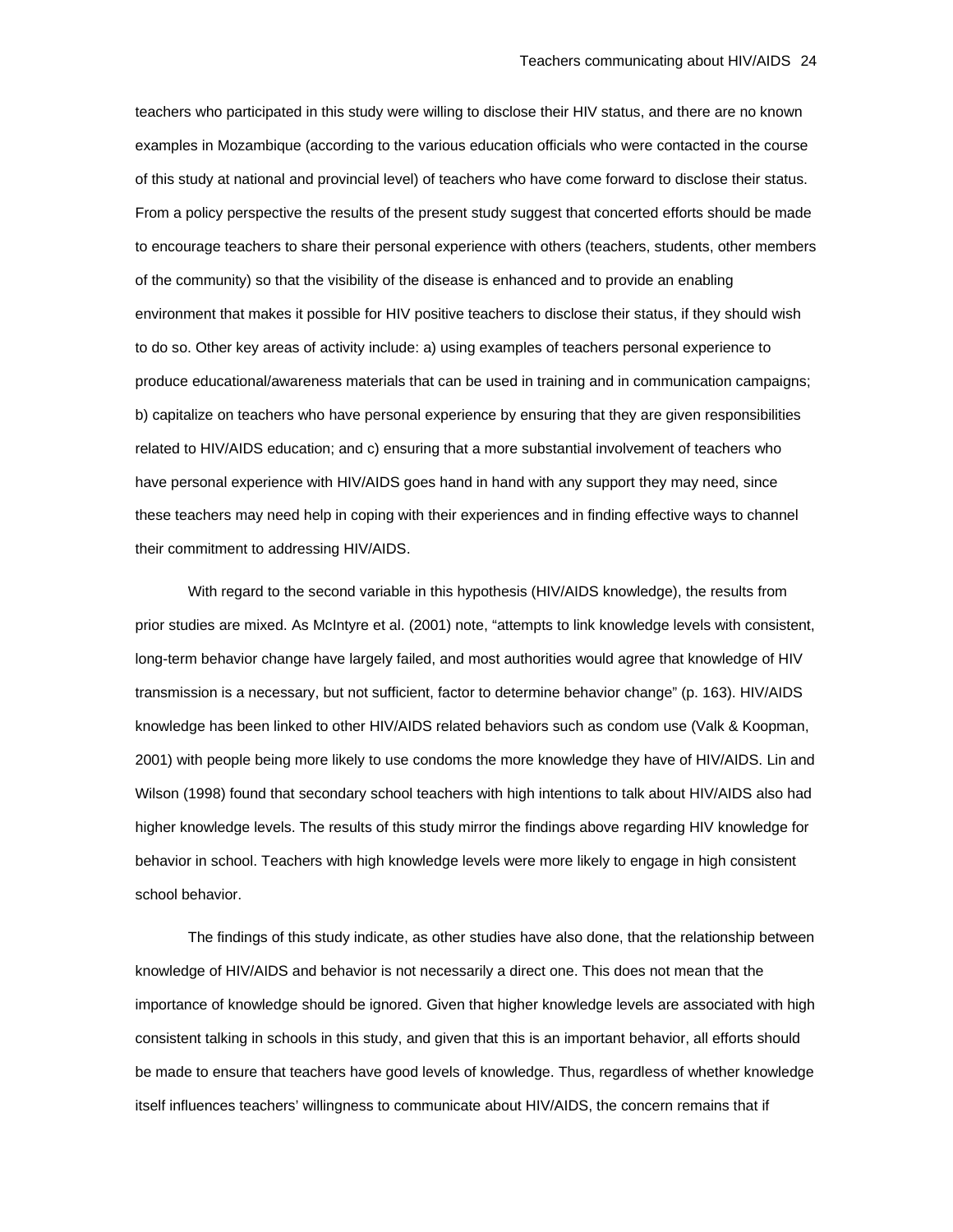teachers' own understanding of HIV/AIDS is limited, they may be talking to their students but putting across erroneous information. This implies that support to teachers needs to include providing them with more information about HIV/AIDS and resources where they can voice their questions and concerns.

Finally, a potentially important incidental finding of this study (not reported on here) is that teachers with higher personal experience of HIV/AIDS in this study also had more knowledge of the disease. Support for this has been found in at least one prior study (McIntyre et al., 2001). This suggests that in terms of policy and practice enhancing and creating visibility of the disease would contribute not only to teachers' behavior of talking about HIV/AIDS (as was suggested above) but would also contribute to enhancing teachers' engagement with the issue and encouraging them to pursue answers to the questions that they have about HIV/AIDS and make them more effective communicators in general.

With respect to the third hypothesis, the expectation of the study was that those teachers who regularly used condoms and those that have a high perception of personal risk of becoming infected with HIV/AIDS would be more willing to address HIV/AIDS in the educational context across all three types of behavior. This hypothesis was partially supported for both variables. No relationship was found between the two predictor variables (condom use and perception of risk) and future intentions to talk about HIV/AIDS. However, perception of personal risk was the determining factor for past school behavior. Teachers who declared that they believe they can do more to reduce their personal risk of becoming infected with HIV/AIDS were more likely to have talked about HIV/AIDS in school than those who declared they do not need to do more to reduce their risk. And, interestingly, for community behavior, both condom use and personal risk were the predictors of behavior. Teachers who declared always using a condom were consistently more likely to have talked about HIV/AIDS in the community in the past month than those who sometimes/never use a condom.

There is considerable support in prior literature that personalization of a problem is more likely to lead to behavior change (c.f. Barnett & Whiteside, 2002). Various studies have shown that population groups who believe that they are themselves at risk, are more likely to engage in protective behaviors such as using condoms (c.f. Adih & Alexander, 1999; Basen-Engquist, 1992). This study provides further support for the findings of these earlier studies.

From the perspective of this study, a key further question is whether training and other support activities (such as mass media campaigns) for teachers can make them more aware of the problem of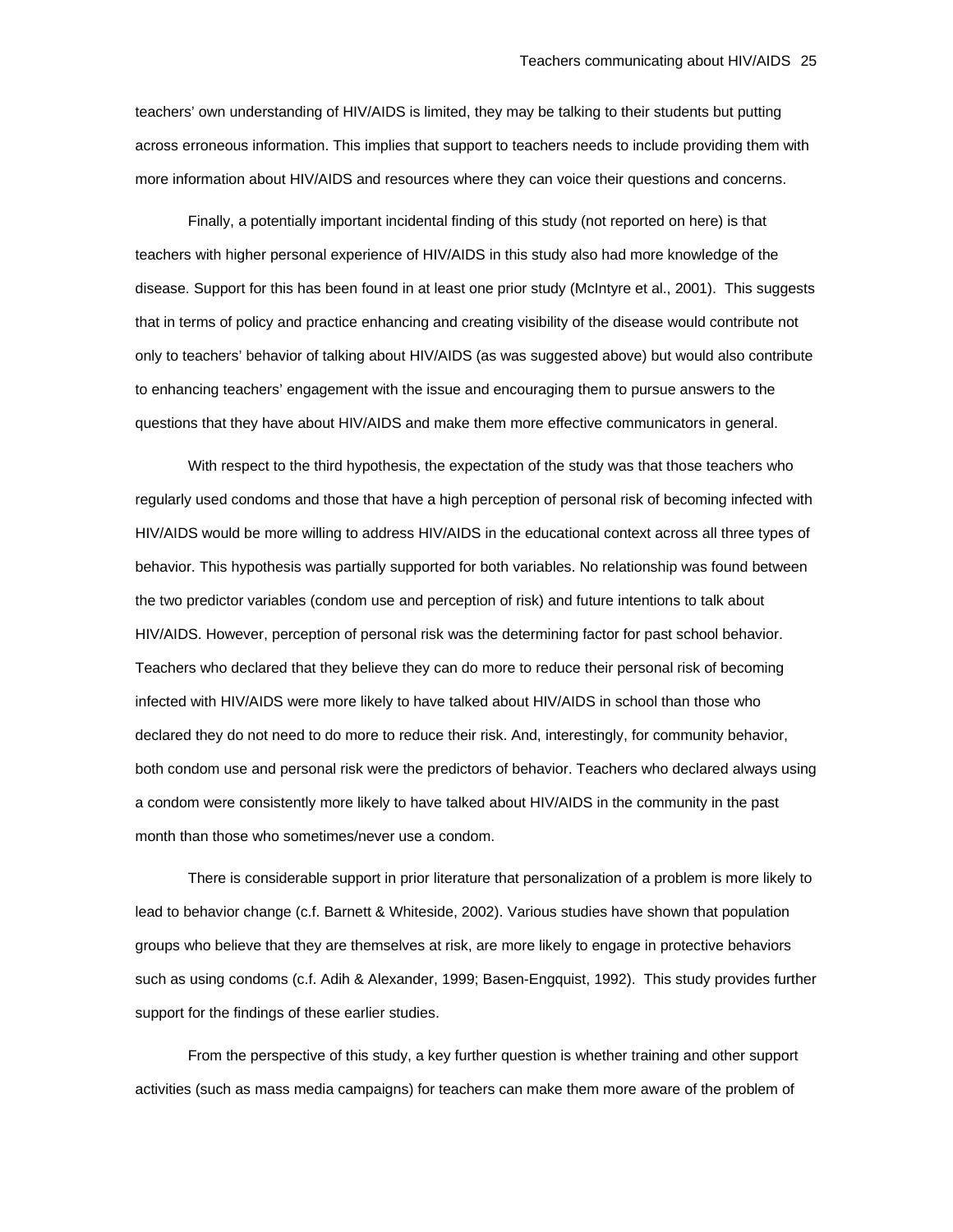HIV/AIDS and lead to a greater personalization of this issue. If this proves to be so, then training and support programs may need to be revised and tailored to encourage stronger personalization of issues. One possible avenue for further research is to examine whether there is a relationship between personal experience with HIV/AIDS and personalization of the problem. In addition, it may be that poor levels of knowledge are associated with low levels of personalization of the problem.

While condom use by teachers and students has been examined in a number of studies, no previous study has examined whether teachers' own use of condoms influences their willingness to talk about HIV/AIDS. It is interesting to note in this study that condom use influences community behavior rather than school behavior or future behavior. Possibly this is related to the fact that many teachers work and live in small communities where not much goes unnoticed so that they would only feel secure in talking about condoms if they are actually practicing what they preach. In order to establish this, the exact link between condom use and teachers' behavior in the community needs further investigation. Meanwhile, from a policy and practice perspective the findings of this study provide strong support for continuing to inform and raise awareness about condom use, among teachers and the general public. Given that teachers cited many myths and misconceptions with regard to condoms during the pilot phase of the study (and which led to the inclusion of specific questions on myths and misconceptions in the HIV/AIDS knowledge scale), it is also of importance that communication and training campaigns for teachers and the general public address these myths and that they find convincing and compelling ways to dispel them.

In general, distinguishing between different types of behaviors in the broad educational context, this study suggests that some individual difference variables (such as personal experience with HIV/AIDS and teachers ages) consistently impact on all types of behavior studied, whereas other variables (such as knowledge of HIV/AIDS) only impact on certain behaviors. Future research should attempt to identify other individual difference variables (such as fatalism, exposure to mass media, emotional distress and other personality characteristics) that impact on teachers' decisions to communicate about HIV/AIDS. Future studies in this area should also examine how individual difference variables impact not only on the frequency of past and future communication, but also on the content that teachers discuss with their students. In addition, future studies could also examine the extent to which past behavior predicts future behavior. This study is cross-sectional in nature. As programs and initiatives to support teachers come off the ground, future studies should attempt to study teachers' approach and commitment to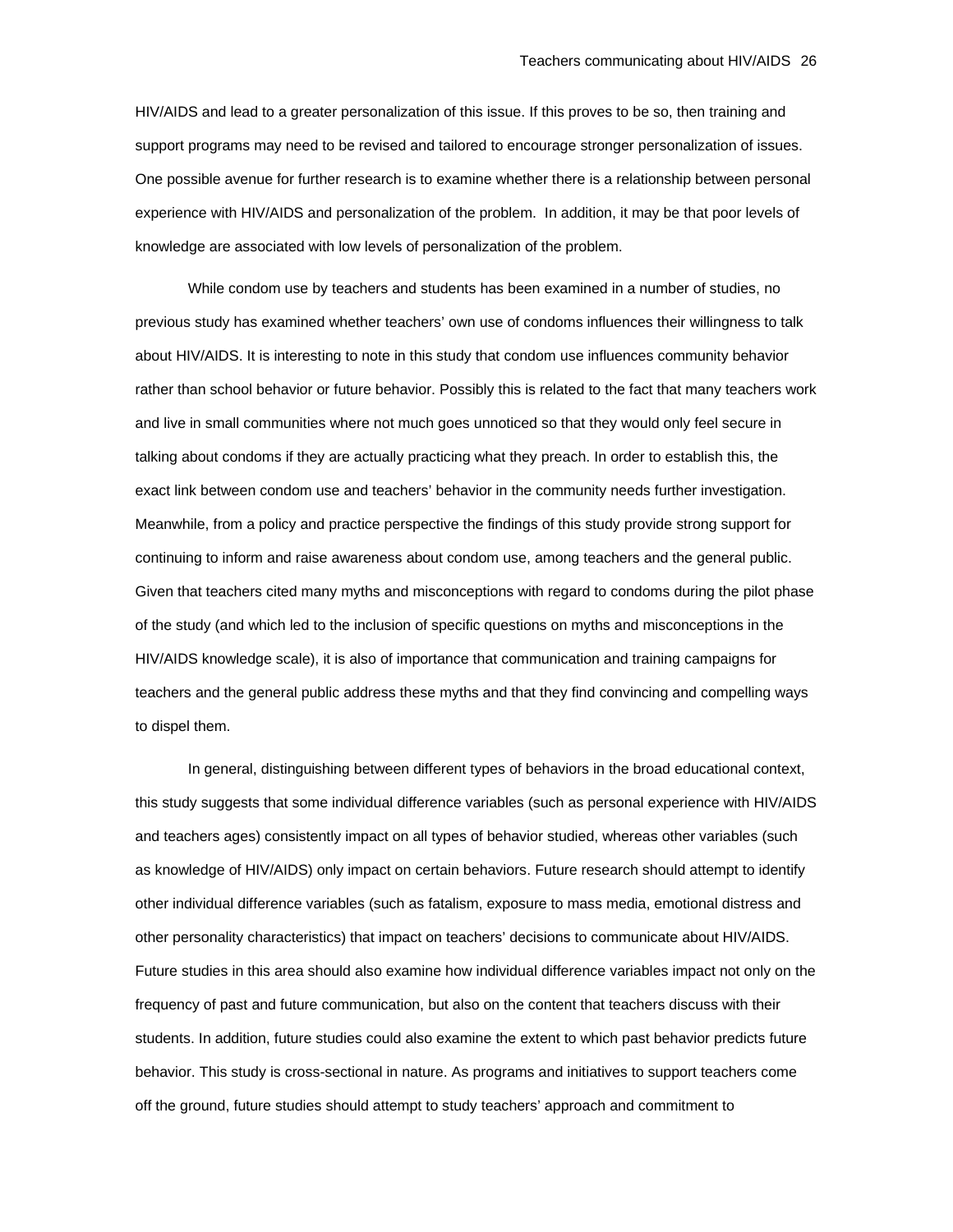communicating about HIV/AIDS over time, so that corrective actions can be taken when and as they arise.

#### Limitations of the Study

The study considered only frequency of behavior and not the actual content that teachers were addressing. It is possible, however, that differences in the content discussed by teachers with their students in the different settings (future behavior, past school behavior and past community behavior) are also a function of individual difference variables. In this study, frequency is presented as a desirable outcome, but it should be noted that frequency of communicating about HIV/AIDS is not in itself a guarantee of quality of the content and interaction. Secondly, while the study considered both past school and community behavior as predicted variables and used various items to create a composite for these two measures, only one item was used to generate an overall measure of future intentions. Apart from the obvious problems of reliability, this also had the disadvantage of making it impossible to draw comparisons in terms of future school and community behavior, as had been done for the past behavior. Furthermore, the study relied entirely on self-report by teachers. Reliance on self-report can be problematic and may threaten the validity of the findings. It is possible that participants were biased in their replies, and that they may have felt uncomfortable in replying honestly to certain questions. Finally, the study was conducted in southern Mozambique only, where teachers tend to be better trained than those in other parts of the country. In addition, Gaza province is exceptional because it has a very substantial number of female teachers (almost half of the teaching force) whereas nationwide the women occupy only one quarter of the teaching positions. Because of these particularities of the province, care must be taken in generalizing the findings of this study.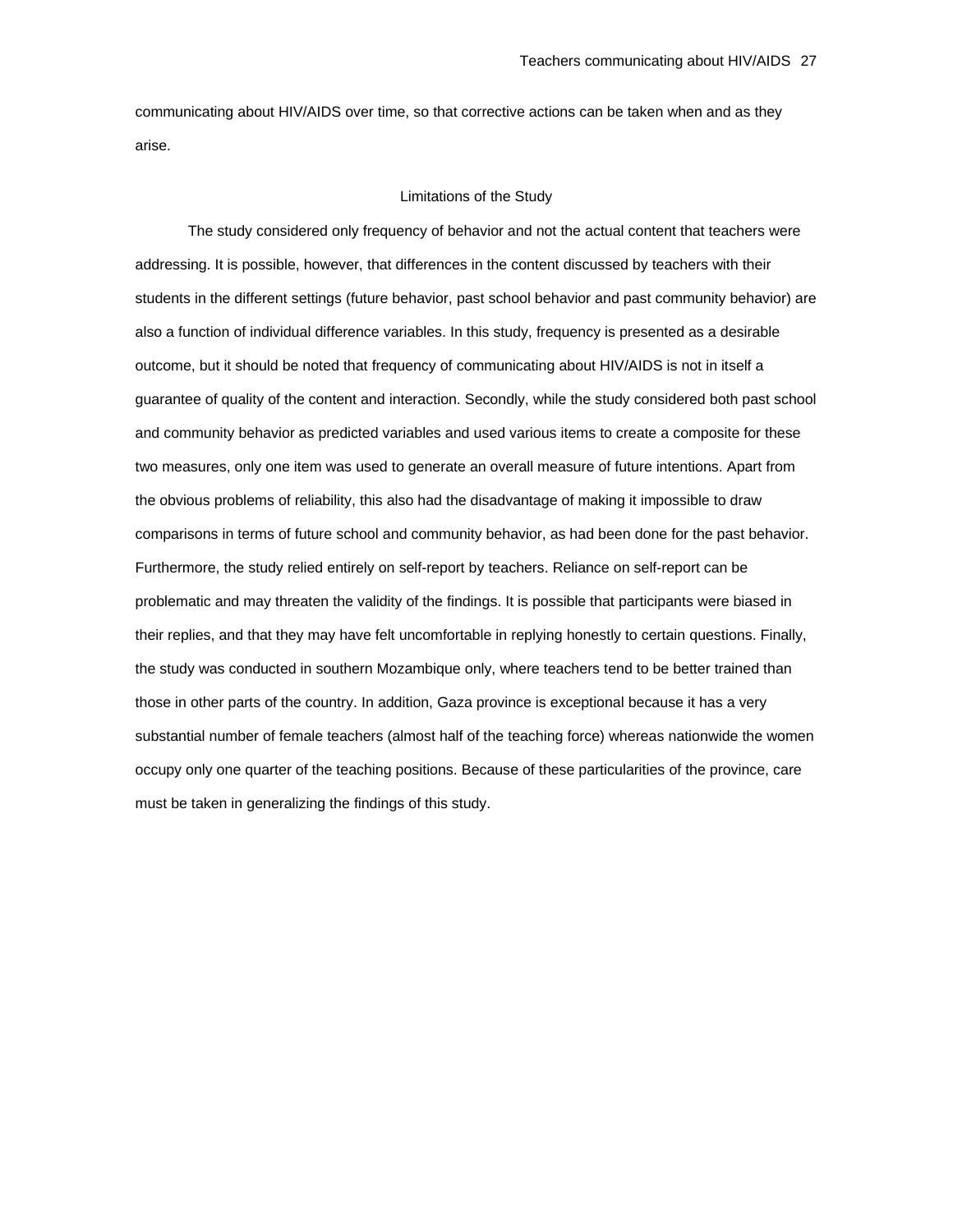# References

ActionAid. (2002). The Sound of Silence – Difficulties in Communicating on HIV/AIDS In Schools: Action Aid.

 Adih, W. K., & Alexander, C. S. (1999). Determinants of Condom Use to Prevent HIV Infection Among Youth in Ghana. Journal of Adolescent Health, 24, 63-72.

 Barnett, T., & Whiteside, A. (2002). Poverty and HIV/AIDS: Impact, Coping and Mitigation Policy. In G. A. Cornia (Ed.), AIDS, Public Policy and Child Well-Being. Florence: UNICEF.

Basen-Engquist, K. (1992). Psychosocial Predictors of "Safer Sex" Behaviors in Young Adults.

AIDS Education and Prevention, 4, 120-134.

 Ben-Zur, H., Breznitz, S., Wardi, N., & Berzon, Y. (2000). Denial of HIV/AIDS and preventive behavior among Israeli Adolescents. Journal of Adolescence, 23, 157-174.

 Brook, U. (1999). AIDS Knowledge and Attitudes of Pupils Attending Urban High Schools in Israel. Patient Education and Counseling, 36, 271-278.

 Chifunyse, T., Benoy, H., & Mukiibi, B. (2002). An Impact Evaluation of Student Teacher Training in HIV/AIDS Education in Zimbabwe. Evaluation and Program Planning, 25, 377-385.

Chiwela M. J. & Mwape, K. G. (1999). Integration of teaching HIV/AIDS prevention and psychosocial life skills into school and college curricula in Zambia. Lusaka, Zambia: UNESCO.

 Coombe, C. (2002). Mitigating the Impact of HIV/AIDS on Education Supply, Demand and Quality. In G. A. Cornia (Ed.), AIDS, Public Policy and Child Well-Being: *UNICEF*.

 Coombe, C., & Kelly, M. J. (2002). Education as a Vehicle for Change. Prospects UNESCO, 31(3), 435-446.

 Davis, C., Noel, M. B., Chan, S.-F. F., & Wing, L. S. (1998). Knowledge, Attitudes and Behaviors Related to HIV and AIDS Among Chinese Adolescents in Hong Kong. Journal of Adolescence, 21, 657- 665.

 Dawson, L. J., Chunis, M. L., Smith, M. D., & Carboni, A. A. (2001). The Role of Academic Discipline and Gender in High School Teachers' AIDS-Related Knowledge and Attitudes. Journal of School Health, 71(1), 3-8.

 Global Campaign for Education (2004). Learning to Survive: How Education for All Would Save Millions of Young People from HIV/AIDS. Global Campaign for Education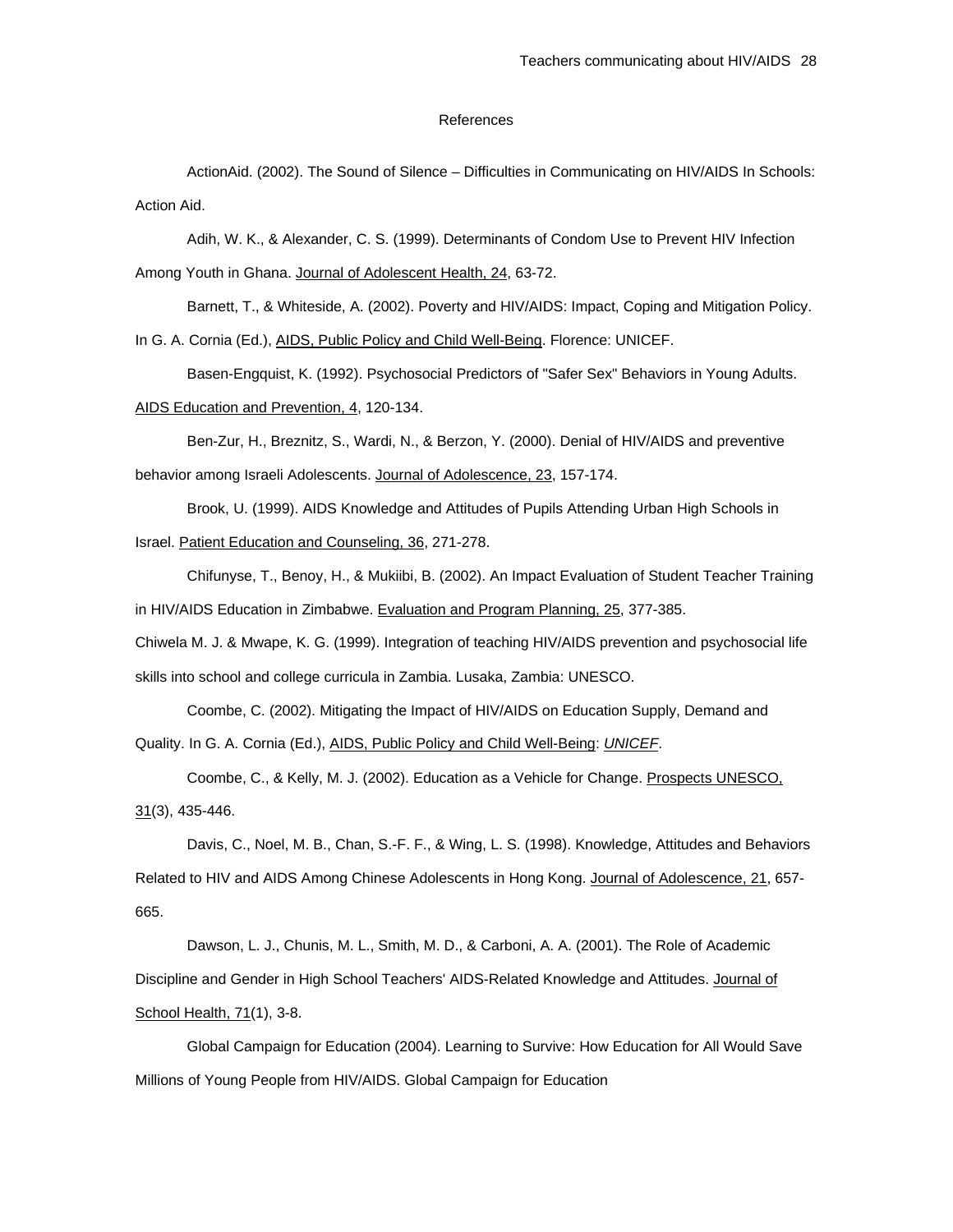Horizons. (2001). Reducing HIV Infection Among Youth: What Can Schools Do? : The Population Council, Inc.

 Karlyn, A. S. (2001). The Impact of a Targeted Radio Campaign to Prevent STIs and HIV/AIDS in Mozambique. AIDS Education and Prevention, 13(5), 438-451.

Kelly, M. J. (2002). Defeating HIV/AIDS Through Education. Lusaka, Zambia: University of Zambia.

Kelly, M. J. (2003). Preventing HIV Transmission through Education (Unpublished paper).

 Kesby, M. (2000). Participatory Diagramming as a Means to Improve Communication about Sex in Rural Zimbabwe: A Pilot Study. Social Science and Medicine, 50, 1723-1741.

 Koch, P. B., & Singer, M. D. (1998). HIV/AIDS Knowledge and Attitude Scales for Teachers. Thousand Oaks: Sage.

 Lin, W.-S., & Wilson, J. T. (1998). Science Teachers' Intentions to Teach About HIV/AIDS. Procedures of National Science Council, 8(2), 77-85.

Macintyre, K., Brown, L., & Sosler, S. (2001). "Its not what you know but who you knew":

Examining the Relationship Between Behavior Change and AIDS Mortality in Africa. AIDS Education and Prevention, 13(2), 160-174.

Magnani, R. J., Karim, A. M., Weis, L. A., Bond, K. C., Lemba, M., & Morgan, W. T. (2002).

Reproductive Health Risk and Protective Factors Among Youth in Lusaka, Zambia. Journal of Adolescent Health, 30, 76-86.

 Malambo, R. M. (2000). Teach Them While They are Young, They Will Live to Remember. Current Issues in Comparative Education, 3(1).

 Mkumba, S., & Edwards, J. (1992). Study into the Attitudes, Knowledge and Behavior of Students at Higher Institutions of Learning. Paper presented at the 3rd Zambian AIDS NGO Conference, Lusaka, Zambia.

 Ntozi, J. P., & Kirunga, C. T. (1997). HIV/AIDS Change in Sexual Behavior and Community Attitudes in Uganda. Health Transition Review, 7(supplement), 157-175.

 Nwokocha, A. R. C., & Nwakoby, B. A. N. (2002). Knowledge, Attitude and Behavior of Secondary (high) School Students Concerning HIV/AIDS in Enugu, Nigeria in the Year 2000. Journal of Pediatric Adolescent Gynecology, 15, 93-96.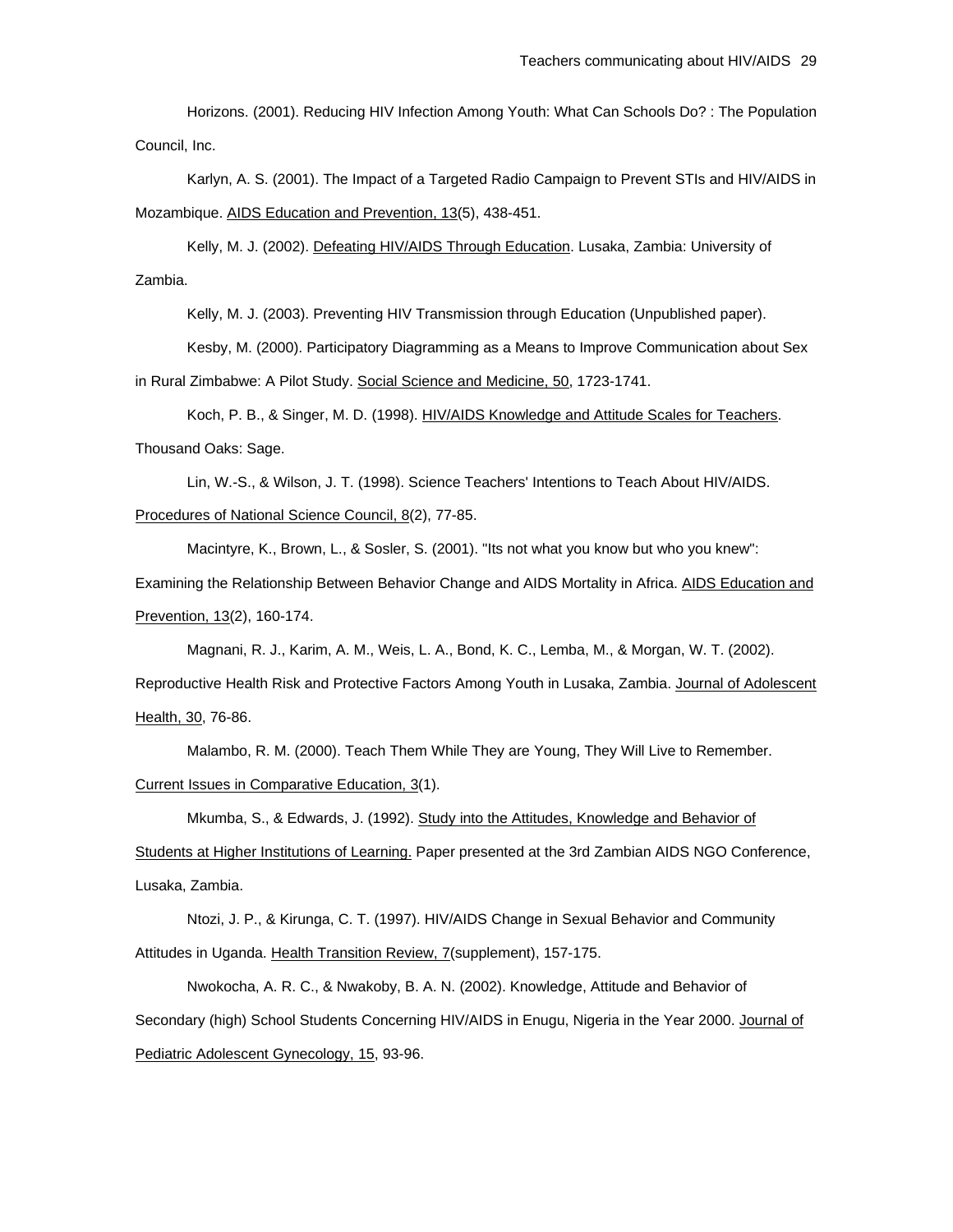Ramirez, J. R., Crano, W. D., Quist, R., Brugoon, M., Alvaro, E. M., & Grandpre, J. (2002).

Effects of Fatalism and Family Communication on HIV/AIDS Awareness Variations in Native American

and Anglo Parents and Children. AIDS Education and Prevention, 14(1), 29-40.

 Sikand, A., Fisher, M., & Friedman, S. B. (1996). AIDS Knowledge, Concerns and Behavioral Changes Among Inner City high School Students. Adolescent Health Brief, 18, 325-328.

Simon-Meyer, J & Odallo, D (2002). Greater involvement of people living with HIV/AIDS in South Africa.

Evaluation and Program Planning. Vol. 25. pp. 471-479.

UNAIDS. (1997). Learning and Teaching about AIDS in schools. Geneva: UNAIDS.

UNAIDS. (2003). AIDS Epidemic Update: UNAIDS.

 UNESCO. (2002). Towards an African Response: UNESCO's Strategy for HIV/AIDS Education in Sub-Saharan Africa (2002-2007). Dakar, Senegal: UNESCO.

 Vandemoortele, J., & Delamonica, E. (2000). The "Education Vaccine" Against HIV. Current Issues in Comparative Education, 3(1), 1-8.

 Venier, J. L., Ross, M., W, & Adebowale, A. (1997). HIV/AIDS Related Social Anxieties in Adolescents in Three African Countries. Social Science Medicine, 46(3).

Verma, R., K., Sureender, S., & Guruswamy, M. (1997). What do School Children and Teachers

in rural Maharashtra Think of AIDS and Sex? Health Transition Review, 7, 481-486.

 Volk, J. E., & Koopman, C. (2001). Factors Associated With Condom Use in Kenya: A Test of the Health Belief Model. AIDS Education and Prevention, 13(6), 495-508.

 Vosvick M, Gore-Felton C, Koopman C, Thoresen C, Krumboltz J, Spiegel D. Maladaptive coping strategies in relation to quality of life among HIV+ adults. AIDS & Behavior 2002; 6(1):97-106.

 World Bank. (2002). Education and HIV/AIDS: A Window of Hope. Washington DC: The World Bank.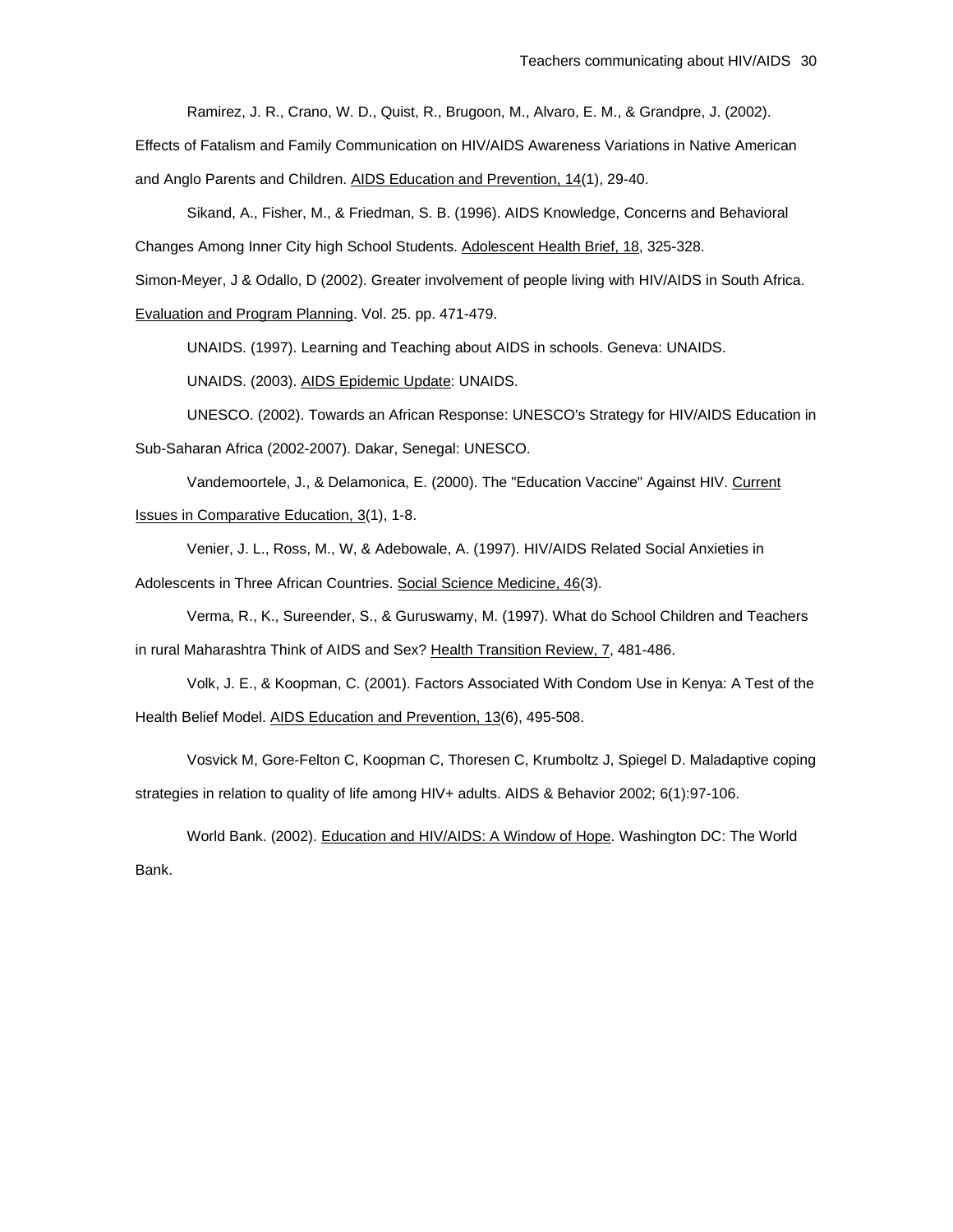Annex 1

# Description of the Data

The tables below provide an overview of the predicted and predictor measures in this study,

providing frequencies for the subcategories of each measure as well as the total number of valid

responses for each measure.

|  |  | Frequencies of the predictor measures in the study |  |
|--|--|----------------------------------------------------|--|
|  |  |                                                    |  |

| PREDICTOR MEASURES                             |        |  |                                          |      |  |  |
|------------------------------------------------|--------|--|------------------------------------------|------|--|--|
| AGE (n=489)                                    | In $%$ |  | PERCEPTION OF PERSONAL RISK<br>$(n=484)$ |      |  |  |
| Under 25                                       | 25.6   |  | Can do more to reduce personal risk      | 70.7 |  |  |
| $26 - 35$                                      | 37.6   |  | Do not need to do more to reduce risk    | 28.3 |  |  |
| Over 35                                        | 36.8   |  |                                          |      |  |  |
| PERSONAL EXPERIENCE WITH<br>$HIV/AIDS$ (n=478) |        |  | <b>SEX</b> (n=468)                       |      |  |  |
| No experience                                  | 43.4   |  | Male                                     | 44.9 |  |  |
| Knows 1 person who is sick/died                | 29.9   |  | Female                                   | 55.1 |  |  |
| Knows 2 or more people sick/died               | 26.8   |  |                                          |      |  |  |
| <b>KNOWLEDGE OF HIV/AIDS</b><br>$(n=494)$      |        |  | LEVEL TAUGHT (n=494)                     |      |  |  |
| Relatively low level of knowledge              | 32.2   |  | Lower primary                            | 68.2 |  |  |
| Moderate knowledge level                       | 43.9   |  | <b>Upper primary</b>                     | 15.8 |  |  |
| High level of knowledge                        | 23.9   |  | Secondary level                          | 16.0 |  |  |
| <b>CONDOM USE</b> (n=494)                      |        |  |                                          |      |  |  |
| Always use                                     | 26.5   |  |                                          |      |  |  |
| Sometimes/never use                            | 73.5   |  |                                          |      |  |  |
|                                                |        |  |                                          |      |  |  |

**Frequencies of Predicted measures in the study** 

| <b>PREDICTED MEASURES</b>                                                   |        |  |                                                                    |        |  |  |  |  |
|-----------------------------------------------------------------------------|--------|--|--------------------------------------------------------------------|--------|--|--|--|--|
| <b>FUTURE INTENTIONS TO</b><br><b>DISCUSS HIV/AIDS - 2 LEVEL</b><br>(n=474) | In $%$ |  | <b>FUTURE INTENTIONS TO DISCUSS</b><br>$HIV/AIDS - 3$ LEVEL (n=474 | In $%$ |  |  |  |  |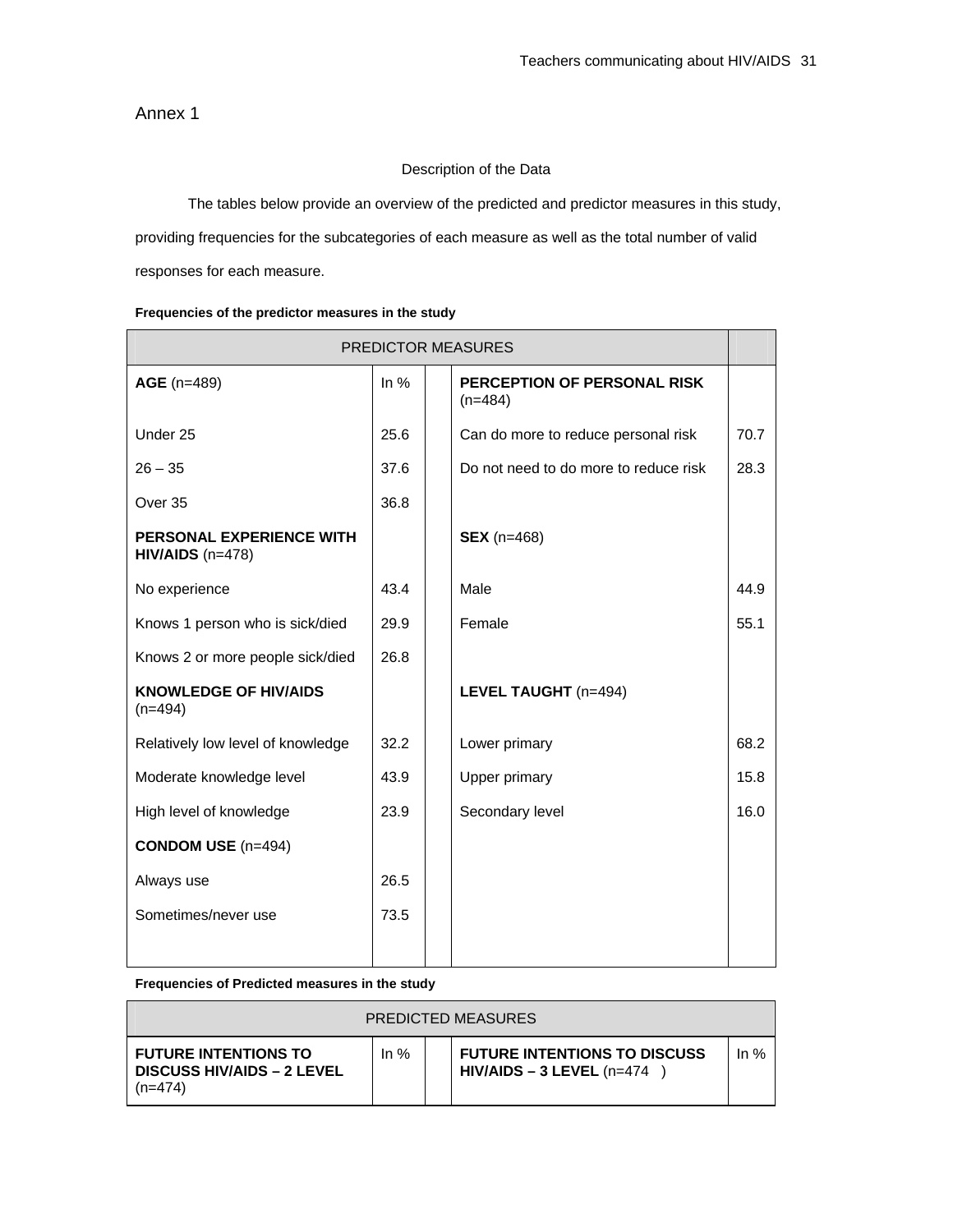|                                                                     | <b>PREDICTED MEASURES</b> |  |                                                           |      |  |  |  |  |
|---------------------------------------------------------------------|---------------------------|--|-----------------------------------------------------------|------|--|--|--|--|
| Intends to talk about HIV/AIDS                                      | 65.3                      |  | High consistent intentions                                | 37.8 |  |  |  |  |
| Does not intend to talk about<br><b>HIV/AIDS</b>                    | 34.7                      |  | Limited intentions                                        | 28.7 |  |  |  |  |
|                                                                     |                           |  | No intentions                                             | 33.5 |  |  |  |  |
| <b>PAST BEHAVIOR IN SCHOOL -</b><br>2 LEVELS $(n=494)$              |                           |  | <b>PAST BEHAVIOR IN SCHOOL - 3</b><br>LEVELS $(n=494)$    |      |  |  |  |  |
| Talked about HIV/AIDS                                               | 48.6                      |  | High consistent behaviors                                 | 24.1 |  |  |  |  |
| Did not talk about HIV/AIDS                                         | 51.4                      |  | Limited behaviors                                         | 24.5 |  |  |  |  |
|                                                                     |                           |  | No behaviors                                              | 51.4 |  |  |  |  |
| <b>PAST BEHAVIOR IN</b><br><b>COMMUNITY - 2 LEVELS</b><br>$(n=494)$ |                           |  | <b>PAST BEHAVIOR IN COMMUNITY - 3</b><br>LEVELS $(n=494)$ |      |  |  |  |  |
| Talked about HIV/AIDS                                               | 43.7                      |  | High consistent behaviors                                 | 17.6 |  |  |  |  |
| Did not talk about HIV/AIDS                                         | 56.3                      |  | Limited behaviors                                         | 26.1 |  |  |  |  |
|                                                                     |                           |  | No behaviors                                              | 56.3 |  |  |  |  |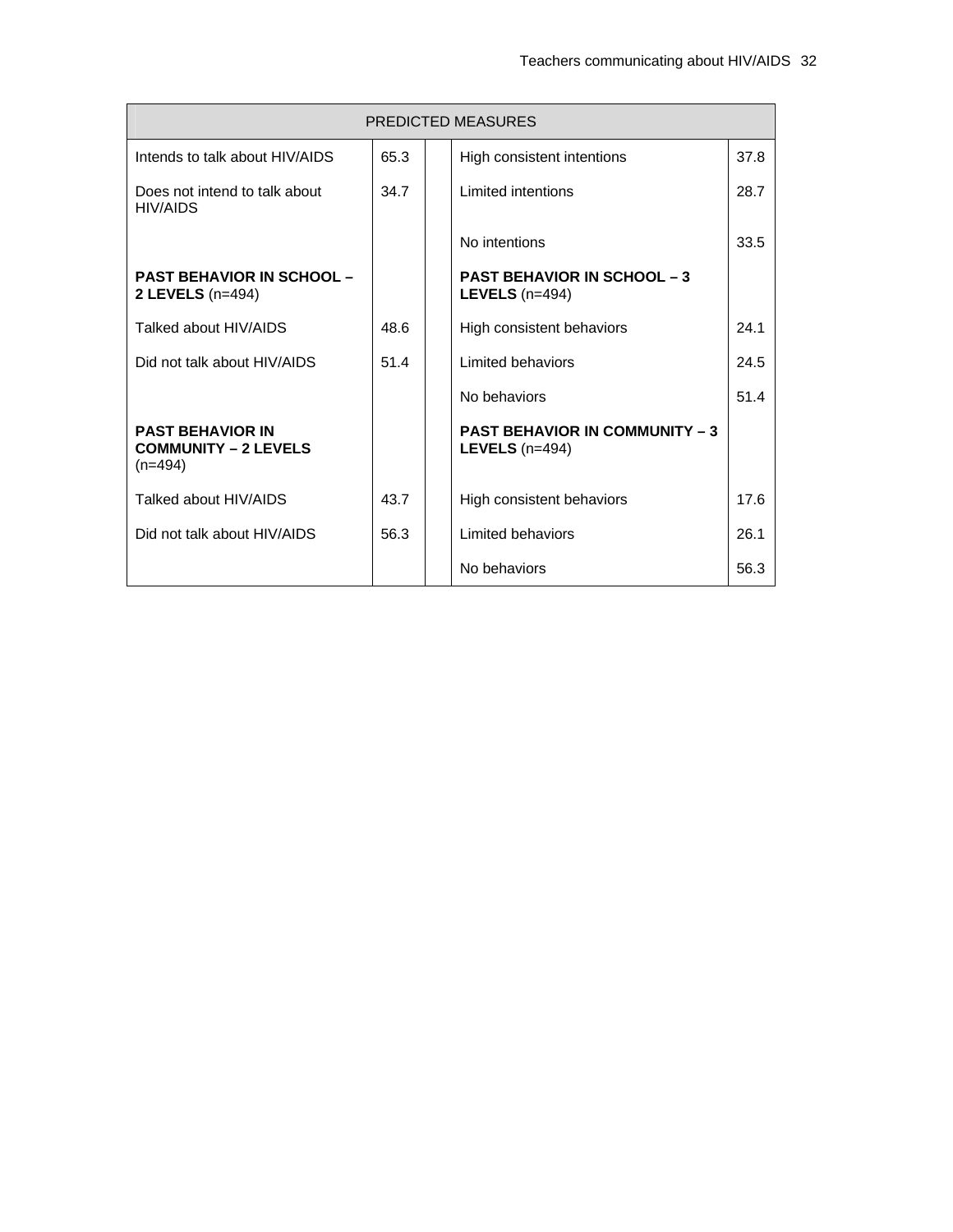# Annex 2

# **Table 3a - MLR Analysis: Using Personal Experience and Knowledge to Predict Teachers' Future Intentions to Talk About HIV/AIDS**

| Model                                                   | df<br>-2 Log Likelihood<br>Chi-Square                  | a<br>Sig.    |              |        |             |                                       |
|---------------------------------------------------------|--------------------------------------------------------|--------------|--------------|--------|-------------|---------------------------------------|
| Intercept Only                                          | 375.098                                                |              |              |        |             |                                       |
| Final                                                   | 307.518<br>67.580<br>14                                | ***          |              |        |             |                                       |
| a. * $p \le 0.05$ , ** $p \le 0.01$ , *** $p \le 0.001$ |                                                        |              |              |        |             |                                       |
|                                                         |                                                        |              |              |        |             |                                       |
| Intention (3 Levels) to<br>Talk About HIV/AIDS in       |                                                        |              | Sig.         |        |             | 95% Confidence Interval for<br>Exp(B) |
| the Coming Month                                        |                                                        | df           | 1-tail       | Exp(B) | Lower Bound | Upper Bound                           |
| High consistent intentions                              | Intercept                                              | 1            |              |        |             |                                       |
|                                                         | Female                                                 | 1            |              | 1.040  | .646        | 1.675                                 |
|                                                         | Male                                                   | 0            |              |        |             |                                       |
|                                                         | Age 25 and under                                       | 1            | $***$        | 5.447  | 2.880       | 10.301                                |
|                                                         | Age 26 - 35                                            | 1            | ***          | 2.600  | 1.513       | 4.469                                 |
|                                                         | Age over 35                                            | 0            |              |        |             |                                       |
|                                                         | High knowledge of HIV/AIDS                             | 1            |              | 1.306  | .698        | 2.443                                 |
|                                                         | Intermediate knowledge of HIV/AIDS                     | 1            |              | 1.108  | .641        | 1.914                                 |
|                                                         | Low knowledge of HIV/AIDS                              | $\mathbf 0$  |              |        |             |                                       |
|                                                         | Knows 2 or more people sick/died of<br><b>HIV/AIDS</b> | 1            | ***          | 4.638  | 2.567       | 8.380                                 |
|                                                         | Knows 1 person sick/died of HIV/AIDS                   | $\mathbf{1}$ | $**$         | 2.180  | 1.241       | 3.829                                 |
|                                                         | No personal experience with<br><b>HIV/AIDS</b>         | 0            |              |        |             |                                       |
| <b>Limited intentions</b>                               | Intercept                                              | $\mathbf{1}$ |              |        |             |                                       |
|                                                         | Female                                                 | 1            |              | 1.027  | .626        | 1.685                                 |
|                                                         | Male                                                   | 0            |              |        |             |                                       |
|                                                         | Age 25 and under                                       | 1            | ***          | 2.942  | 1.530       | 5.657                                 |
|                                                         | Age 26 - 35                                            | 1            |              | 1.572  | .903        | 2.736                                 |
|                                                         | Age over 35                                            | 0            |              |        |             |                                       |
|                                                         | High knowledge of HIV/AIDS                             | 1            |              | .887   | .452        | 1.741                                 |
|                                                         | Intermediate knowledge of HIV/AIDS                     | 1            |              | 1.164  | .666        | 2.034                                 |
|                                                         | Low knowledge of HIV/AIDS                              | 0            |              |        |             |                                       |
|                                                         | Knows 2 or more people sick/died of<br><b>HIV/AIDS</b> | 1            | $\star\star$ | 2.232  | 1.166       | 4.271                                 |
|                                                         | Knows 1 person sick/died of HIV/AIDS                   | $\mathbf{1}$ | ***          | 2.640  | 1.503       | 4.638                                 |
|                                                         | No personal experience with<br><b>HIV/AIDS</b>         | $\mathbf 0$  |              |        |             |                                       |

a. The reference category is: No, do not intend to talk about HIV/AIDS

### **Table 3b: MLR Analysis - Using Personal Experience and Knowledge Predict Teachers' Talking About HIV/AIDS in School in the Past Month**

| Model          | -2 Log Likelihood | Chi-Square | df |     |
|----------------|-------------------|------------|----|-----|
| Intercept Only | 333.758           |            |    |     |
| Final          | 294.567           | 39.190     | 14 | *** |

a.  $*$  p <= 0.05,  $**$  p <= 0.01,  $***$  p <= 0.001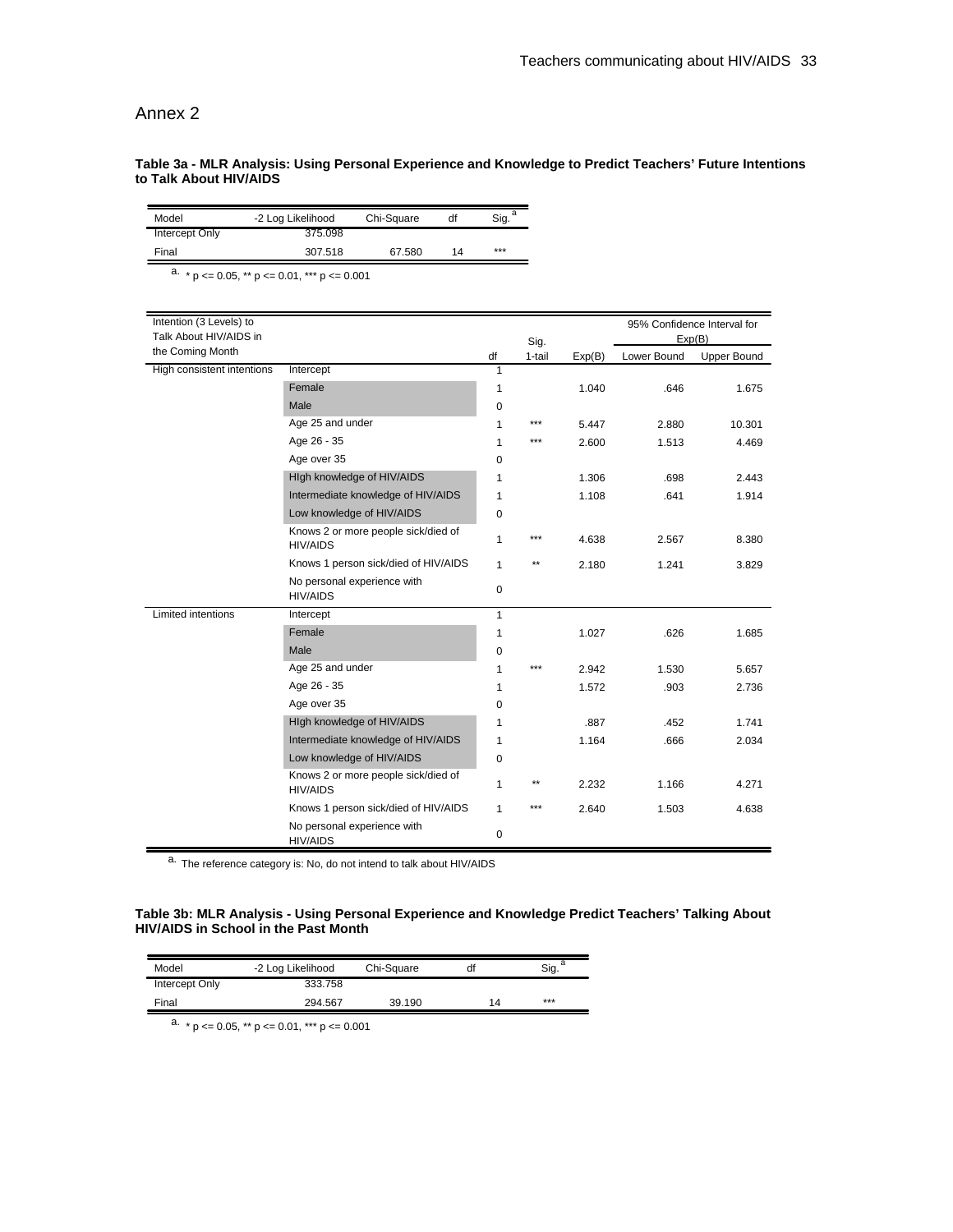| Talked about HIV/AIDS<br>in School in Past Month |                                                        |              | Sig.   |        | Exp(B)      | 95% Confidence Interval for |
|--------------------------------------------------|--------------------------------------------------------|--------------|--------|--------|-------------|-----------------------------|
| $(3$ -levels $)^a$                               |                                                        | df           | 1-tail | Exp(B) | Lower Bound | <b>Upper Bound</b>          |
| High consistent behavior                         | Intercept                                              | 1            |        |        |             |                             |
|                                                  | Female                                                 | 1            |        | .958   | .597        | 1.536                       |
|                                                  | Male                                                   | 0            |        |        |             |                             |
|                                                  | Age 25 and under                                       | 1            | ***    | 2.765  | 1.536       | 4.976                       |
|                                                  | Age 26 - 35                                            | 1            |        | 1.083  | .621        | 1.886                       |
|                                                  | Age over 35                                            | 0            |        |        |             |                             |
|                                                  | High knowledge of HIV/AIDS                             | 1            | **     | 2.288  | 1.191       | 4.396                       |
|                                                  | Intermediate knowledge of HIV/AIDS                     | 1            | $***$  | 2.213  | 1.223       | 4.005                       |
|                                                  | Low knowledge of HIV/AIDS                              | 0            |        |        |             |                             |
|                                                  | Knows 2 or more people sick/died of<br><b>HIV/AIDS</b> | $\mathbf{1}$ | **     | 2.167  | 1.230       | 3.817                       |
|                                                  | Knows 1 person sick/died of HIV/AIDS                   | $\mathbf{1}$ |        | 1.397  | .800        | 2.440                       |
|                                                  | No personal experience with<br><b>HIV/AIDS</b>         | 0            |        |        |             |                             |
| Limited behavior                                 | Intercept                                              | $\mathbf{1}$ |        |        |             |                             |
|                                                  | Female                                                 | 1            |        | 1.194  | .757        | 1.884                       |
|                                                  | Male                                                   | 0            |        |        |             |                             |
|                                                  | Age 25 and under                                       | 1            | **     | 2.283  | 1.270       | 4.104                       |
|                                                  | Age 26 - 35                                            | 1            |        | 1.264  | .742        | 2.155                       |
|                                                  | Age over 35                                            | 0            |        |        |             |                             |
|                                                  | High knowledge of HIV/AIDS                             | 1            |        | .587   | .310        | 1.110                       |
|                                                  | Intermediate knowledge of HIV/AIDS                     | 1            |        | .877   | .531        | 1.451                       |
|                                                  | Low knowledge of HIV/AIDS                              | 0            |        |        |             |                             |
|                                                  | Knows 2 or more people sick/died of<br><b>HIV/AIDS</b> | $\mathbf{1}$ | ×      | 1.635  | .941        | 2.841                       |
|                                                  | Knows 1 person sick/died of HIV/AIDS                   | $\mathbf{1}$ |        | 1.144  | .665        | 1.967                       |
|                                                  | No personal experience with<br><b>HIV/AIDS</b>         | 0            |        |        |             |                             |

 $\overline{a}$ . The reference category is: No, did not talk about HIV/AIDS

#### **Table 3c: MLR Analysis - Using Personal Experience and Knowledge Predict Teachers' Talking About HIV/AIDS in the Community in the Past Month**

| Model          | -2 Log Likelihood | Chi-Square | df | $\overline{\text{Sig.}}^a$ |
|----------------|-------------------|------------|----|----------------------------|
| Intercept Only | 330.014           |            |    |                            |
| Final          | 294.663           | 35.351     | 14 | ***                        |

 $a. * p \le 0.05$ , \*\*  $p \le 0.01$ , \*\*\*  $p \le 0.001$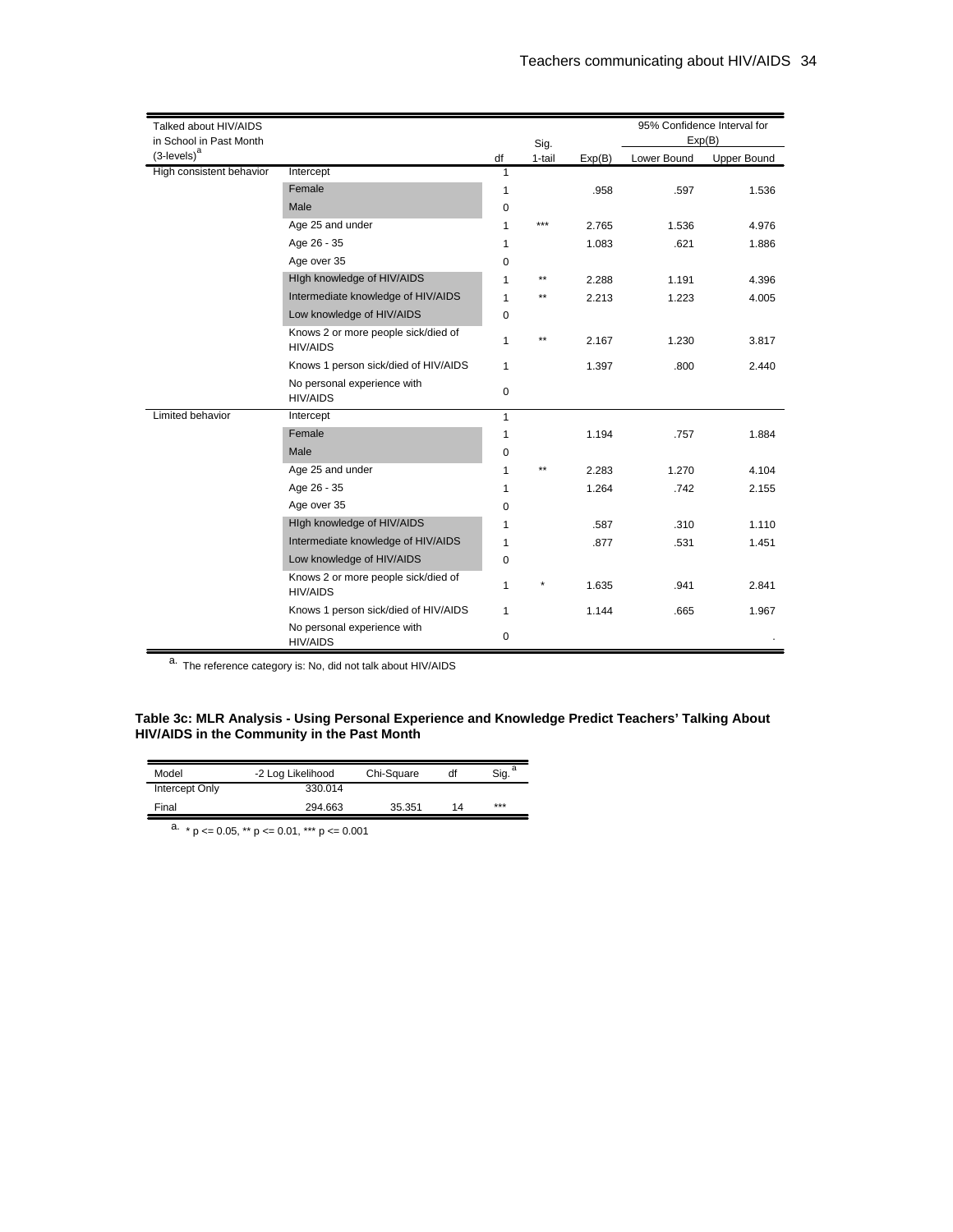| Talked about HIV/AIDS<br>in the Community in |                                                        |              |                |        | Exp(B)      | 95% Confidence Interval for |
|----------------------------------------------|--------------------------------------------------------|--------------|----------------|--------|-------------|-----------------------------|
| а<br>Past Month (3 levels)                   |                                                        | df           | Sig.<br>1-tail | Exp(B) | Lower Bound | <b>Upper Bound</b>          |
| High consistent behavior                     | Intercept                                              | 1            |                |        |             |                             |
|                                              | Female                                                 | $\mathbf{1}$ | $\star\star$   | .515   | .304        | .874                        |
|                                              | Male                                                   | 0            |                |        |             |                             |
|                                              | Age 25 and under                                       | 1            | ***            | 2.911  | 1.497       | 5.660                       |
|                                              | Age 26 - 35                                            | 1            | $\star\star$   | 2.130  | 1.147       | 3.953                       |
|                                              | Age over 35                                            | 0            |                |        |             |                             |
|                                              | High knowledge of HIV/AIDS                             | 1            |                | 1.216  | .627        | 2.359                       |
|                                              | Intermediate knowledge of HIV/AIDS                     | 1            |                | 1.140  | .628        | 2.069                       |
|                                              | Low knowledge of HIV/AIDS                              | 0            |                |        |             |                             |
|                                              | Knows 2 or more people sick/died of<br><b>HIV/AIDS</b> | $\mathbf{1}$ | ***            | 2.535  | 1.414       | 4.547                       |
|                                              | Knows 1 person sick/died of HIV/AIDS                   | $\mathbf{1}$ |                | .874   | .458        | 1.667                       |
|                                              | No personal experience with<br><b>HIV/AIDS</b>         | 0            |                |        |             |                             |
| Limited behavior                             | Intercept                                              | $\mathbf{1}$ |                |        |             |                             |
|                                              | Female                                                 | $\mathbf{1}$ |                | .993   | .640        | 1.542                       |
|                                              | Male                                                   | 0            |                |        |             |                             |
|                                              | Age 25 and under                                       | $\mathbf{1}$ | $\star\star$   | 1.680  | .968        | 2.916                       |
|                                              | Age 26 - 35                                            | 1            |                | 1.051  | .628        | 1.760                       |
|                                              | Age over 35                                            | 0            |                |        |             |                             |
|                                              | High knowledge of HIV/AIDS                             | 1            |                | .924   | .500        | 1.710                       |
|                                              | Intermediate knowledge of HIV/AIDS                     | 1            |                | 1.416  | .855        | 2.345                       |
|                                              | Low knowledge of HIV/AIDS                              | 0            |                |        |             |                             |
|                                              | Knows 2 or more people sick/died of<br><b>HIV/AIDS</b> | 1            |                | 1.220  | .701        | 2.125                       |
|                                              | Knows 1 person sick/died of HIV/AIDS                   | $\mathbf{1}$ |                | 1.218  | .734        | 2.022                       |
|                                              | No personal experience with<br><b>HIV/AIDS</b>         | 0            |                |        |             |                             |

a. The reference category is: No, did not talk about HIV/AIDS

#### **Table 4a: MLR Analysis - Using Condom Use and Perception of Personal Risk to Predict Teachers' Talking About HIV/AIDS in School in the Past Month**

| Model          | -2 Log Likelihood | Chi-Square | df | Sig. |
|----------------|-------------------|------------|----|------|
| Intercept Only | 200.220           |            |    |      |
| Final          | 163.277           | 36.943     | 10 | ***  |

 $\overline{a}$ . \* p <= 0.05, \*\* p <= 0.01, \*\*\* p <= 0.001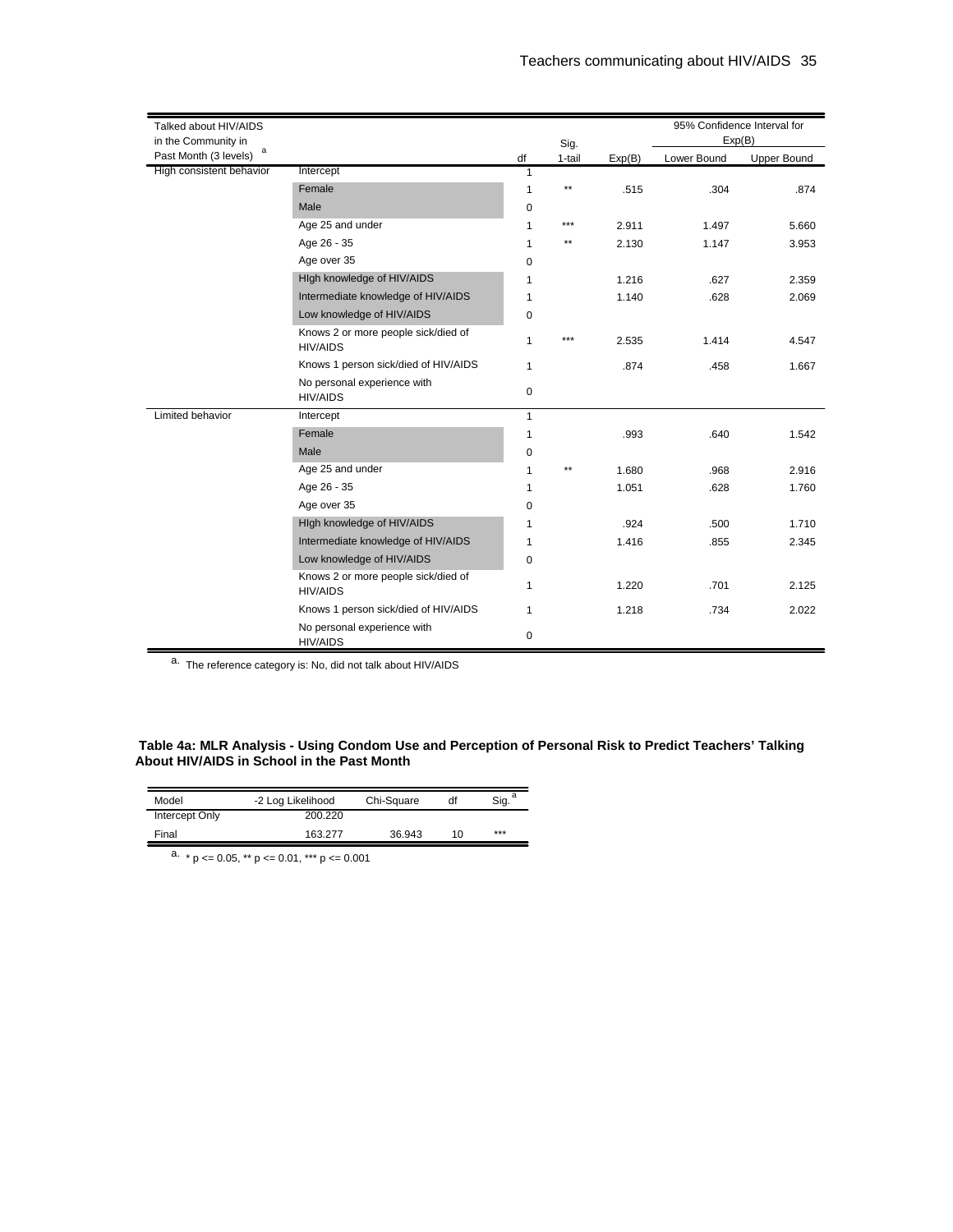| Talked About HIV/AIDS<br>in School in Past Month |                                                   |                | Sig.    |        |             | 95% Confidence Interval for<br>Exp(B) |
|--------------------------------------------------|---------------------------------------------------|----------------|---------|--------|-------------|---------------------------------------|
| $(3$ -levels) $^{\rm a}$                         |                                                   | df             | 1-tail  | Exp(B) | Lower Bound | <b>Upper Bound</b>                    |
| High consistent behavior                         | Intercept                                         | $\overline{1}$ |         |        |             |                                       |
|                                                  | Female                                            | 1              |         | .979   | .612        | 1.565                                 |
|                                                  | Male                                              | $\mathbf 0$    |         |        |             |                                       |
|                                                  | Age 25 and under                                  | 1              | ***     | 2.460  | 1.380       | 4.385                                 |
|                                                  | Age 26 - 35                                       | 1              |         | 1.136  | .655        | 1.970                                 |
|                                                  | Age over 35                                       | $\mathbf 0$    |         |        |             |                                       |
|                                                  | Always use condom                                 | 1              |         | 1.219  | .734        | 2.024                                 |
|                                                  | Sometimes/never use condom                        | 0              |         |        |             |                                       |
|                                                  | Can do more to reduce personal risk               | $\mathbf{1}$   | $\star$ | 1.687  | 1.003       | 2.837                                 |
|                                                  | Do not need to do more to reduce<br>personal risk | $\mathbf 0$    |         |        |             |                                       |
| Limited behavior                                 | Intercept                                         | $\mathbf{1}$   |         |        |             |                                       |
|                                                  | Female                                            | 1              |         | 1.356  | .865        | 2.126                                 |
|                                                  | Male                                              | 0              |         |        |             |                                       |
|                                                  | Age 25 and under                                  | 1              | $**$    | 2.066  | 1.158       | 3.685                                 |
|                                                  | Age 26 - 35                                       | $\mathbf{1}$   |         | 1.268  | .753        | 2.135                                 |
|                                                  | Age over 35                                       | 0              |         |        |             |                                       |
|                                                  | Always use condom                                 | 1              |         | 1.358  | .833        | 2.212                                 |
|                                                  | Sometimes/never use condom                        | $\mathbf 0$    |         |        |             |                                       |
|                                                  | Can do more to reduce personal risk               | 1              |         | 1.291  | .798        | 2.088                                 |
|                                                  | Do not need to do more to reduce<br>personal risk | 0              |         |        |             |                                       |

a. The reference category is: No, did not talk about HIV/AIDS

#### **Table 4a: MLR Analysis - Using Condom Use and Perception of Personal Risk to Predict Teachers' Talking About HIV/AIDS in School in the Past Month**

| Model          | -2 Log Likelihood | Chi-Square | df | Sia. |
|----------------|-------------------|------------|----|------|
| Intercept Only | 190.209           |            |    |      |
| Final          | 167.635           | 22.574     | 10 | ÷    |

a.  $* p \le 0.05$ ,  $** p \le 0.01$ ,  $*** p \le 0.001$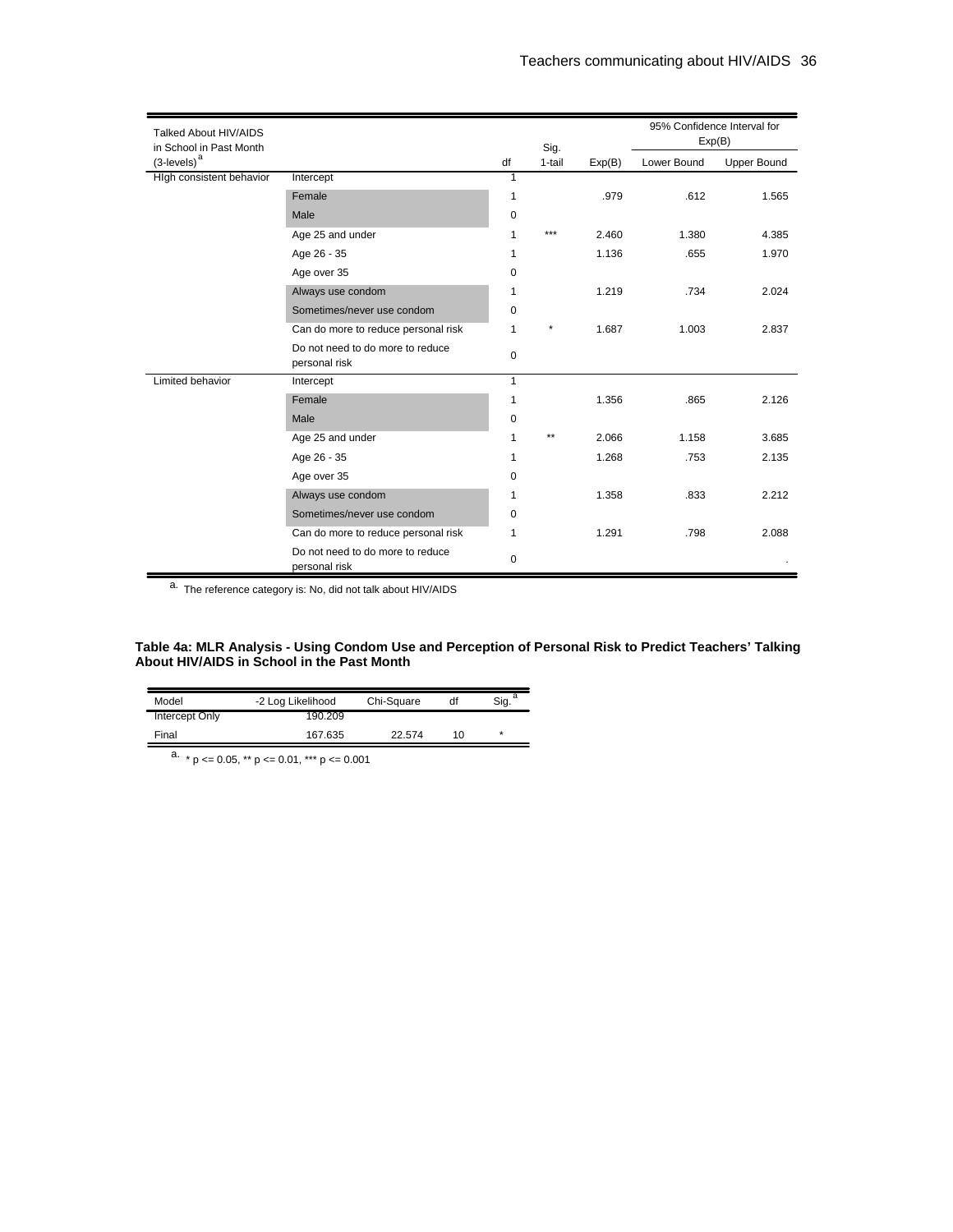| Talked About HIV/AIDS<br>in School in Past Month |                                                   |              | Sig.    |        |             | 95% Confidence Interval for<br>Exp(B) |
|--------------------------------------------------|---------------------------------------------------|--------------|---------|--------|-------------|---------------------------------------|
| $(3$ -levels) $^{\mathrm{a}}$                    |                                                   | df           | 1-tail  | Exp(B) | Lower Bound | <b>Upper Bound</b>                    |
| High consistent behavior                         | Intercept                                         | 1            |         |        |             |                                       |
|                                                  | Female                                            | 1            |         | .979   | .612        | 1.565                                 |
|                                                  | Male                                              | $\mathbf 0$  |         |        |             |                                       |
|                                                  | Age 25 and under                                  | 1            | ***     | 2.460  | 1.380       | 4.385                                 |
|                                                  | Age 26 - 35                                       | 1            |         | 1.136  | .655        | 1.970                                 |
|                                                  | Age over 35                                       | 0            |         |        |             |                                       |
|                                                  | Always use condom                                 | 1            |         | 1.219  | .734        | 2.024                                 |
|                                                  | Sometimes/never use condom                        | $\mathbf 0$  |         |        |             |                                       |
|                                                  | Can do more to reduce personal risk               | 1            | $\star$ | 1.687  | 1.003       | 2.837                                 |
|                                                  | Do not need to do more to reduce<br>personal risk | $\mathbf 0$  |         |        |             |                                       |
| Limited behavior                                 | Intercept                                         | $\mathbf{1}$ |         |        |             |                                       |
|                                                  | Female                                            | 1            |         | 1.356  | .865        | 2.126                                 |
|                                                  | Male                                              | 0            |         |        |             |                                       |
|                                                  | Age 25 and under                                  | 1            | $**$    | 2.066  | 1.158       | 3.685                                 |
|                                                  | Age 26 - 35                                       | 1            |         | 1.268  | .753        | 2.135                                 |
|                                                  | Age over 35                                       | $\mathbf 0$  |         |        |             |                                       |
|                                                  | Always use condom                                 | 1            |         | 1.358  | .833        | 2.212                                 |
|                                                  | Sometimes/never use condom                        | 0            |         |        |             |                                       |
|                                                  | Can do more to reduce personal risk               | 1            |         | 1.291  | .798        | 2.088                                 |
|                                                  | Do not need to do more to reduce<br>personal risk | 0            |         |        |             |                                       |

a. The reference category is: No, did not talk about HIV/AIDS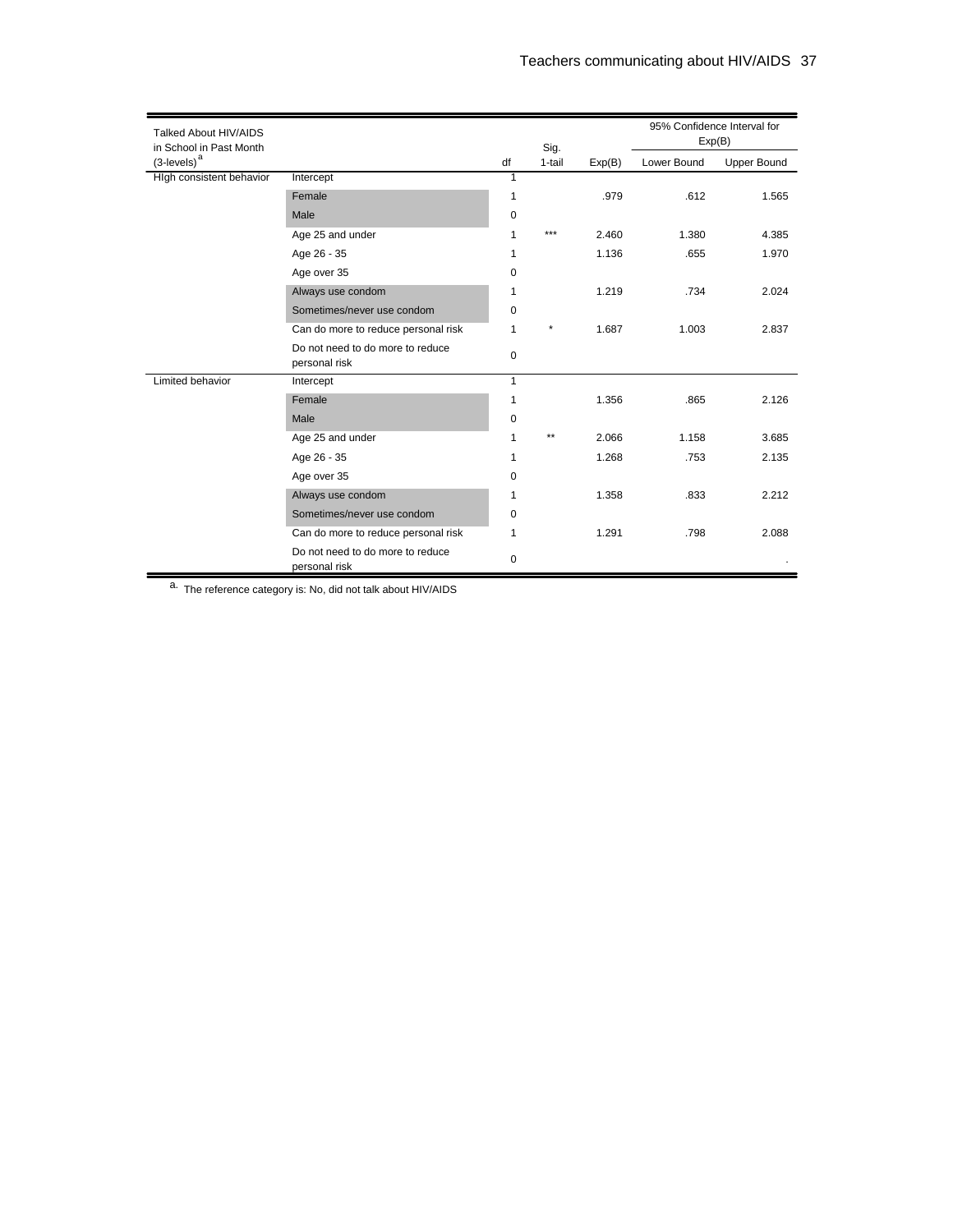#### **Table 4c: MLR Analysis - Using Condom Use and Perception of Personal Risk to Predict Teachers' Talking About HIV/AIDS in the Community in the Past Month**

| Model                 | -2 Log Likelihood | Chi-Square | df | Sig. |
|-----------------------|-------------------|------------|----|------|
| <b>Intercept Only</b> | 201.081           |            |    |      |
| Final                 | 172.618           | 28.463     | 10 | **   |

 $\frac{a}{p}$  × p <= 0.05, \*\* p <= 0.01, \*\*\* p <= 0.001

| Talked About HIV/AIDS<br>in Community in Past |                                                   |              | Sig.    |        |             | 95% Confidence Interval for<br>Exp(B) |
|-----------------------------------------------|---------------------------------------------------|--------------|---------|--------|-------------|---------------------------------------|
| Month (3-levels) <sup>a</sup>                 |                                                   | df           | 1-tail  | Exp(B) | Lower Bound | <b>Upper Bound</b>                    |
| High consistent behavior                      | Intercept                                         | 1            |         |        |             |                                       |
|                                               | Female                                            | $\mathbf{1}$ | $\star$ | .587   | .350        | .985                                  |
|                                               | Male                                              | 0            |         |        |             |                                       |
|                                               | Age 25 and under                                  | 1            | $***$   | 2.359  | 1.226       | 4.538                                 |
|                                               | Age 26 - 35                                       | 1            | $\star$ | 2.043  | 1.114       | 3.748                                 |
|                                               | Age over 35                                       | 0            |         |        |             |                                       |
|                                               | Always use condom                                 | 1            | $\star$ | 1.698  | 1.000       | 2.884                                 |
|                                               | Sometimes/never use condom                        | 0            |         |        |             |                                       |
|                                               | Can do more to reduce personal risk               | 1            | $\star$ | 1.723  | .976        | 3.042                                 |
|                                               | Do not need to do more to reduce<br>personal risk | 0            |         |        |             |                                       |
| Limited behavior                              | Intercept                                         | $\mathbf{1}$ |         |        |             |                                       |
|                                               | Female                                            | 1            |         | 1.077  | .693        | 1.674                                 |
|                                               | Male                                              | 0            |         |        |             |                                       |
|                                               | Age 25 and under                                  | 1            | $\star$ | 1.604  | .924        | 2.782                                 |
|                                               | Age 26 - 35                                       | 1            |         | 1.079  | .645        | 1.806                                 |
|                                               | Age over 35                                       | 0            |         |        |             |                                       |
|                                               | Always use condom                                 | 1            | $\star$ | 1.578  | .977        | 2.546                                 |
|                                               | Sometimes/never use condom                        | 0            |         |        |             |                                       |
|                                               | Can do more to reduce personal risk               | 1            |         | 1.421  | .881        | 2.293                                 |
|                                               | Do not need to do more to reduce<br>personal risk | 0            |         |        |             |                                       |

a. The reference category is: No, did not talk about HIV/AIDS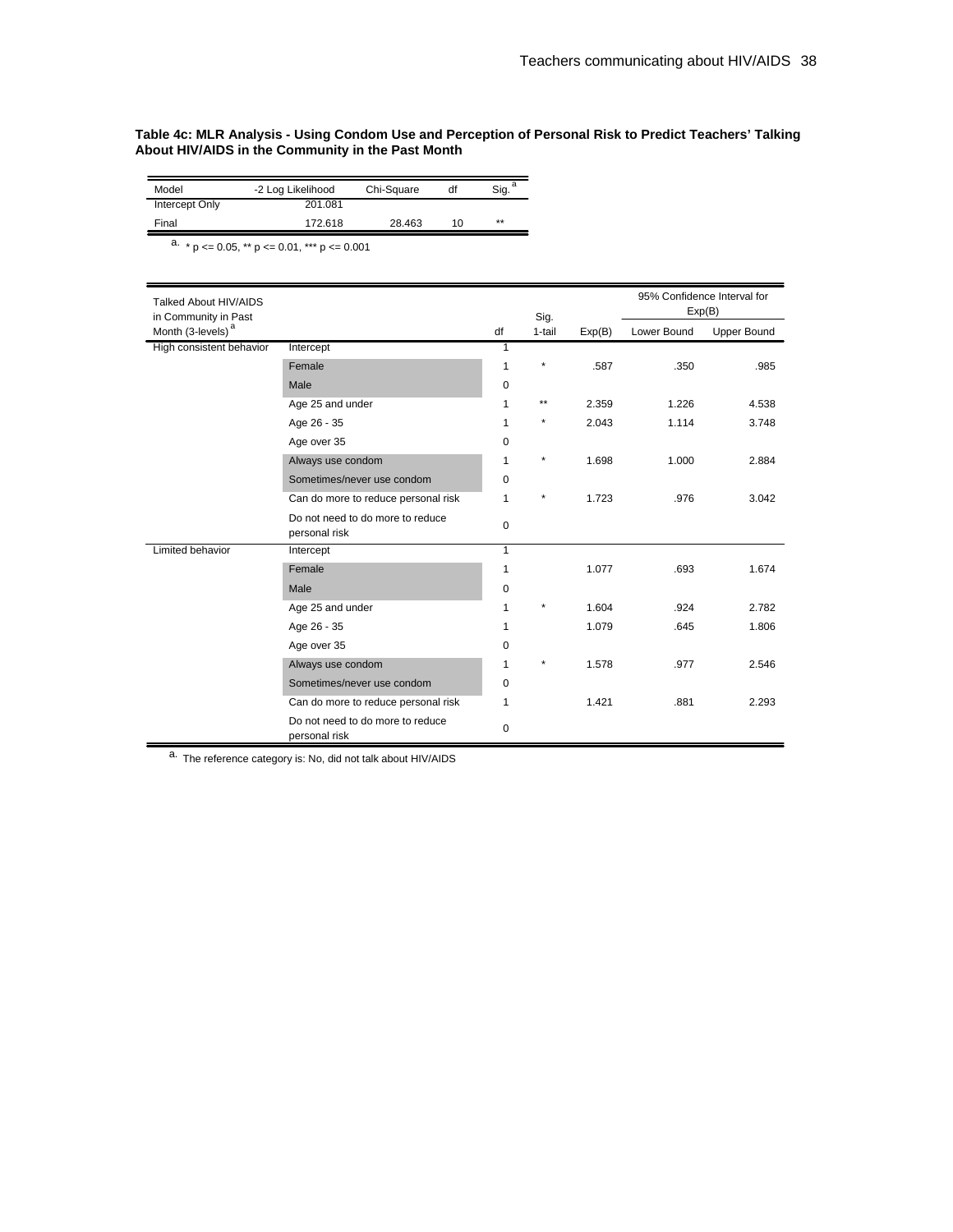# **Table 5a: MLR Analysis: Using Level Taught to Predict Teachers' Future Intentions to Talk About HIV/AIDS**

| Model                 | -2 Log Likelihood | Chi-Square | df | Sig. |
|-----------------------|-------------------|------------|----|------|
| <b>Intercept Only</b> | 157.655           |            |    |      |
| Final                 | 128.592           | 29.063     | 10 | ***  |

 $\overline{a_{\cdot} \cdot a_{\cdot}}$  p <= 0.05, \*\* p <= 0.01, \*\*\* p <= 0.001

| Intention (3 Levels to Talk<br>About HIV/AIDS in the |                         |             | Sig.    |        | 95% Confidence Interval for<br>Exp(B) |             |
|------------------------------------------------------|-------------------------|-------------|---------|--------|---------------------------------------|-------------|
| Coming Month <sup>a</sup>                            |                         | df          | 1-tail  | Exp(B) | Lower Bound                           | Upper Bound |
| High consistent intentions                           | Intercept               | 1           |         |        |                                       |             |
|                                                      | Female                  | 1           |         | .933   | .569                                  | 1.529       |
|                                                      | Male                    | 0           |         |        |                                       |             |
|                                                      | Age 25 and under        | 1           | ***     | 3.807  | 2.062                                 | 7.032       |
|                                                      | Age 26 - 35             | 1           | ***     | 2.466  | 1.448                                 | 4.200       |
|                                                      | Age over 35             | 0           |         |        |                                       |             |
|                                                      | Secondary level teacher | 1           |         | .717   | .375                                  | 1.373       |
|                                                      | Upper primary teacher   | 1           | $\star$ | 1.903  | .970                                  | 3.733       |
|                                                      | Lower primary teacher   | $\mathbf 0$ |         |        |                                       |             |
| Limited intentions                                   | Intercept               | 1           |         |        |                                       |             |
|                                                      | Female                  | 1           |         | .993   | .589                                  | 1.674       |
|                                                      | Male                    | $\mathbf 0$ |         |        |                                       |             |
|                                                      | Age 25 and under        | 1           | $***$   | 2.630  | 1.378                                 | 5.019       |
|                                                      | Age 26 - 35             | 1           | $\star$ | 1.802  | 1.031                                 | 3.148       |
|                                                      | Age over 35             | 0           |         |        |                                       |             |
|                                                      | Secondary level teacher | 1           |         | .857   | .436                                  | 1.683       |
|                                                      | Upper primary teacher   | 1           |         | 1.501  | .723                                  | 3.115       |
|                                                      | Lower primary teacher   | 0           |         |        |                                       |             |

a. The reference category is: No intention to talk about HIV/AIDS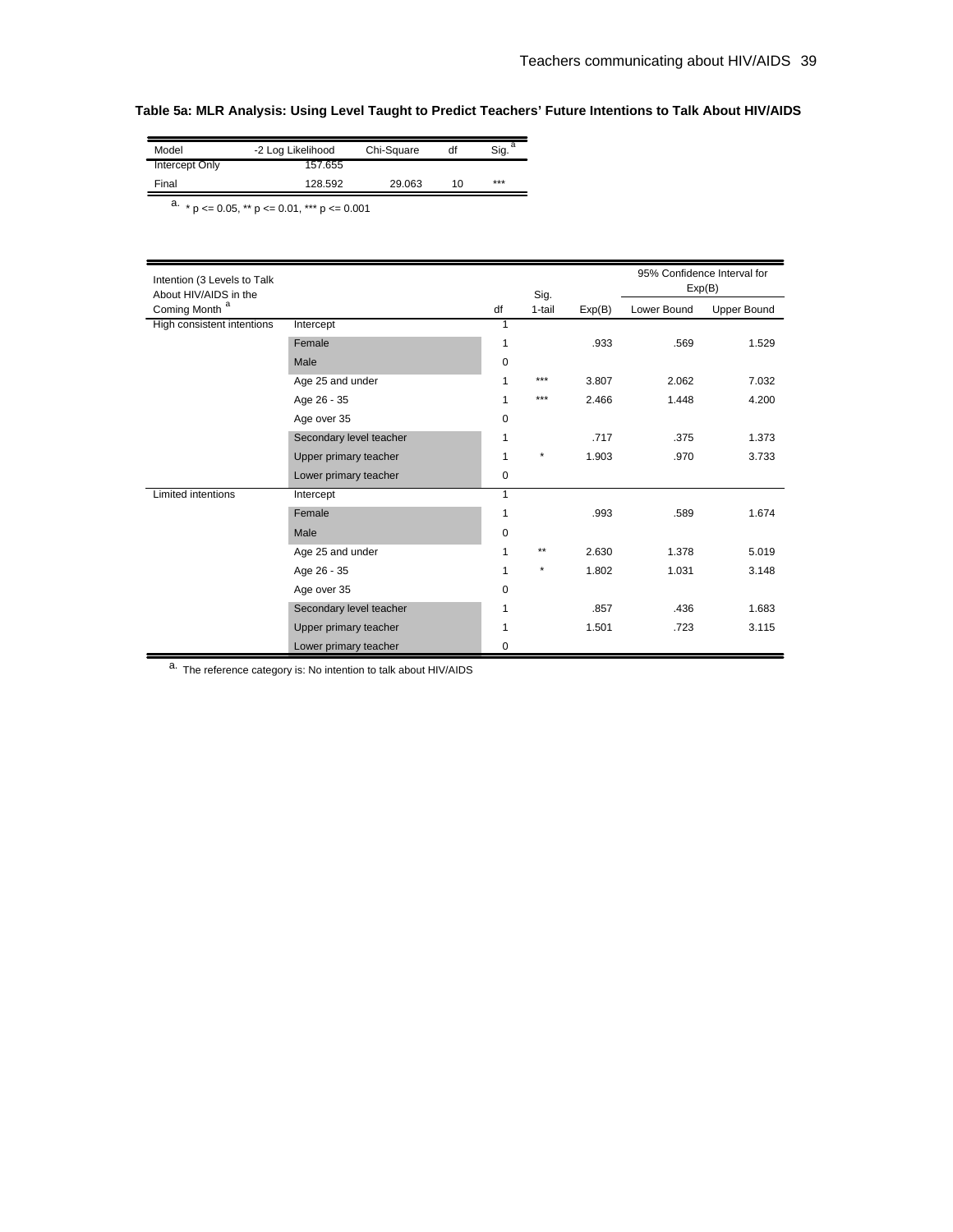### **Table 5b: MLR Analysis - Using Level Taught to Predict Teachers' Talking About HIV/AIDS in School in the Past Month**

| 28.034 | 10 | ** |
|--------|----|----|
|        |    |    |

 $\overline{a_{\cdot}}$  \* p <= 0.05, \*\* p <= 0.01, \*\*\* p <= 0.001

| Talked About HIV/AIDS<br>in School in Past Month |                         |    | Sig.    |        | 95% Confidence Interval for<br>Exp(B) |                    |
|--------------------------------------------------|-------------------------|----|---------|--------|---------------------------------------|--------------------|
| $(3$ -levels) $a$                                |                         | df | 1-tail  | Exp(B) | Lower Bound                           | <b>Upper Bound</b> |
| High consistent behavior                         | Intercept               | 1  |         |        |                                       |                    |
|                                                  | Female                  | 1  |         | 1.003  | .607                                  | 1.655              |
|                                                  | Male                    | 0  |         |        |                                       |                    |
|                                                  | Age 25 and under        | 1  | $**$    | 2.418  | 1.349                                 | 4.335              |
|                                                  | Age 26 - 35             | 1  |         | 1.058  | .605                                  | 1.849              |
|                                                  | Age over 35             | 0  |         |        |                                       |                    |
|                                                  | Secondary level teacher | 1  |         | 1.008  | .527                                  | 1.928              |
|                                                  | Upper primary teacher   | 1  | $\star$ | 2.056  | 1.105                                 | 3.827              |
|                                                  | Lower primary teacher   | 0  |         |        |                                       |                    |
| Limited behavior                                 | Intercept               | 1  |         |        |                                       |                    |
|                                                  | Female                  | 1  |         | 1.108  | .684                                  | 1.796              |
|                                                  | Male                    | 0  |         |        |                                       |                    |
|                                                  | Age 25 and under        | 1  | $**$    | 2.294  | 1.267                                 | 4.150              |
|                                                  | Age 26 - 35             | 1  |         | 1.370  | .802                                  | 2.340              |
|                                                  | Age over 35             | 0  |         |        |                                       |                    |
|                                                  | Secondary level teacher | 1  |         | .424   | .200                                  | .895               |
|                                                  | Upper primary teacher   | 1  |         | 1.096  | .567                                  | 2.116              |
|                                                  | Lower primary teacher   | 0  |         |        |                                       |                    |

a. The reference category is: No, did not talk about HIV/AIDS.